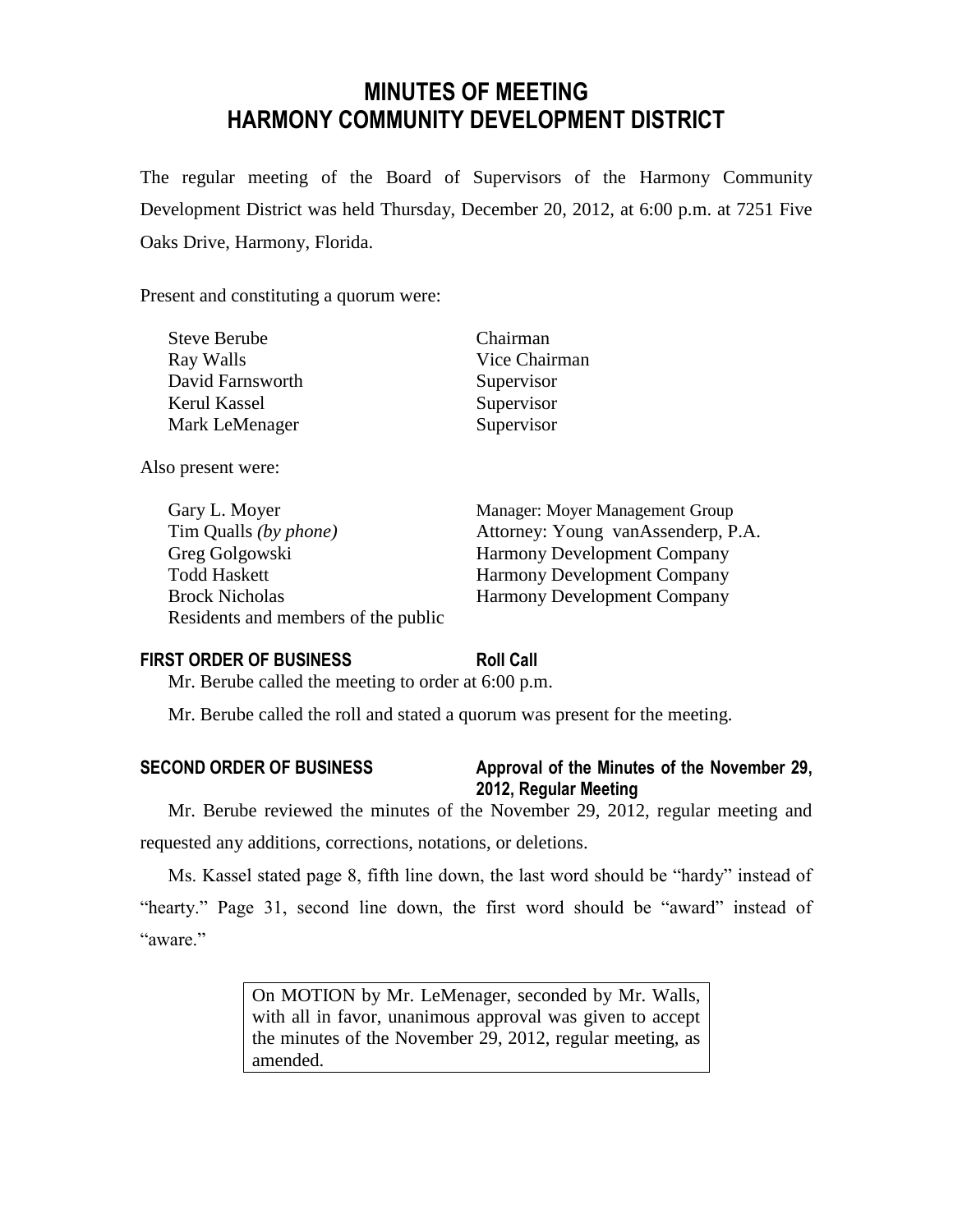#### **THIRD ORDER OF BUSINESS Audience Comments**

Mr. Rich Martz stated we did a pond cleanup one time around June or July, and there was a second one scheduled but it did not happen because of Hurricane Sandy hitting our area that week. I purchased a bunch of rakes to remove weeds from the water, but they fell apart because they were cheap. Is it possible for the Board to come up with some rakes to do this cleanup? We have always received the gloves and the can liners from Mr. Bill Fife. We just provide the labor to trudge around and pull weeds out of the ponds. We do not do the golf course ponds; we just do the CDD-owned ponds that are not already professionally cleaned or maintained. It would be wonderful if we had a dozen or even six rakes and some other apparatus we could use to pull the weeds out of the ponds. I noticed as construction has picked up, I see a lot more stuff in the ponds. With the beautiful improvements at Lakeshore Park, it would be nice to get the weeds out of the water.

Mr. Berube asked after their use, would these rakes remain for the use of the community?

Mr. Martz stated yes. The hope is to do this every six months. I think every three months is probably overkill and would get us out of the summer months.

Mr. LeMenager stated we could keep them in the storage locker.

Mr. Berube asked you are essentially asking for a steel lawn rake?

Mr. Martz stated probably not. We used a hedge rake and it was only 4.5 to 5 feet long. We really do not want to encourage people to be trudging out in the water because they might get a hold of something that could be dangerous.

Ms. Jeanna McGinnis stated a lot of stuff is either really big and heavy that you have to drag it in, or it is small enough to rake out.

Mr. Berube stated I am trying to get an idea of what needs to be purchased. You are looking for a narrow steel or plastic rakes, a mini leaf rake like a kid would use.

Mr. Martz stated yes. I purchased them on the Friday night preceding the Saturday cleanup, and I had no idea what I was looking for. Hopefully someone else understands a better tool for this type of thing. I had to wade out pretty far to catch some of the stuff. I was thinking of something with maybe a grappling hook or something that we can use to get the bigger stuff out.

Ms. Kerul stated I am sure Mr. Haskett can find something appropriate.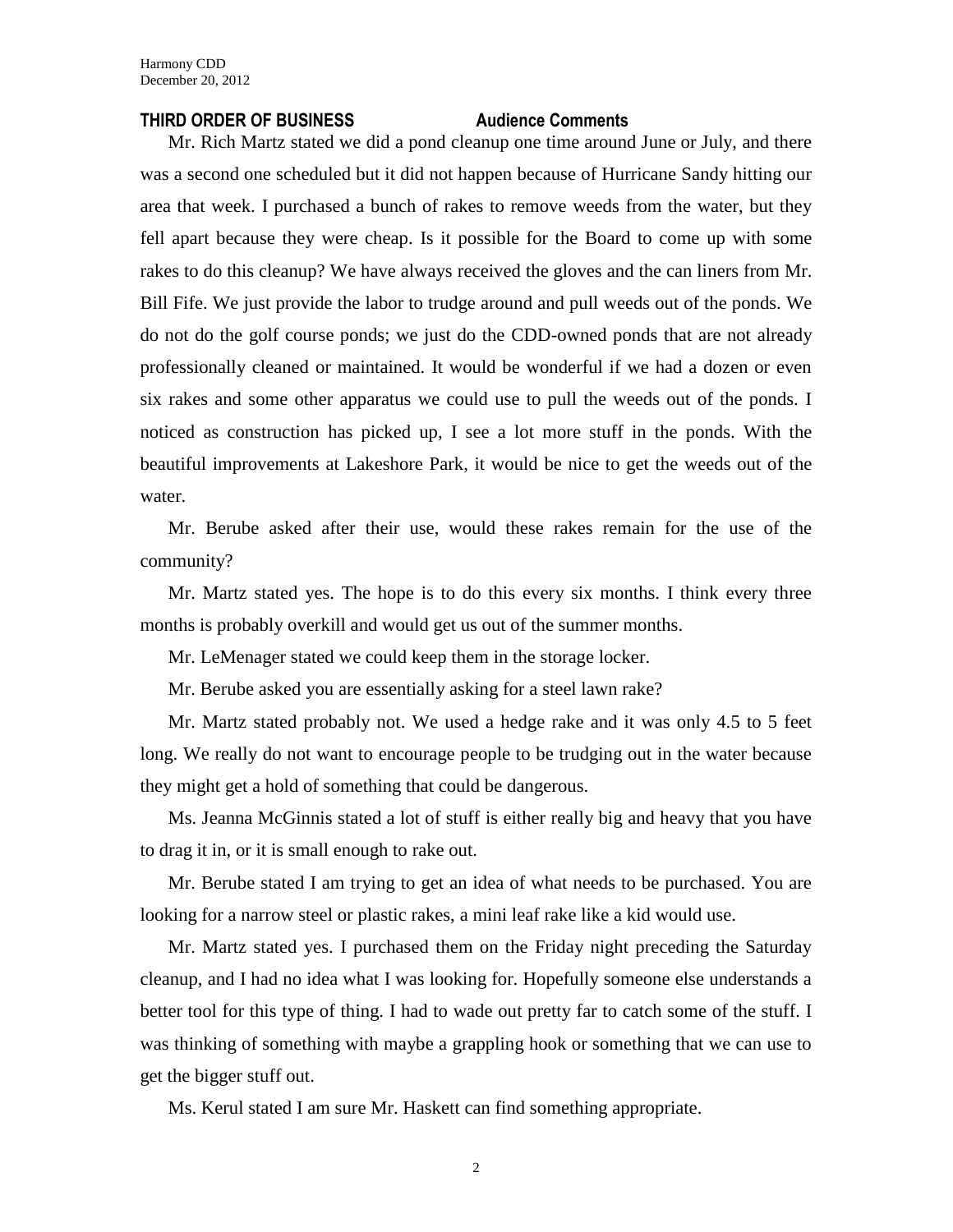Mr. LeMenager stated we have 20 ponds in the community and only six are owned by the CDD. Should we ask the golf course what they do? It sounds like a great idea.

Mr. Nicholas stated they create tools every time they clean their ponds. They either wade in the water to remove it, or they will create a tool if there is something big enough they cannot reach that way. They have rakes because the small stuff comes out with a sand rake.

Mr. Martz stated maybe we can start with rakes and decide if we want to put some rope around one for the bigger stuff.

Ms. McGinnis stated I do not think they cost as much.

Mr. Nicholas stated I am sure there are plenty of unusable golf sand rakes laying around, and they need to be light for this type of work. We will drop them off with Mr. Rick Druckenmiller and Mr. Paul Calabro.

Mr. Martz stated something like a gaffe would work. Being light is a big deal.

Ms. Kerul stated thank you for this effort.

Mr. Berube stated if it does not work out properly, let us know.

## **FOURTH ORDER OF BUSINESS Subcontractor Reports**

## **A. Aquatic Plant Maintenance – Bio-Tech Consulting**

## **i. Monthly Highlight Report**

Mr. Golgowski reviewed the monthly aquatic plant maintenance report as contained in the agenda package and is available for public review in the District Office during normal business hours.

## **B. Landscaping – Davey Commercial Grounds Management**

## **i. Monthly Highlight Report**

Mr. Haskett reviewed the monthly landscape maintenance report as contained in the agenda package and is available for public review in the District Office during normal business hours.

## **ii. Meeting Attendance**

Mr. Berube stated I was thinking of telling Davey that while they are certainly welcome to attend every meeting, I was going to relieve them of the perceived responsibility of doing so. If they want to attend the morning meetings and try that for a while, then that would be fine.

Mr. LeMenager stated I think they should attend the morning meetings, which gets to the heart of why I think we should meet in the morning. We have professional staff members who do not necessarily want to attend evening meetings.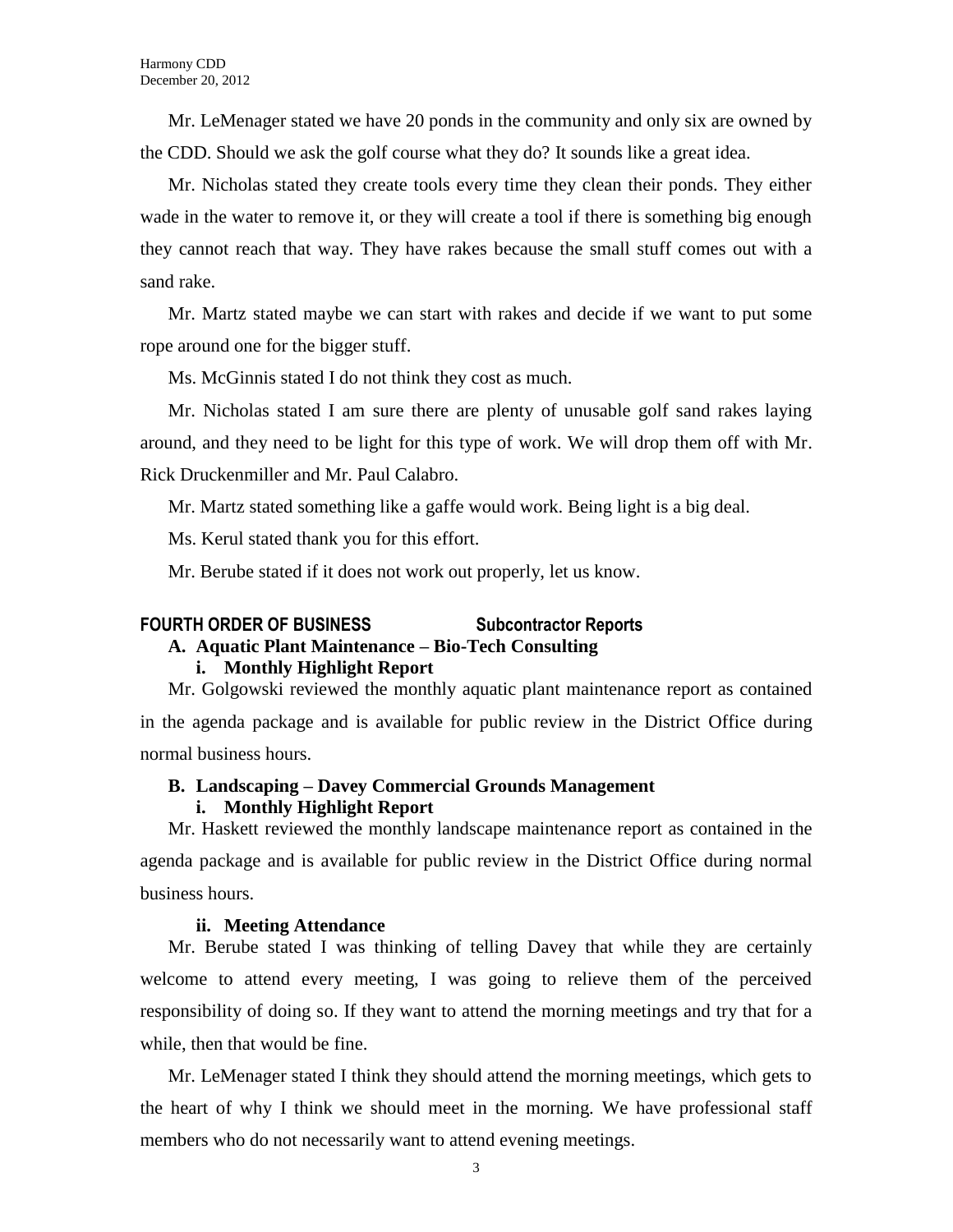Mr. Walls stated there are also residents who are professionals and work during the day.

Mr. LeMenager stated we understand.

Mr. Berube stated if the Board agrees, we will let them know they only need to attend morning meetings.

Mr. LeMenager stated unless they have a proposal or something that needs to be discussed.

Mr. Berube stated the reason Luke Brothers had to attend each month is because they needed to be here every month. I think with Davey, things are going along well, and I do not see a need to have them attend in the evenings.

#### **iii. Tree Trimming**

Mr. LeMenager asked has the tree trimming process started?

Mr. Berube stated they are all over the place from what I can see.

Mr. LeMenager stated I am trying to figure out where they have actually been. I was on vacation for a week, but if they have done Schoolhouse Road, then I think we have been ripped off. We have been paying \$13,000 to \$15,000 annually for something. Davey comes in and charges \$18,000. Frankly, I cannot see that they did much of anything on Schoolhouse Road, especially with respect to making sure they are taking them off houses. I do not want to pre-judge, but they did quote us a premium price. From what I have seen so far, we are not receiving a premium product.

Mr. Haskett stated they just started on Cat Brier at Schoolhouse going south on Cat Brier. They were a little delayed since they started on the palm trees at the overpass. I will make your comments known to them, just in case they are overlooking anything.

Mr. LeMenager stated this is our fifth year doing this, so all of us have some idea of what we should be expecting. I certainly do not see any thinning in the middle, which I thought was supposed to be part of the process. If you walk down Schoolhouse Road now, there are places where you will hit branches. That does not strike me as what we are paying \$18,000 to accomplish. I walked that road today and it was unclear what they had done and what they had not done. Clearly, you can see from cut marks that they did have someone go down some part of Schoolhouse Road, but I am not sure how much. The message needs to be sent that \$18,000 is significantly more than we have ever paid for this procedure in the past, and we are expecting to receive a pretty nice result for it.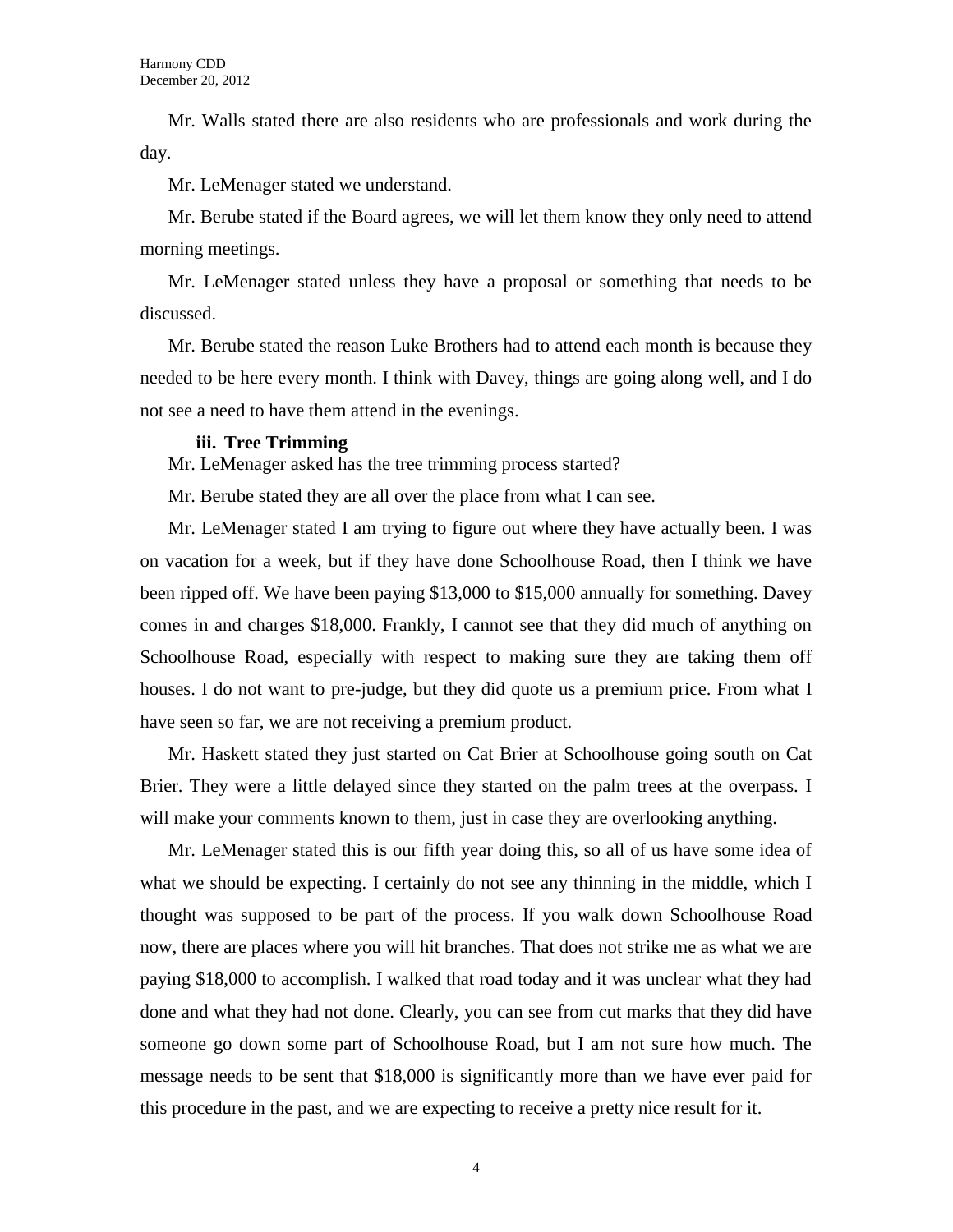Mr. Berube stated I saw some cutting happening earlier, and there was a blue lift on Cat Brier today that just arrived. They were using some of their regular crew here, from what I saw, doing a little elevating. They were starting to lift some, not at Mr. LeMenager's end of Schoolhouse Road, but where the school is on Schoolhouse Road. There was not very much done, and now the lift has shown up. It has been on-again, offagain.

Mr. LeMenager stated I guess I am wondering what they are really doing.

Ms. Kassel stated I have seen them trimming in front of my house and elsewhere. I presume that if they have been there, then they are not coming back.

Mr. Haskett stated that is not correct. There was a comment made that as part of their normal monthly maintenance fee, they will be uplifting and elevating the canopy of the trees a certain level from the street. They were doing that prior to the lift coming to do the other tree trimming.

Mr. Berube stated I think there will be a lot more tree trimming going on now that the lift is here.

Mr. Haskett stated that is correct. Mr. Garth Rinard apologized for not being here tonight. He had an event with his child this evening.

Mr. LeMenager stated that is not a problem.

Mr. Berube stated let him know he just needs to attend the morning meetings.

#### **iv. Landscape Changes at the LifeStyle Model Home**

Mr. LeMenager stated I would like to discuss the alteration to the CDD easement at the LifeStyle model home. I do not know if the rest of the Board had an opportunity to drive by and see what has been done. My concern is that I thought this Board has a policy of keeping the boulevards looking consistent. By "boulevards," I mean anything that we are paying to be maintained. I was obviously a bit surprised to see something that is being maintained as a boulevard—and as I understand it, a contract—was completely altered.

Ms. Kassel asked is that the issue, that they put down a type of sod and an incomplete amount of sod in a place where a different kind of landscaping material is required because it is a CDD easement?

Mr. Haskett stated there is some history with that portion of the side of that house. Typically, when we develop areas, there are houses that are adjacent to the CDD landscape utility tract within the neighborhoods. The builder or the home owner is responsible for landscaping that area and irrigating it. This is one little piece along Oak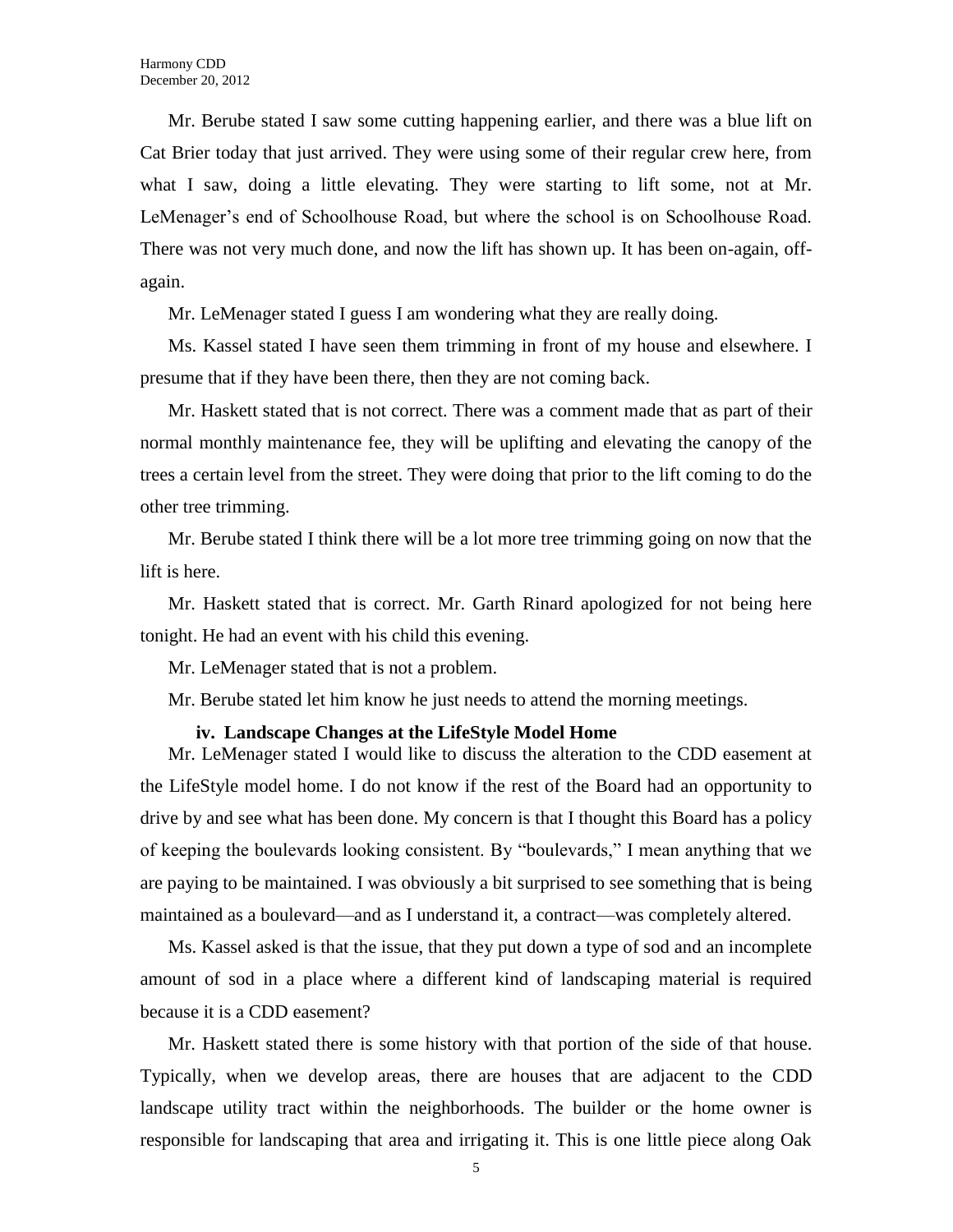Glen that never had trees or irrigation and was just Bahia sod. When the builder came along to do the landscaping, they were required to install street trees as well as needle grass, irrigate it, and put down Zoysia. There is about 10 square feet that is not complete, and that is supposed to be finished this week. They ran out of turf.

Mr. LeMenager stated but Davey is going to be responsible for mowing that turf.

Mr. Haskett stated as a continuation to keep a clean look all the way through there, I would say yes, and I will ask them to continue to do that because they were mowing the Bahia that was there before. Then it is consistent all the way down Oak Glen.

Mr. Nicholas asked what is the issue?

Mr. LeMenager stated I am wondering what the definition of "boulevard" is. It really comes down to that. We now have a boulevard into one of the most expensive sections of town, which was frankly going to look patchy. It is going to have different kinds of trees on it. It will have a different kind of grass on it.

Mr. Berube asked do we already have Zoysia all along that strip up to that point?

Mr. Haskett stated yes.

Mr. Berube stated the trees that were installed are live oaks.

Mr. Haskett stated that is correct.

Mr. Berube stated the only difference is the trees are smaller.

Mr. LeMenager stated they do not look like live oaks.

Mr. Walls stated they are very little.

Mr. LeMenager stated but it is not the same grass.

Mr. Berube stated yes, it is Zoysia.

Mr. Walls stated it is just not mature yet.

Mr. Nicholas stated Zoysia goes all the way up to the monument there.

Mr. LeMenager stated Mr. Haskett indicated they took out Bahia and they put in Zoysia.

Mr. Haskett stated that is correct.

Ms. Kassel stated Bahia is pre-construction grass.

Mr. LeMenager asked are you saying there were two kinds of grass along there before?

Mr. Haskett stated yes. When areas are not irrigated, we always install Bahia.

Mr. LeMenager stated I never noticed that.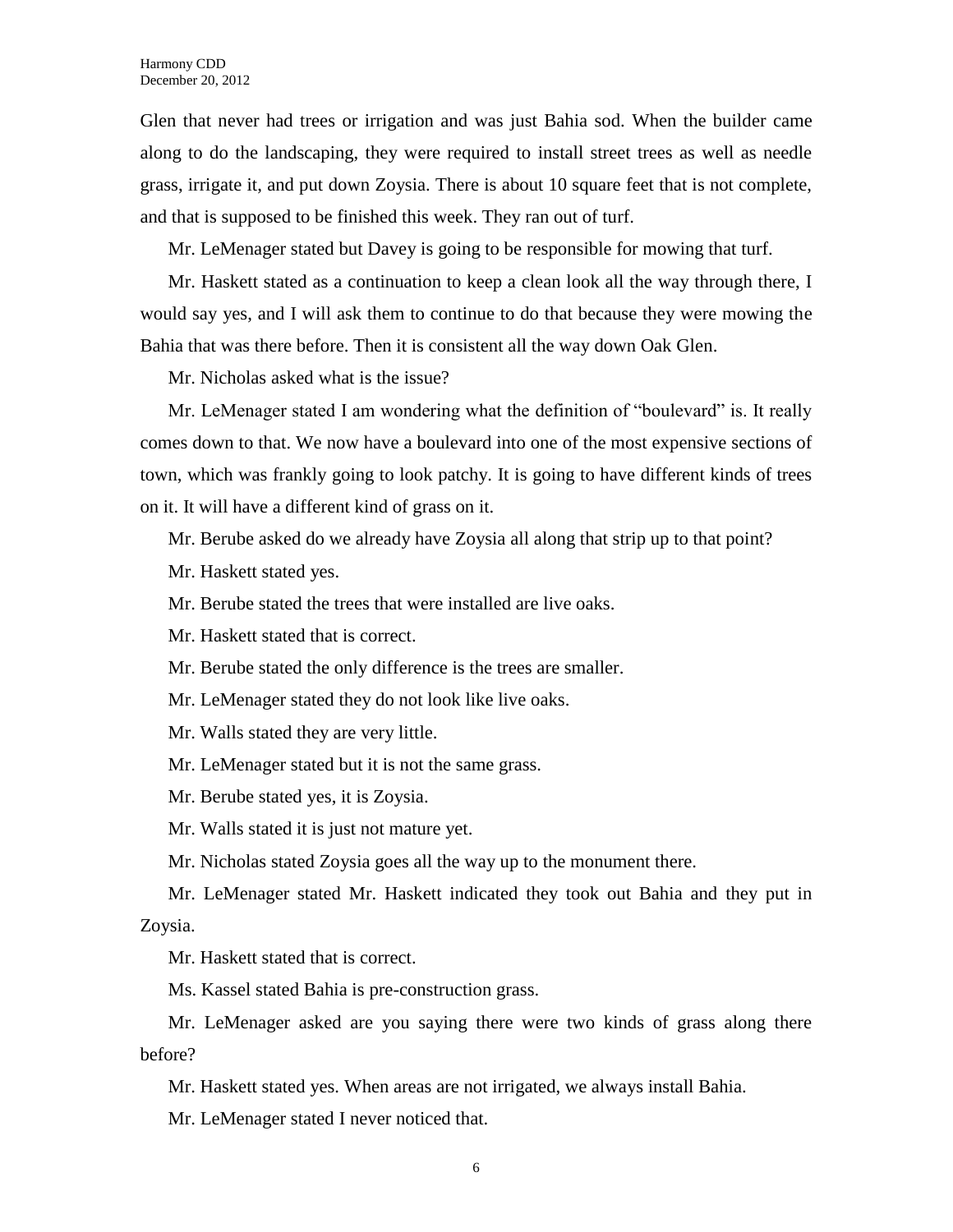Mr. Berube stated there is Zoysia there, then the little patch, and as you continue into the Estates, it becomes Bahia again because there is no irrigation. So yes, there will be a patchwork of grass right there, but there is no other choice.

Mr. LeMenager asked so all the grass will all match now?

Mr. Haskett stated yes.

Mr. LeMenager stated that is fine.

Ms. Kassel stated it will all match when the homes are constructed.

Mr. LeMenager asked so if I go look at the other lot on the opposite side of the little park, I will see that it is a different type of grass?

Mr. Haskett stated that is already Zoysia. It was a bit of a mistake.

Mr. Berube stated all the houses that are going to be built on that circle will be Zoysia. They will have to be now.

Mr. Haskett stated no, not in the circle, on Oak Glen.

Mr. LeMenager stated so what you are saying is that up to the little park was all Zoysia, and for some reason way back when, we never put in Bahia for up to the property line of the last house. Then we switched back to Zoysia. Now it will all be good grass.

Mr. Haskett stated that is correct.

Mr. LeMenager stated that is fine. I am happy with that.

Mr. Berube asked have they added irrigation along that sidewalk?

Mr. Haskett stated yes.

## **v. Landscape Enhancements**

Ms. Kassel stated a month ago, we were told that the material for both the west entrance and the roundabout at Cat Brier and Schoolhouse was difficult to get. It has actually only been three weeks later. I was wondering what the status is of that at this point.

Mr. Haskett stated at the west entrance, they installed red fountain grass behind the monument sign. There is still a delay on the butterfly bush, which is good for us with the temperatures we are supposed to be getting tomorrow. It is better to delay it.

Mr. LeMenager stated if I think of the various flower beds around Lakeshore Park, the one across from my house between the two sets of bleachers, they do seem rather bereft of flowers right now.

Mr. Berube stated for whatever reason, they tore all that out.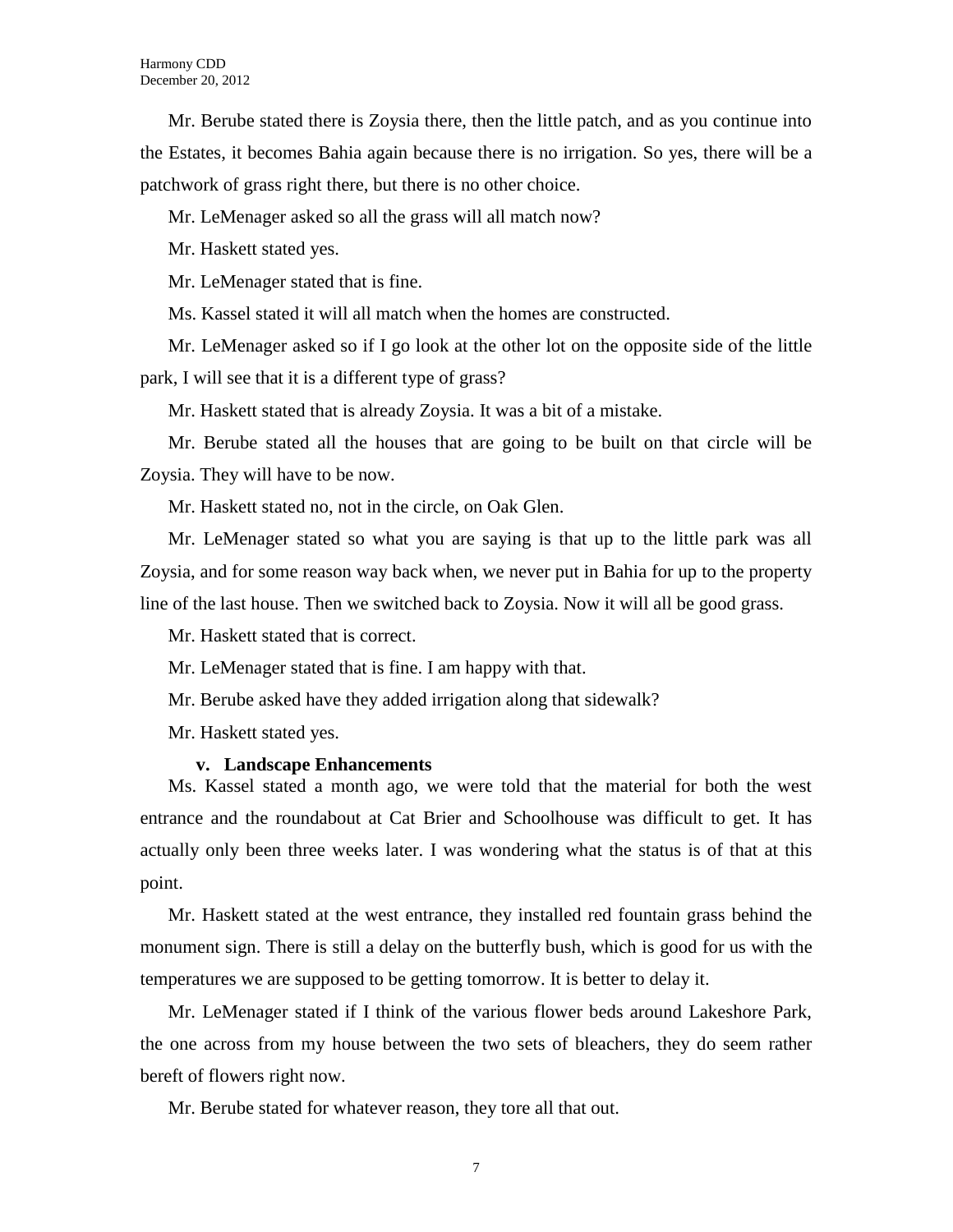Mr. LeMenager stated it has all been removed but nothing has ever been replaced. It does look a little bare.

Mr. Nicholas stated we started this discussion by saying that Davey could come to morning meetings and not evening meetings. I do not want to get into a situation where we are pushing all this messaging through Mr. Haskett and all the accountability is on him to deliver the right message. We can either write this up or help facilitate that communication, but they are not here to help resolve these questions. It is unfair to them.

Mr. Berube stated I understand, but most of the time, Mr. Haskett already has the answer.

Mr. Walls stated perhaps that is why they should attend all our meetings.

Mr. LeMenager stated I tend to agree, given they are our number-one supplier.

Mr. Nicholas stated I do not think they would think it unreasonable to attend meetings once a month. Mr. Rinard would have been here tonight except something came up.

Mr. Walls stated I understand that. Once a month every other month is in the evening. It is a big contract, so I think they can attend.

Mr. Berube stated if everyone wants them to attend all the meetings, we will ask them to attend.

#### **C. Dockmaster/Field Manager**

## **i. Dock and Maintenance Activities Report**

Mr. Haskett reviewed the monthly field activities report as contained in the agenda package and is available for public review in the District Office during normal business hours.

Mr. Haskett stated we did have one problem that is not listed in the report regarding the swimming pool light. We had to dig up some of the pavers and track down a jumper box, and that light will be replaced tomorrow. One of the seals was bad on it and got water in it. We had to replace the whole unit.

Mr. Berube stated it seems counterintuitive to have electric lights in a pool of water.

Mr. Haskett stated we need to have lights for safety reasons.

## **ii. Buck Lake Boat Use Report**

Mr. Haskett reviewed the monthly boat report as contained in the agenda package and is available for public review in the District Office during normal business hours.

## **iii. Solar Boat**

Mr. Moyer stated we advertised for the sale of the solar boat, and the bid deadline was December 14. We received one bid in the amount of \$577 from D Company.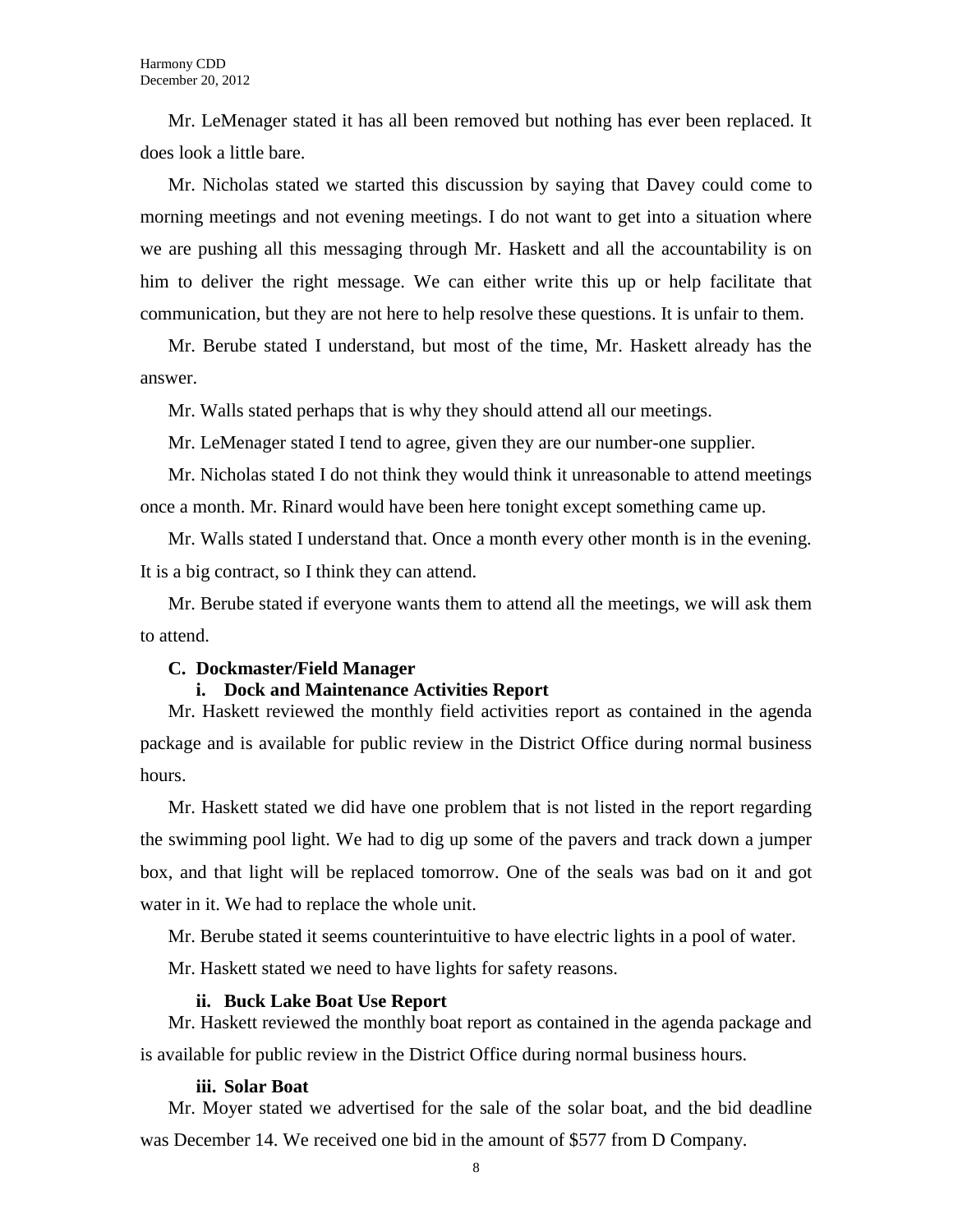On MOTION by Mr. LeMenager, seconded by Mr. Walls, with all in favor, unanimous approval was given to accept the bid received for the sale of the solar boat from D Company, in the amount of \$577.

Ms. Kassel stated I hate to see that boat go.

Mr. Berube stated I saw it sitting on the trailer. Just to be clear, the trailer is not part of the sale?

Mr. Haskett stated no.

## **iv. Consideration of Proposal for Cabana and Pergola Painting** Mr. LeMenager asked is this for Ashley Park?

Mr. Haskett stated yes.

Ms. Kassel stated I am wondering something on both proposals we received—in the agenda package and the one tonight. In the AAA All Star Painting estimate, for item A1, the last word is "home" and I do not think anyone's home is being painted. Perhaps that can be amended.

Mr. Berube stated I appreciate receiving a second proposal at tonight's meeting. I was a little concerned that there was only one. The second proposal saves us \$1,000.

Mr. LeMenager asked did we budget for this?

Mr. Berube stated yes, \$3,000. The second proposal is \$1,000 less than the first one, but we are still over our anticipated budget. At this time of the year, that probably is not a big deal. My second concern is, I think this was the type of project where we anticipated using our in-house staff to perform. I realize we are short one person. If we had a full staff of three employees, would we handle this in-house?

Mr. Haskett stated we could certainly attempt to, but I do not think there would be a large cost savings by doing it that way since we will need to rent a lift. There are repairs that need to be made that are 2.5 stories up, which will be time consuming with the other tasks that the employees perform.

Mr. Berube stated we are paying the salaries anyway. When you consider the costs, it depends if you want to roll the cost of salaries to perform the work or just presume that the salaries are overhead. I think the buildings are less than 2,000 square feet, and there is a pretty fair amount of money with these proposals for that size of buildings. I realize there are other things to be done with the wood structures and other repairs. it was really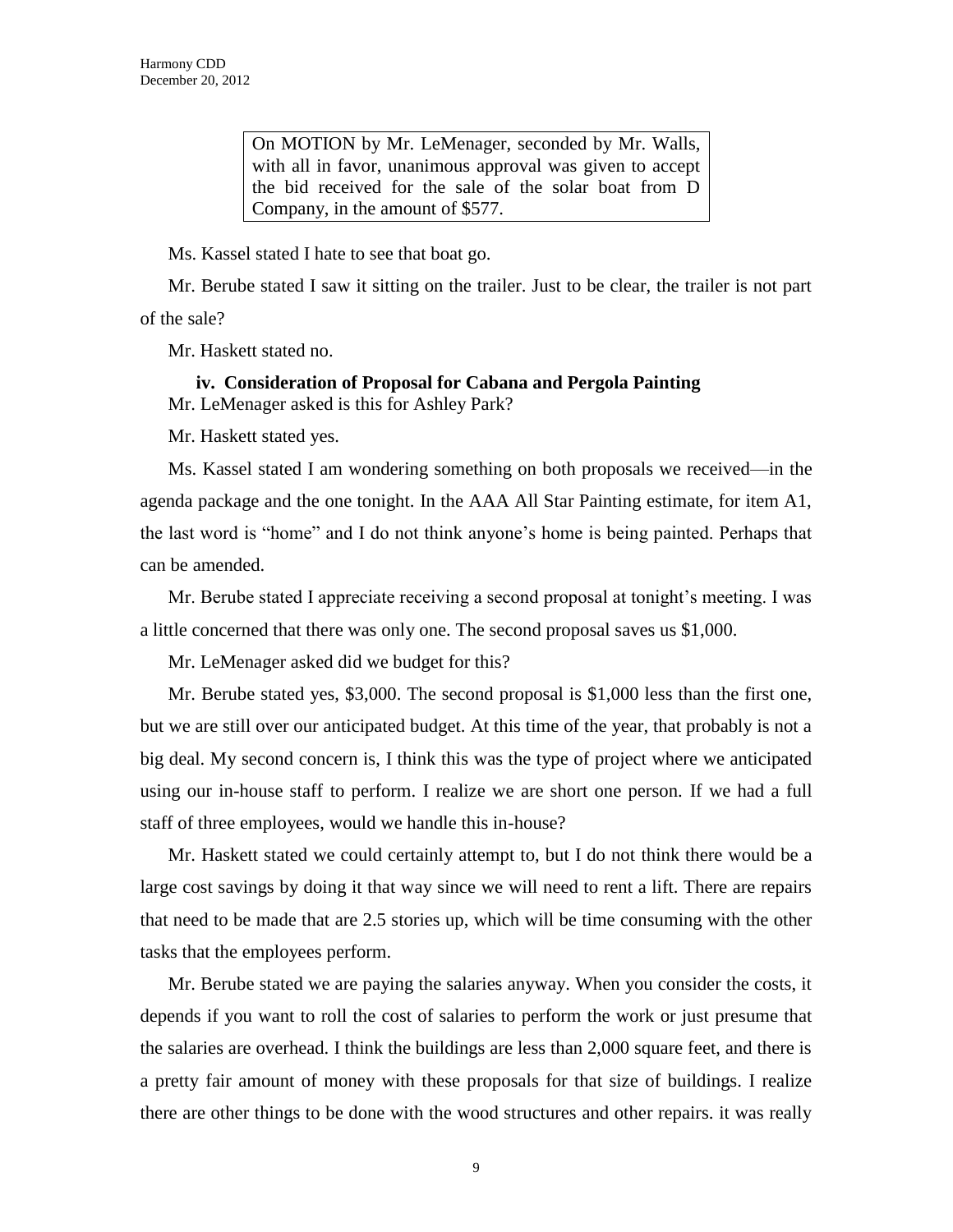my presumption having three staff members normally that projects of this scope would be handled in-house.

Mr. LeMenager asked is it covered in their job descriptions, painting, for example?

Mr. Haskett stated yes.

Mr. Berube stated the job descriptions are pretty wide ranging.

Mr. LeMenager asked are they competent to do the work?

Mr. Haskett stated yes.

Mr. Berube stated the reason I mention this is they already painted the Lakeshore Park building, and they did a stupendous job. It came out really nice, and it came in under budget if I remember correctly.

Mr. LeMenager asked was that the restrooms?

Mr. Berube stated yes.

Mr. LeMenager stated yes, they did a nice job on that.

Mr. Walls stated that was at a point when we had three employees.

Mr. Berube stated I know.

Mr. LeMenager stated maybe we should put it off until we hire the third person.

Ms. Kassel asked can this work wait until we have a third person?

Mr. Berube stated Mr. Haskett has to handle the labor to perform this work, which is another issue of managing employees and managing field staff. If we are able to accomplish hiring a third employee and he is competent with painting and minor carpentry that is involved, would you feel comfortable having our staff do this work?

Mr. Haskett stated yes, I would. Option B would possibly be the areas that are a ways up for repairs on the pergolas, which will be the most time consuming. Perhaps I could get a proposal for just those areas. Otherwise, I am concerned that the project might drag out for a month, which I think is too long.

Mr. Walls stated I agree. My concern is that it would take a long time to complete. The restrooms look nice, but they took a while. When people are going in and out and you have to cover up around the pool and other places, that could be difficult to manage. That is my only concern. I think we have staff people who can do the work, but it is a matter of completing it in a timely manner. Some of this is specialty-type work.

Mr. Berube stated if we are going to bring the work in-house, it will probably not happen during this wintertime period because we are not anywhere near ready to hire a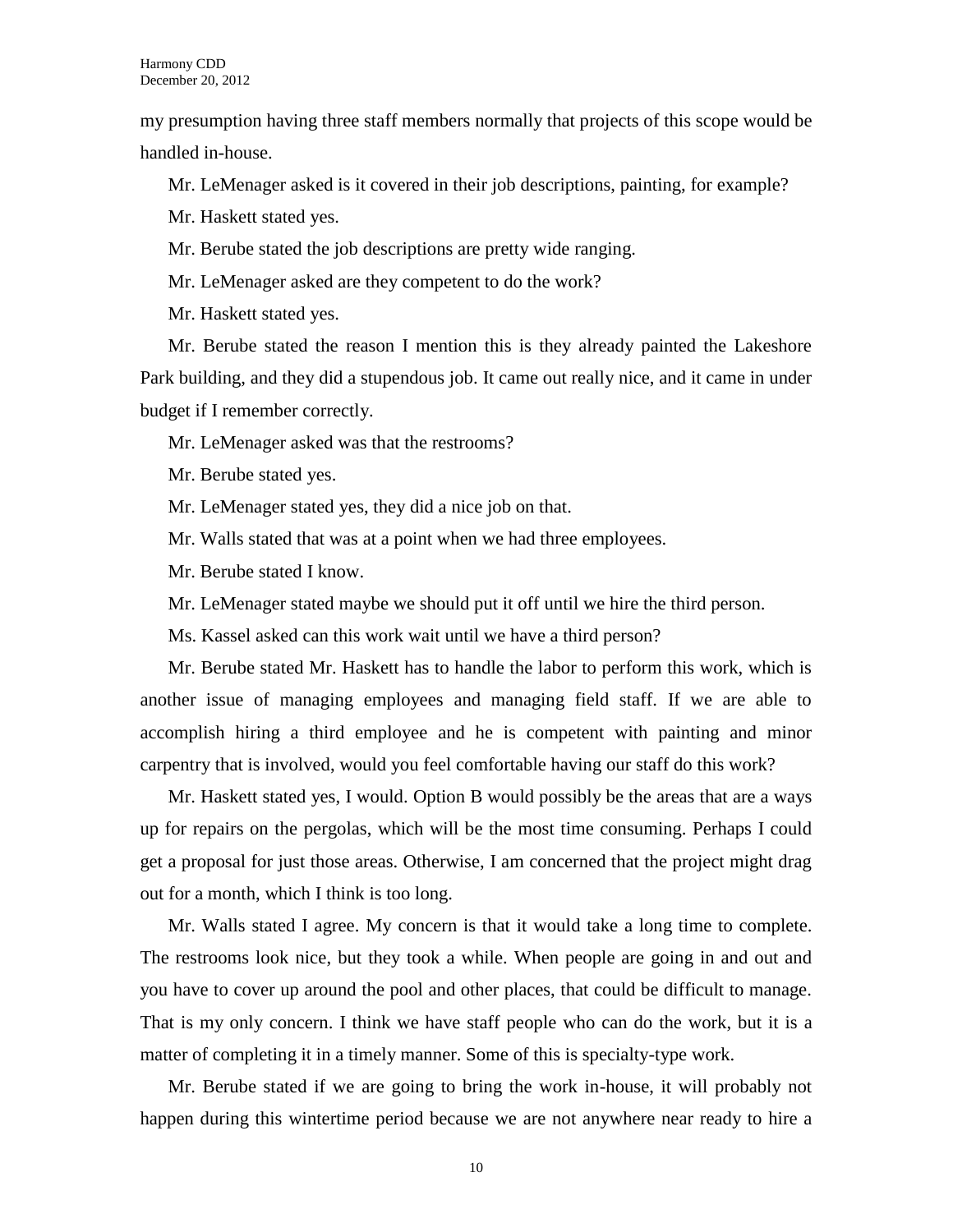third employee. Then we are in the spring and summer season, and we would not want to do this work with people in and around the pool since that is a busy period of time. Then we would effectively be delaying this until next fiscal year. I do not think the building looks terribly bad. Clearly the wood structures need painting. We have two proposals to perform the work. We have history with Ledesma. Who painted the Swim Club building? Was it All Star or Ledesma?

Mr. Haskett stated Ledesma painted the Swim Club. I have a lot of experience with All Star, as well. I was surprised at Ledesma's higher proposal but his prices have been a little higher lately. I was happy to see his proposal since it seems he wants to get our work back. I can always look at it over the next month and talk with the staff and get an estimate on what they think is achievable. I can provide a report next month.

Mr. LeMenager stated that still gives us enough time. How quickly could it be done? We would need to get it done by the end of March.

Mr. Haskett stated yes, it should be completed by March or April.

Ms. Kassel asked when do we expect to have another employee?

Mr. Moyer stated we will discuss later on the agenda whether we continue to hire employees through Severn Trent or whether we go out and get a separate employee leasing company. I received a written report from Severn Trent on what they are charging and one from an employee leasing company. We have identified two companies. It is pretty difficult to find anyone who wants to have one employee. The company Mr. Berube mentioned, Southeastern, had a minimum of four or five employees. We found two companies, and they will charge 150% of the salary. Severn Trent is charging 140%. Of the 1.4 multiplier, 1.3 of it is salary and benefits, so they are charging 10% overhead, and these other companies are charging 20% overhead. That is assuming the benefits are the same. Severn Trent provides really good benefits. We will need to research all that information, but that is a decision for the Board. There are certain things that Severn Trent cannot do because they are not set up as an employee leasing company. One of those things is to give you a monthly report. They will identify by employee, not named but by job description, how much they pay that employee. The proposal is, because of the sensitivity you all have, we need to make sure we are not overpaying or Severn Trent is not taking monies that they are not using on employees. At the end of the year, they will true that up for you. They will perform an audit and send you a report. If there are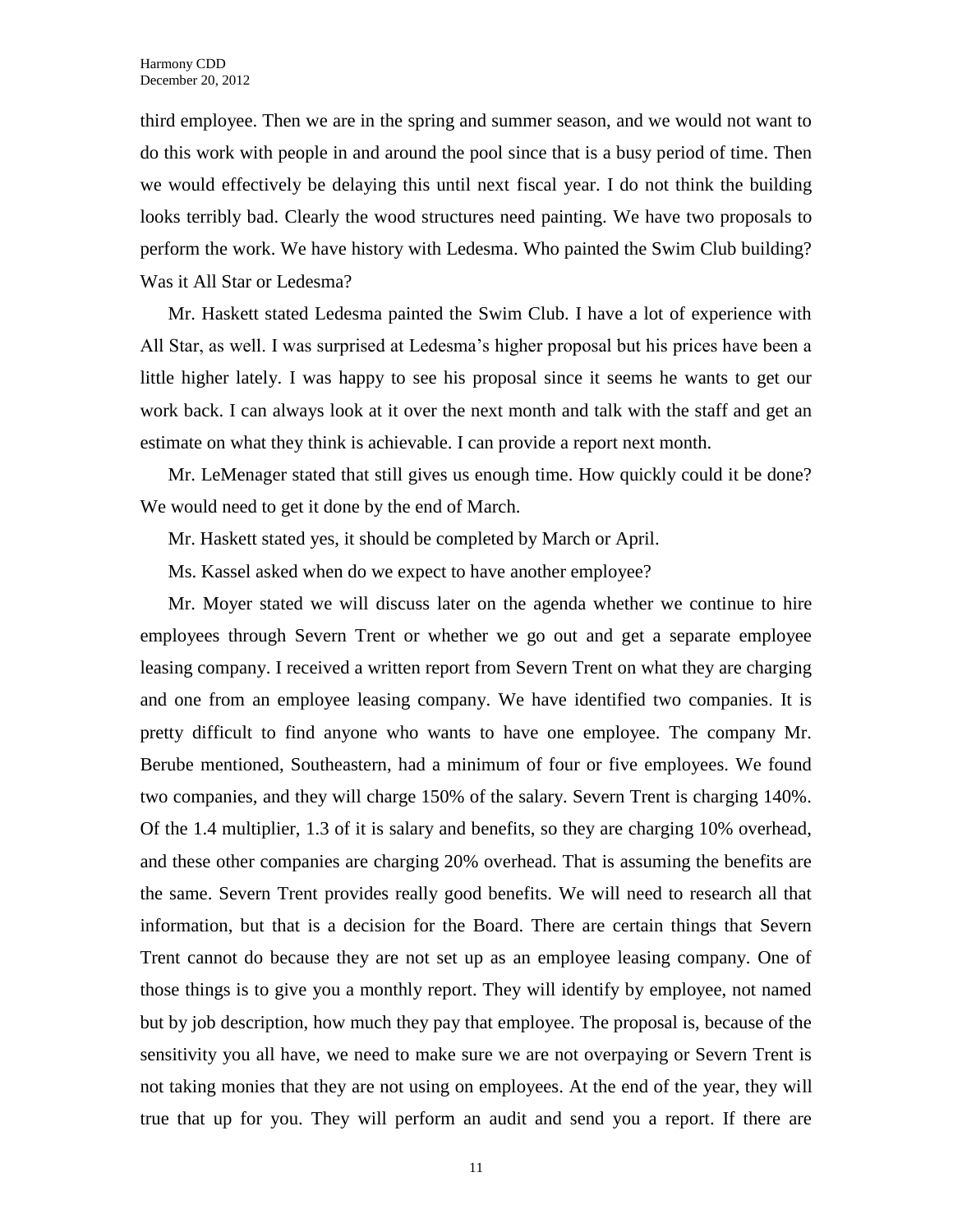amendments that need to be made or if they need to send us money back or we need to send them money, they are happy to do that. They cannot provide that report monthly because they are not set up to do that, but they have no problem going back and auditing it on an annual basis.

Mr. Berube stated it just amazes me. They prepare two paychecks a month for each employee, and they know the content of those paychecks to the penny.

Mr. Moyer stated they will not release that information.

Mr. Berube stated but we tell them what to pay the employees.

Mr. Moyer stated that is correct; you tell them the hourly rate.

Mr. Berube stated they do not seem to understand that this is a public entity, but I guess we can just let it be. We can discuss this further under that agenda item. We are not going to hire an employee this week or this month.

Ms. Kassel stated that was my question, how much closer are we to hiring an employee through Severn Trent at this point.

Mr. Moyer stated I think we are 30 days away.

Ms. Kassel stated that brings us to the end of January, which still gives us February and March to complete the work.

Mr. Berube stated effectively, that is correct. We are not going to shut down the whole pool if we do the work in-house or if we hire a contractor. I am fine waiting for 30 days and seeing what our staff thinks. If it involves a little overtime on their part—not 40 hours—if it is efficient to work another hour at the end of the day to continue painting or clean up, that is fine. We are not paying a third employee right now anyway, and I am sure they both might appreciate a few extra hours from time to time.

Mr. Berube stated we will table consideration of this item until next month.

#### **v. Dog Park Playground**

Mr. Berube stated we discussed the landscaping at the dog park playground, since we removed the fence. We discussed the possibility of putting in another swing set.

Mr. Haskett stated I have not had an opportunity to look into that yet. There were a couple items you suggested we look at, including a swing set. We also budgeted for a shade structure over the Swim Club as well as furniture at the Swim Club. I need to get those moving, so by the next meeting, I doubt it will be in the agenda package, but I should have information by the next meeting.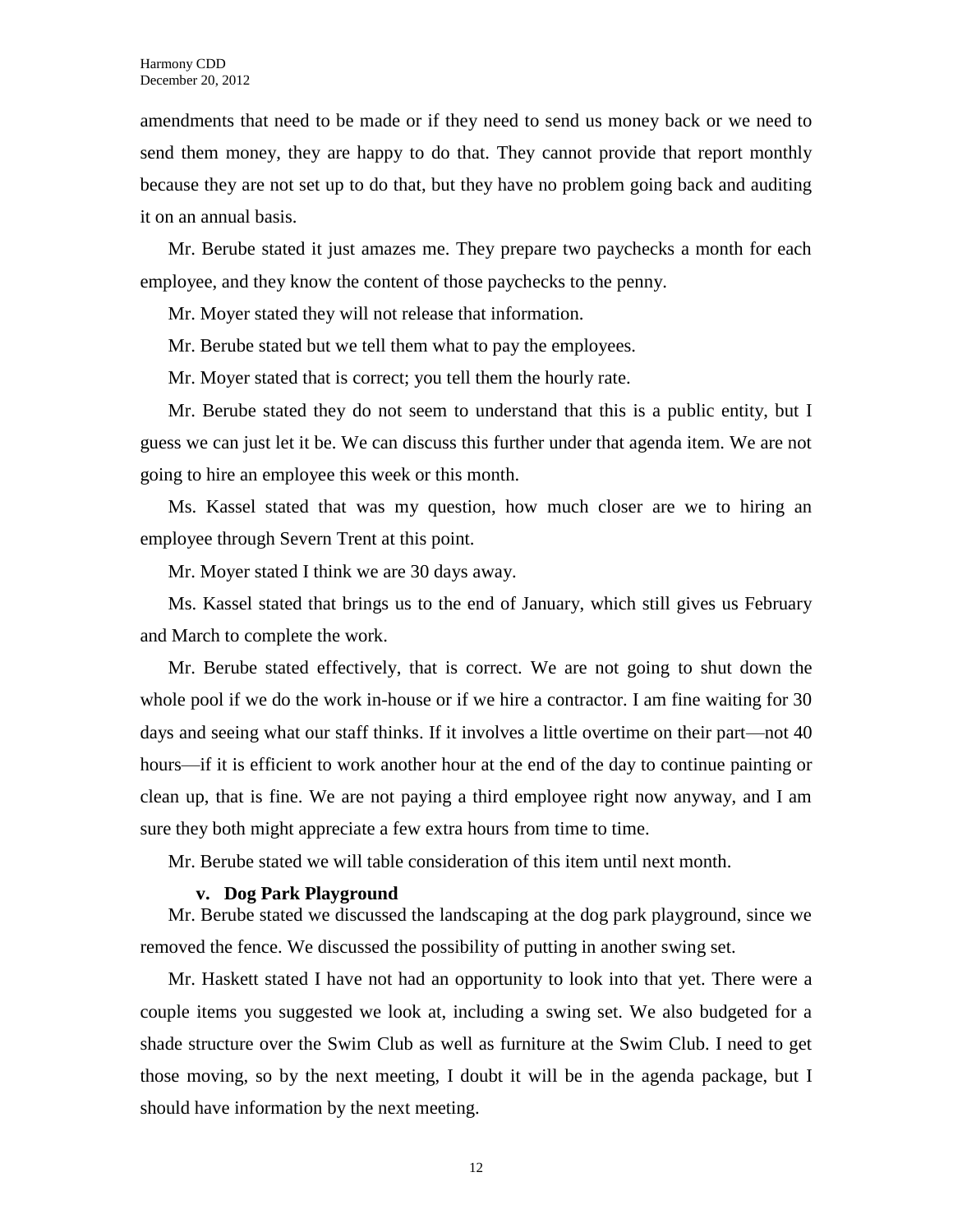Mr. Berube stated that is fine. One of the reasons for asking is, as the Board is aware, we removed the fences at the dog park playground. There should be some sort of landscape/cleanup like what we did at Lakeshore Park where we enclosed the play area and made it look finished.

Ms. Kassel stated we have a number of beds that are unfinished.

Mr. Berube stated the whole place needs to be spruced up, and that is where I was aiming. With the fence gone, there is a big grassy area behind it. Our swing sets get a lot of use, and I contemplated putting in another swing set there and shading that swing set and that playground like we did at Lakeshore Park, except this time, shading the swing set. That will do several things. Swings are the most popular playground equipment we have. Quite by accident last time, the swings we have were left out of the shade structure. This time, the shade structure would include them.

Mr. LeMenager stated the swings at Lakeshore Park are to be shaded by trees. The trees that have been planted there will become huge and will provide significant amounts of shade in the summertime. They will of course lose their leaves at this time of year when the sun is at its least ferocious. With respect to putting up more shade structures, I have said before and I will say it again that we need to think in terms of being an environmentally friendly community. If we want to have shade, that is great. We need to design trees into the process, which we have now done at Lakeshore Park. It is a very efficient way to go. Those sycamore trees do grow and provide incredible amounts of shade.

Mr. Berube stated I agree we are environmentally friendly, but we should also be kid and dog friendly. We try to do both. Ultimately the trees will provide shade, but it will be five or 10 years, and we have kids on the playground now, a lot of kids. I am just bringing this to the Board's attention, looking for consensus to give Mr. Haskett guidance. I think a swing set and a shade structure might cost about \$15,000.

Mr. Haskett stated that sounds like a fair estimate.

Ms. Kassel stated I do not know if there is actually room for a swing set there. I am by that park a few times a day. People make the trek from the double gates at the dog park to the small park, back and forth. There is a sidewalk, but there is not a lot of room for a swing set. I also recall after the shade structure was installed at Lakeshore Park, we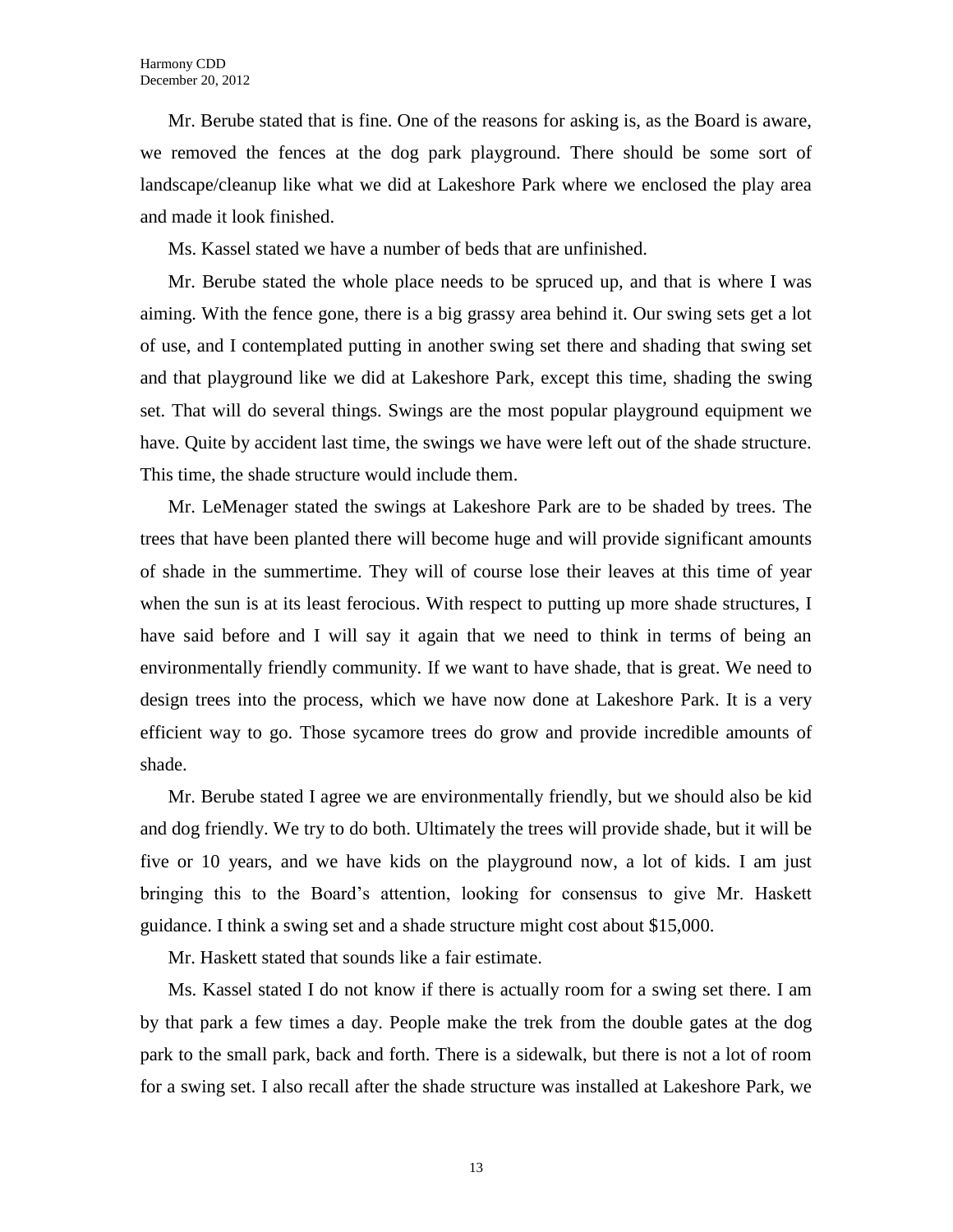realized that trees would have been a smarter move and we could get sizable trees for the amount we were spending on a shade structure.

Mr. LeMenager stated that is true. You can put in an awfully big tree for \$5,000 or \$10,000.

Mr. Haskett stated the only precaution you would need to keep in mind is there are two gas lines that go through that area. If you look at the large dog park, you will see the trees are scattered because you cannot plant them right on top of the gas line. We will need to look into that.

Mr. Berube asked in general, are we fine having another set of swings and we are thinking the shade should be trees?

Mr. LeMenager stated those are my thoughts.

Mr. Walls stated I would like to see the costs. I do not go down that way, so I do not know how often the playground gets used.

Ms. Kassel stated it is used every day.

Mr. Berube stated kids are there all the time, and the swings are popular.

Mr. LeMenager stated I would think it would be used by kids in Birchwood. If you are a little kid, walking all the way to Lakeshore Park is a bit of a hike.

Ms. Kassel stated there is an area with a barbecue pit that is a little closer to the ponds but it is not on the gas line. I do not know if it is possible to have a swing set over there with shade trees, because that is not on the gas line. It would still give room around the playground and not intrude with the gas line, it would be available for shade, and it would be very close to the existing playground. That might be an option.

Mr. LeMenager asked if we are discussing swing sets, what about that nice little park in the Green neighborhood? Swing sets are a huge hit. I have said a few times over the years that at a certain level, we are the department of parks and recreation.

Mr. Berube stated we are.

Mr. LeMenager stated we have installed a lot of facilities over the years, but that is perhaps the most popular.

Mr. Berube stated we already have a swing set in the Green neighborhood. It is a small one, and it is different from what we have at Lakeshore Park, in that, it is a more compact single two-seater. That is why I did not think space would be such an issue.

Mr. Haskett stated I will come back with some ideas for you.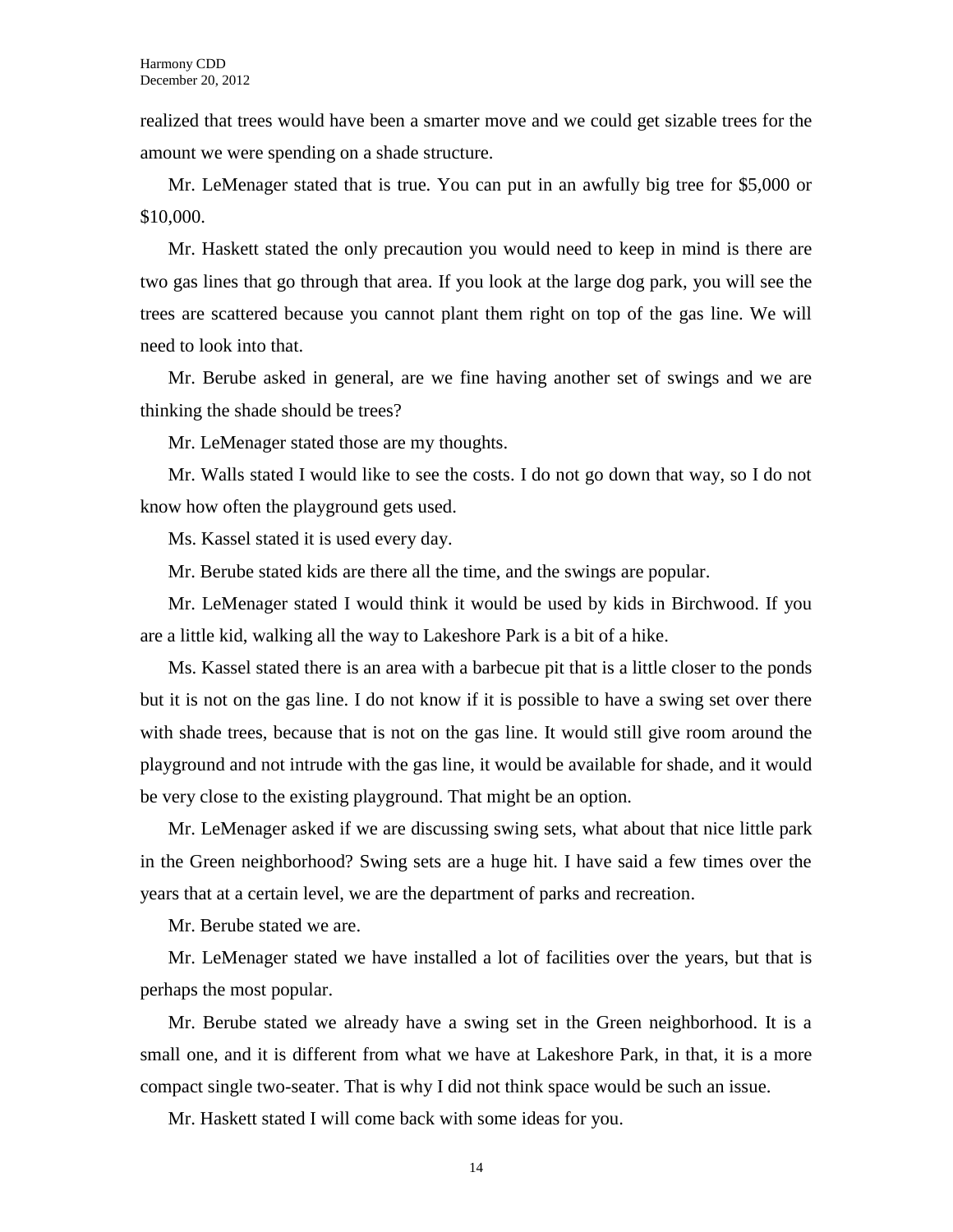Mr. Berube stated I would like to see ideas for swings, trees, and sprucing up that area to make it look finished. It is a park, and it is what we do. What did the shade structure in the pool area cost?

Mr. Haskett stated the one at the pool was about \$5,600. I was there this evening, and that pool gets a lot of use. The difference between this one and the other one is, the other one has the cabana where people can sit. There is a huge area over there where you might consider doing something more than just a cantilever shade. Doing something a little more substantial would be worth considering.

Mr. Berube stated what I see during the summer when I am there is that everyone gravitates to that single shade structure, or to a lesser degree, they go to the shade area near the restrooms. I see chairs under there all the time. At a minimum, we could consider a proposal for another one of those shade structures and if Mr. Haskett has some other ideas for additional shade, we would like to hear them. I am not saying we will do anything about it right now, but we can look at them.

#### **vi. Maxicom System**

Mr. Berube asked does Mr. Druckenmiller feel comfortable with Maxicom? What does Mr. Haskett think about a transition?

Mr. Haskett stated I would not feel comfortable moving Mr. Druckenmiller into a situation where he would need to have the computer skills necessary to monitor the system. It takes a lot more than just knowing how to push a few buttons on a computer. You have to know plants and landscaping. There are soil conditions and transpiration and other factors involved. He could probably struggle through it, but I do not think it would be fair to him to make him struggle through it. Mr. Golgowski and I have been discussing this, and we knew that eventually, the Walker contract would be questioned as to whether or not it was worth the money. We talked with Mr. Mike Walker and Mr. Aaron Smith, who did all of our irrigation mapping. Mr. Walker understands that we may not be seeing the money's worth that we would like from the monitoring. He is willing to move away gracefully from that. In return, we would like to consider Mr. Smith as a contact point if Mr. Golgowski or I get stumped on occasion. We need to be able to call someone to solve the problems for us. It can be tricky sometimes.

Mr. Berube stated Mr. Haskett went to the Maxicom training.

Mr. Haskett stated that is correct.

Mr. Berube asked did it cost about \$800?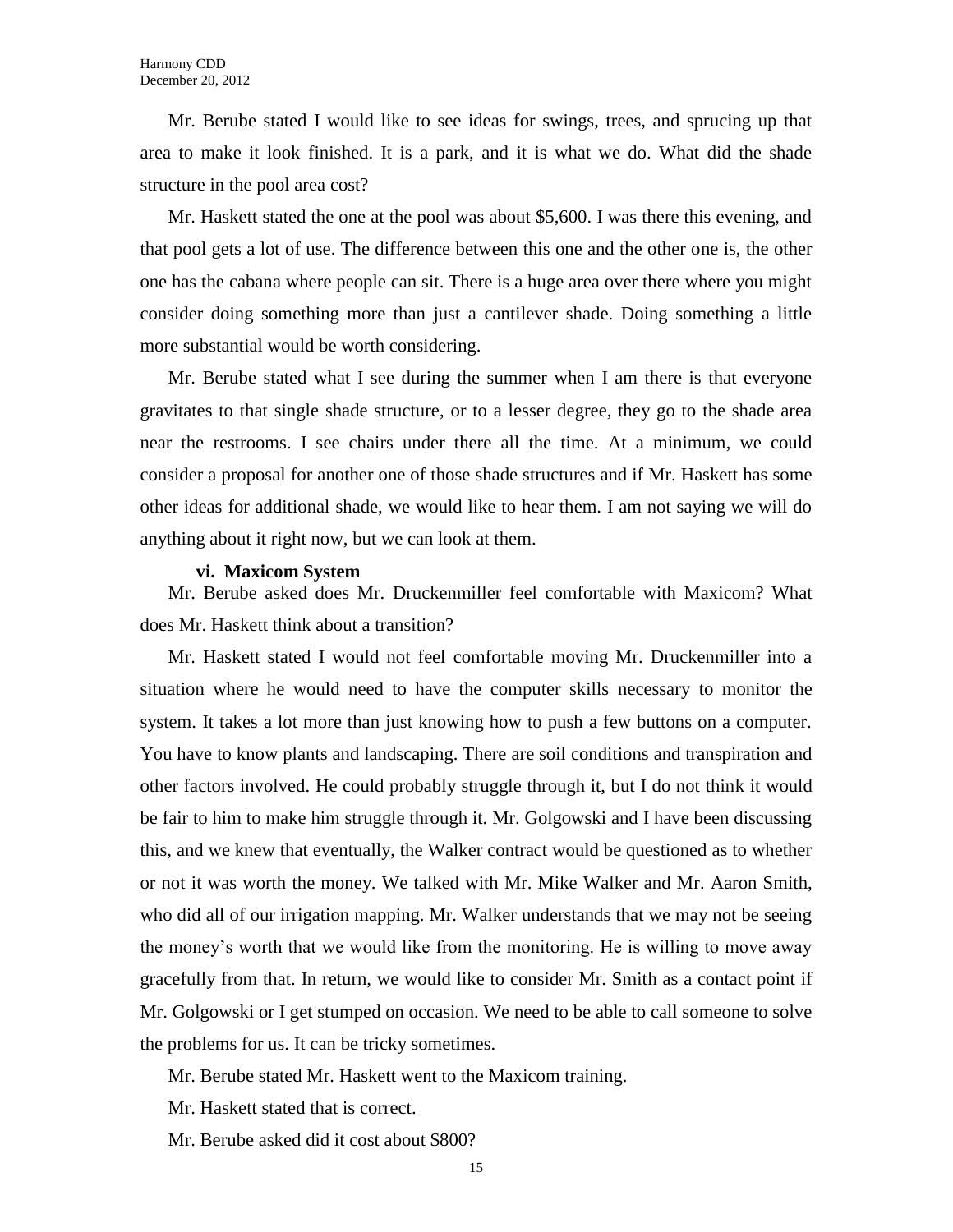Mr. Haskett stated the first two days cost \$800, but there is another two days that I should have taken. There are courses for hardware and for software. I took the software course.

Mr. Berube stated that is the tricky part of the system.

Mr. Haskett stated yes.

Mr. Berube asked would Mr. Druckenmiller feel more confident if he received that training?

Mr. Haskett stated I do not think so.

Mr. Berube stated Maxicom is essentially Windows-based and can be used on any computer. Is it free software that is available anywhere?

Mr. Haskett stated no, we have a license agreement and is something that only two or three of us have access to. You can login remotely to it.

Mr. Berube stated the whole point is to get value for our money, and we are spending \$3,000 annually for Mr. Walker's services. He is willing to walk away. Mr. Smith would come in as a backup contact for Mr. Haskett and Mr. Golgowski. I anticipate that we would save some money from that \$3,000 by having limited contact with Mr. Smith. Is that a fair presumption?

Mr. Haskett stated yes.

Ms. Kassel asked is he asking for a retainer or would he just be available as needed?

Mr. Haskett stated he is not asking for a retainer. Mr. Smith has been our technical advisor if we have a controller issue, and he has been very good with us. He does not charge us for certain things. Mr. Smith and Mr. Walker communicate with each other, so Mr. Smith can take it on with no hard feelings.

Mr. LeMenager stated let us take one short step back. We are talking about a lot of technical detail. Let us make it clear, especially for Mr. Farnsworth. What we are really talking about, the only reason we are discussing this, and the only purpose of this is to save money on our water bill. We save tens of thousands of dollars each year because of these systems. That is really the only reason we are discussing this. Any solution that allows us to continue to save the money on our water bill is welcome because that is the sole reason for it.

Mr. Berube stated the bottom line is, as Mr. Walker told us a year or so ago when we asked what we receive for our \$250 per month, he said not much.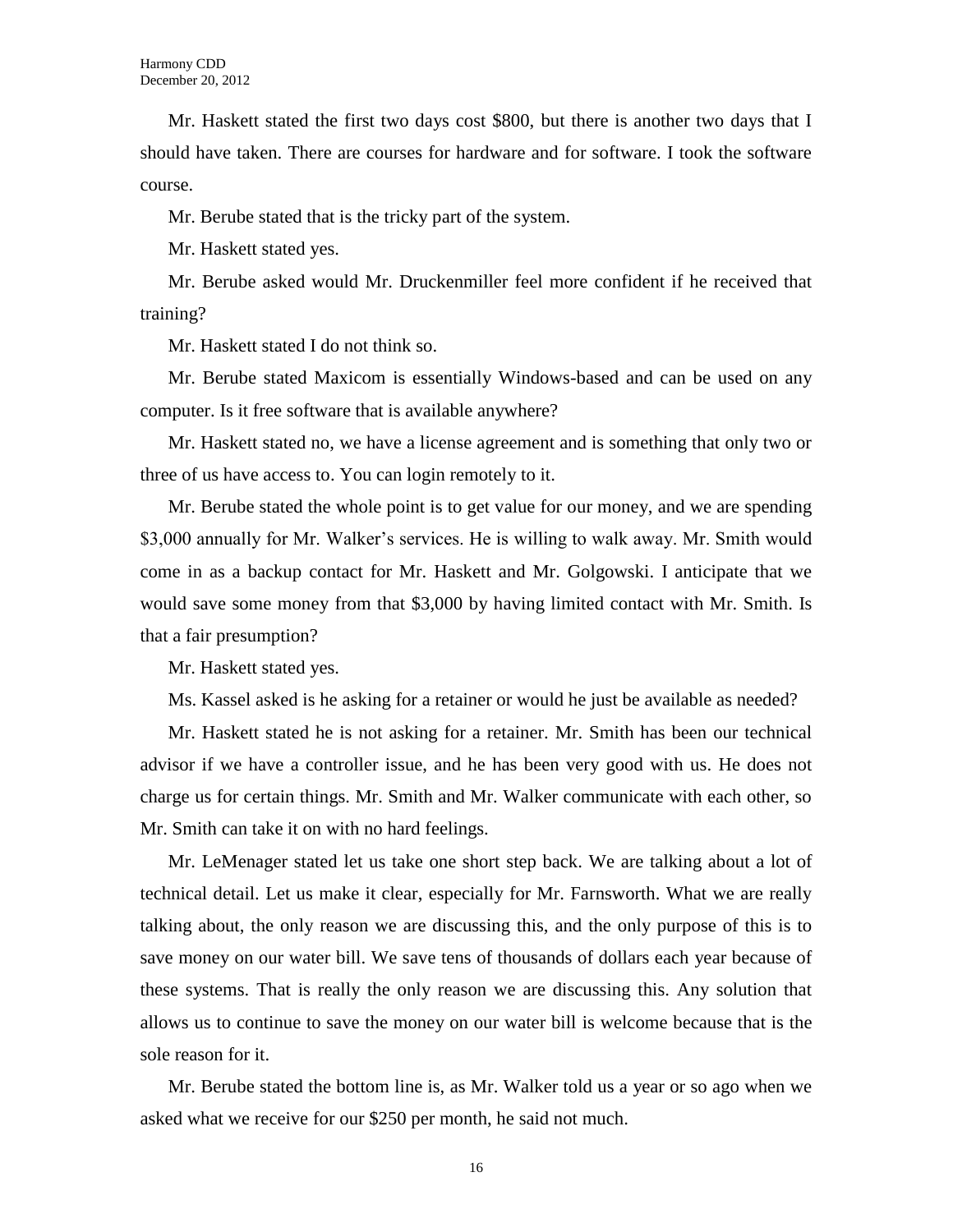Mr. LeMenager stated that is true; I remember that.

Mr. Berube stated that is because our system does not have the flow meters. Basically, all he sees is a screen that shows one zone did not run last night. I am not sure Mr. Walker's services are accomplishing the saving of water dollars. The system itself does, as well as keeping it fine tuned.

Mr. LeMenager stated the first year, the water bills went from \$130,000 to \$90,000 annually. That is a substantial amount of money.

Mr. Berube asked everyone is fine with making the transition away from Mr. Walker and having Mr. Smith come on board? Perhaps as time goes on, we will get Mr. Druckenmiller trained if he feels comfortable transitioning into that role.

Mr. Haskett stated that is my hope, but I do not want to tell him he has to do this in the next three months.

Ms. Kassel stated especially since we have only two employees.

Mr. Nicholas stated that is a smart approach. You have an independent, elected governing body. You have a contract with Davey. You have a computer in the developer's office. I think it is good to have some independent source that is watching things in case someone wants to look at it or do an audit. You will see the hourly savings, and I think this accomplishes your goal.

Mr. Berube stated I think Mr. Smith has been pretty straightforward in his dealings, and I know he gets along well with Mr. Druckenmiller. I am fine making the transition to Mr. Smith.

Ms. Kassel asked do we need a vote to proceed? Is there a contract to dissolve? Is it just on a month-to-month basis?

Mr. Berube stated I am pretty sure we go month-to-month.

Mr. Golgowski stated we had an agreement a number of years ago, but now it is just an ongoing service. Mr. Walker is comfortable stopping his service any time.

#### **FIFTH ORDER OF BUSINESS Developer's Report**

## **A. Request from Harmony Community School for Approval of a Middle School Project in the Harmony Parks**

Mr. Golgowski stated this is a project between the Harmony Institute and the community school, specifically Mr. Boisseau-Becker's English literature class. They did an exercise of finding excerpts of poetry that dealt with nature. The Institute would like to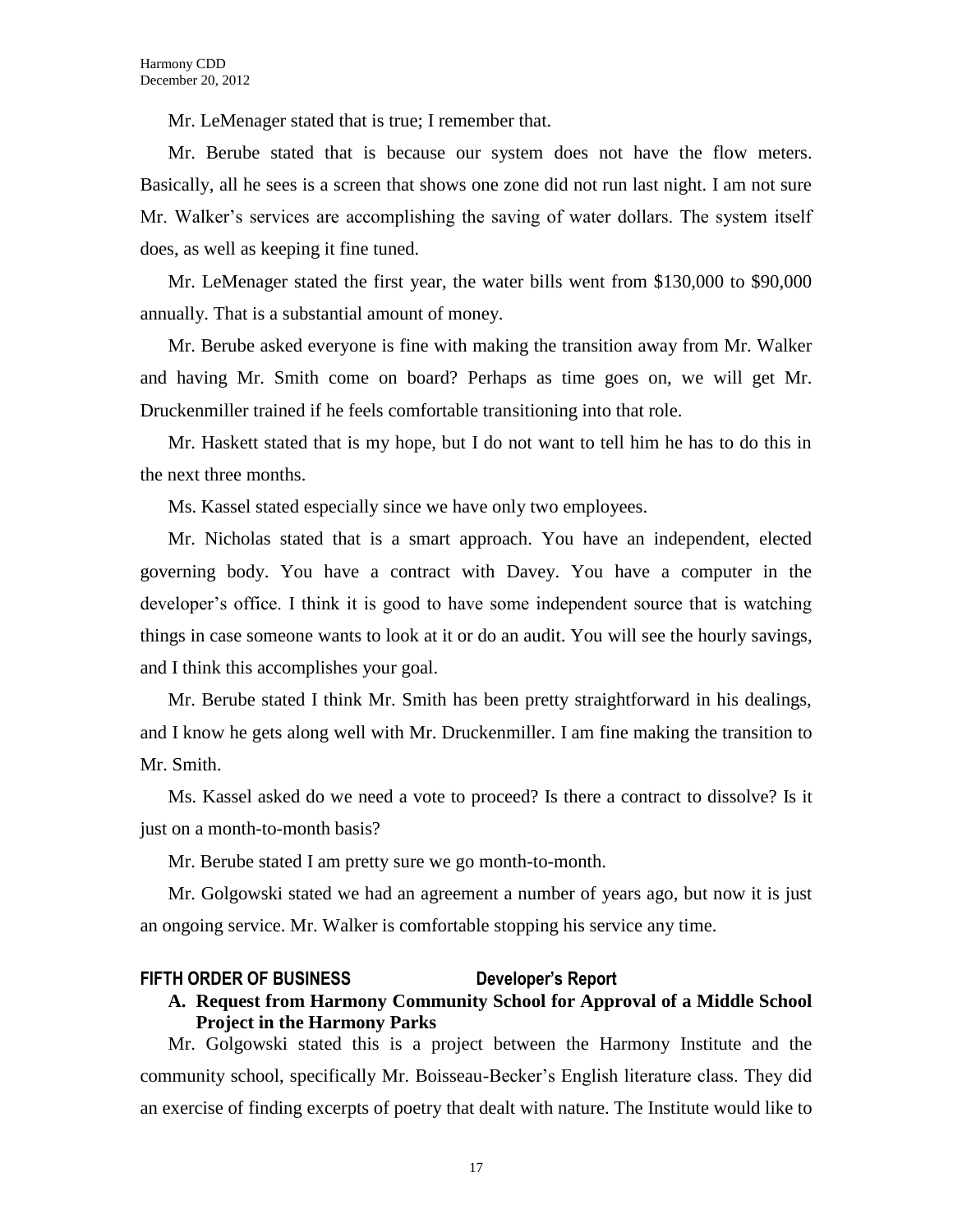recognize those through these signs placed in the parks. There are six signs, total. They are printed on metal sheets, but they need a stand to be displayed properly.

Mr. Farnsworth asked is that the size?

Mr. Golgowski stated this is exactly the size.

Mr. LeMenager asked will that get vandalized?

Mr. Golgowski stated it will be screwed onto a metal plate that will be anchored to a wooden post.

Mr. Farnsworth stated if that is the size, it is something you will need to walk up close to read.

Mr. Golgowski stated that is correct.

Mr. Berube stated there are other signs that are similar to this. There is one on the walkway to Buck Lake, some young kid sitting on the ground.

Ms. Kassel stated I am a little confused because it says the Institute would like the CDD's permission to place them at locations in the community parks. They are not just looking for our permission; they are looking for us to pay for installation.

Mr. Golgowski stated that is correct.

Mr. LeMenager stated basically they are giving us these wonderful plaques and they are asking us to display them.

Mr. Berube stated and pay for the display.

Mr. Golgowski stated to be a partner in this endeavor.

Mr. LeMenager stated we should thank them for the wonderful gift of these plaques and the excellent endeavor on the part of the middle school. This is the kind of thing we want to do.

Mr. Farnsworth asked what is the anticipated lifetime of putting up something like this?

Mr. Golgowski stated five to seven years.

Mr. Farnsworth asked so they will be removed after that time?

Mr. Golgowski stated probably.

Mr. Berube asked have you chosen locations yet?

Mr. Golgowski stated not specifically. There is one dealing with dogs, so the dog park seems a likely location.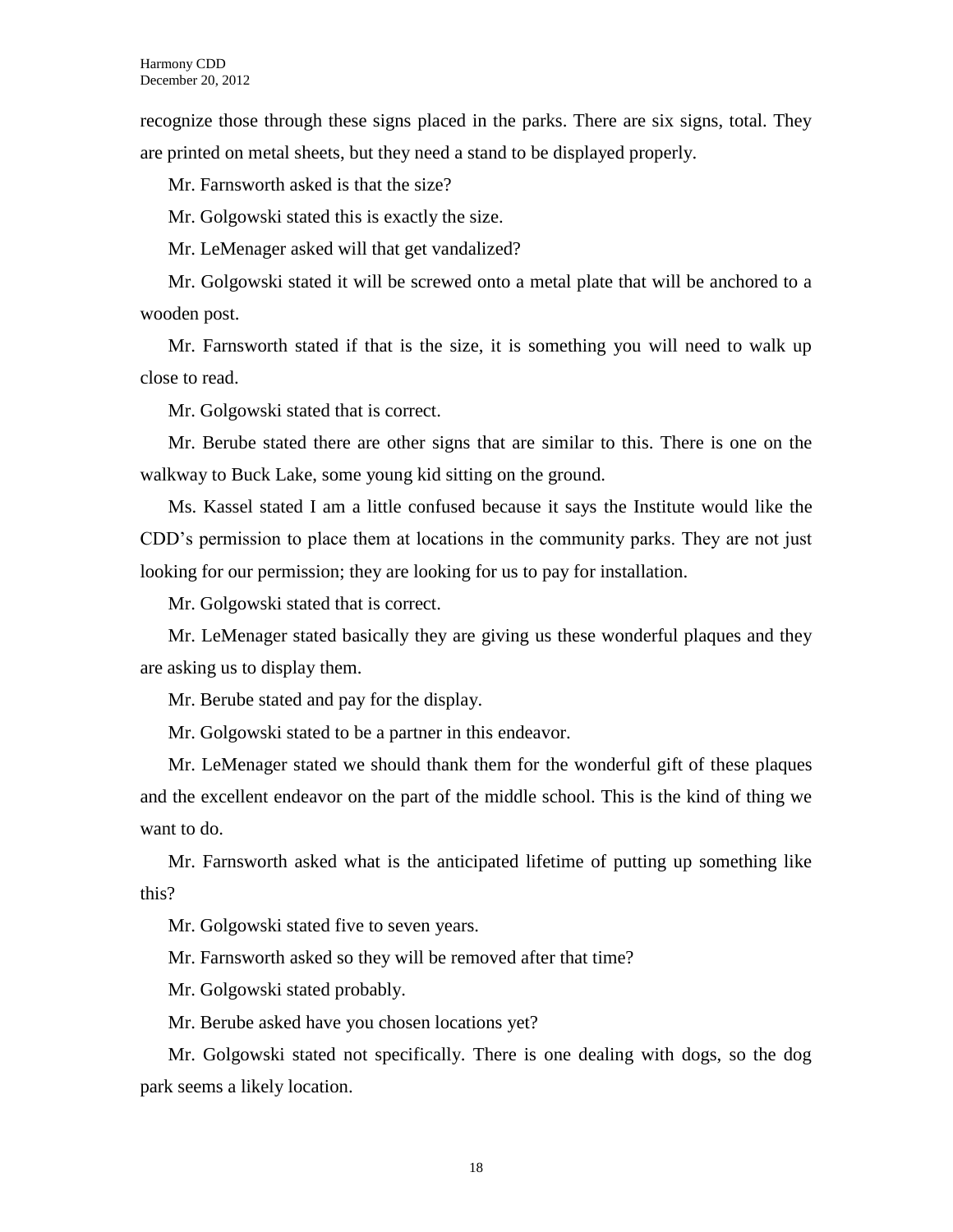Mr. Berube stated I think they need to be prominent but not obtrusive to avoid the obvious need for putting up a trail camera to watch the signs for a period of time.

Mr. Golgowski stated because they will be in parks, we do not want people running over them, either. We want to place them strategically.

Mr. Nicholas stated the Institute came to Mr. Golgowski some time ago and said they had this idea they thought was great. The partnership was that we would pay for the printing of one portion of the sign and they would pay for the mounting of the sign. When it came time to assemble the sign to our standard, the pricing was a little beyond their expectation. So we produced them. We did the printing in-house. We did the metal backing so they are ready. The standard mount does not align well with the Institute's original expectation of their portion of the costs. We still think it is a good idea and we are still willing to participate, but these kinds of things are presented to us often, and this is a community kind of project. We funded the first couple hundred dollars' worth of investment.

Ms. Kassel asked has the Institute actually invested any funds in this?

Mr. Nicholas stated they did the work with the class. It was a participating program for kids, so I think the answer is yes.

Mr. LeMenager stated I think it sends a positive message to the kids in school, that they can see the fruits of their labors.

Mr. Berube asked is the partner the school?

Mr. Golgowski stated the school and the Institute.

Mr. Berube stated I am fine partnering with the school. I am less inclined to partner with the Institute.

Ms. Kassel stated but the Harmony Institute is on every single sign.

Mr. LeMenager stated so is Harmony Community School. It includes both.

On MOTION by Mr. Walls, seconded by Mr. LeMenager, with all in favor, unanimous approval was given to authorize the mounting and installation of signs in District parks, locations to be determined, in the amount of \$570, as discussed.

Mr. Berube asked where will this be funded from, Parks and Recreation?

Mr. Moyer stated we have a capital project line item, so we will include it there since it has a useful life of more than two years.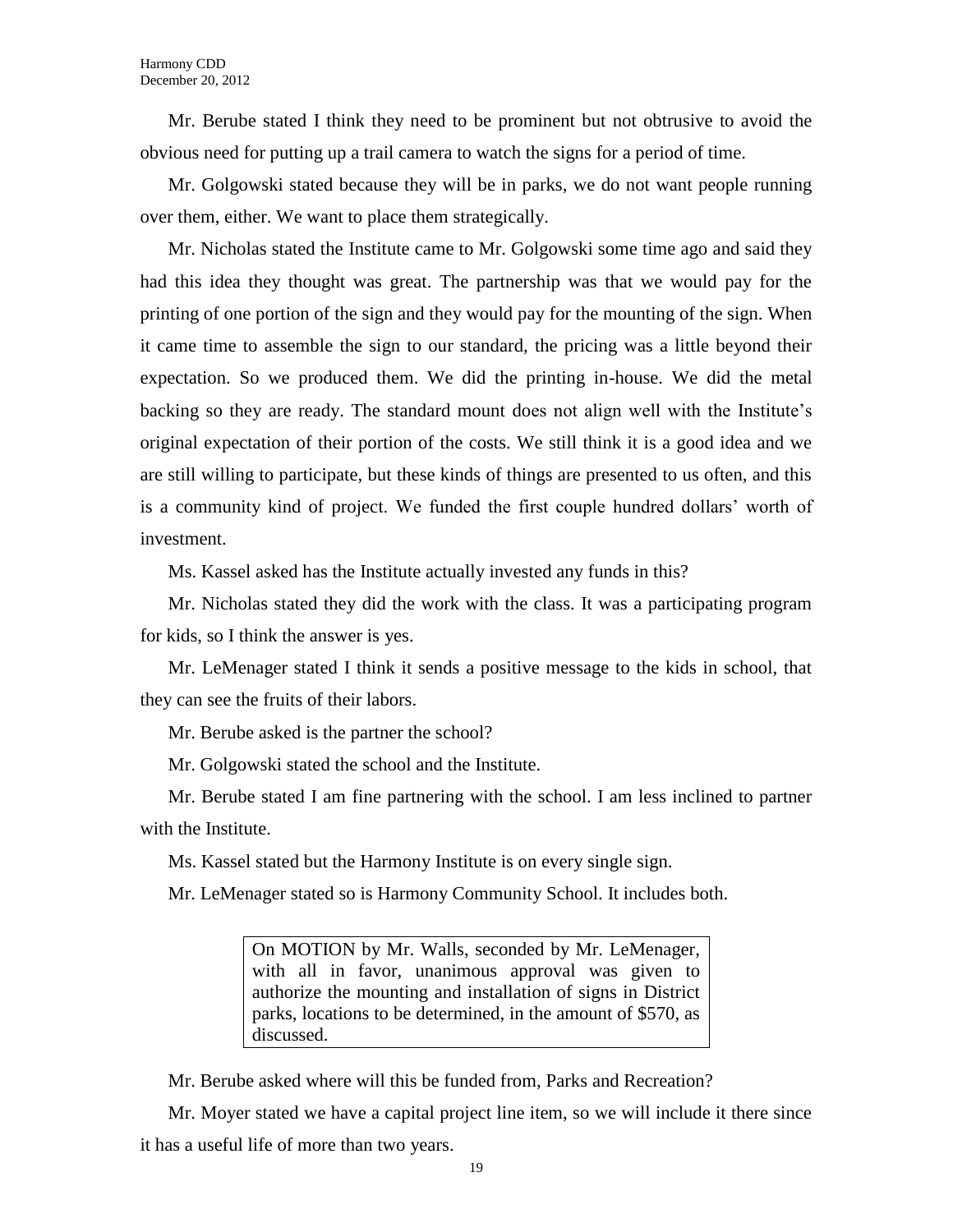### **B. Harmony Community School Landscaping**

Mr. Nicholas stated we spent some time with Mr. John Davis. He is very appreciative and open to accepting any help that we can provide. There are two routes we can go. I spoke about this with Mr. Qualls, also because I wanted his perspective on it. The first route is the full-blown interlocal agreement between the CDD and the School District, getting attorneys involved to make sure everything is in order. That is obviously a cumbersome route but one that is available to us. Should we choose to go that route, Mr. Qualls's criteria includes the CDD has a very clear and distinct benefit for whatever we are giving up in return for those services. the second route is, because the principal is cooperative and basically has the authority to do anything on his site, would be for the CDD or the development company or a combination of the parties to not have a structure in place but as long as it does not impede with learning, we could randomly perform the activities that we want to do on his site when we felt like it was time to do that. It would be an agreement between us and Mr. Davis, and it would not be something in perpetuity he would be responsible for. He can choose to do it or not do it on a case-by-case basis. Perhaps there is some mulching or planting that needs to be done a little deeper or at certain times of the year, and the maintenance would be performed on an as-needed basis. There are examples of both those routes in the School District and the County, and both work fine. To the question at the last meeting about what are we responsible for and when does it end, certainly it is easier to explain going the informal route, knowing that you would be appreciated for the help. We can perform it on an as-needed basis and price it for each maintenance event. The Board asked about the budget, and I learned more about it a few Thursdays ago when I met with Mr. Davis. They do not have a facilities department that lends any support to the schools on a day-to-day basis. If a chiller goes down or a big hole opens up in a roof, they have qualified teams that come out to perform the big capital maintenance and renovations. But the school is assigned a budget of about \$10,000 annually to do everything inside and outside the school, which includes mowing, sweeping the floors, trash removal, repainting walls, and so forth. There is essentially no money available. Letting Mr. Davis keep the \$10,000 to keep the inside of the school clean and safe would be a pretty big relief for him and it would be for us to figure out some way to handle some things on the outside of the building on an as-needed basis. Our recommendation would be to provide services as needed and provide a one-time event quote as we need it with Davey. To the degree you want to provide the services,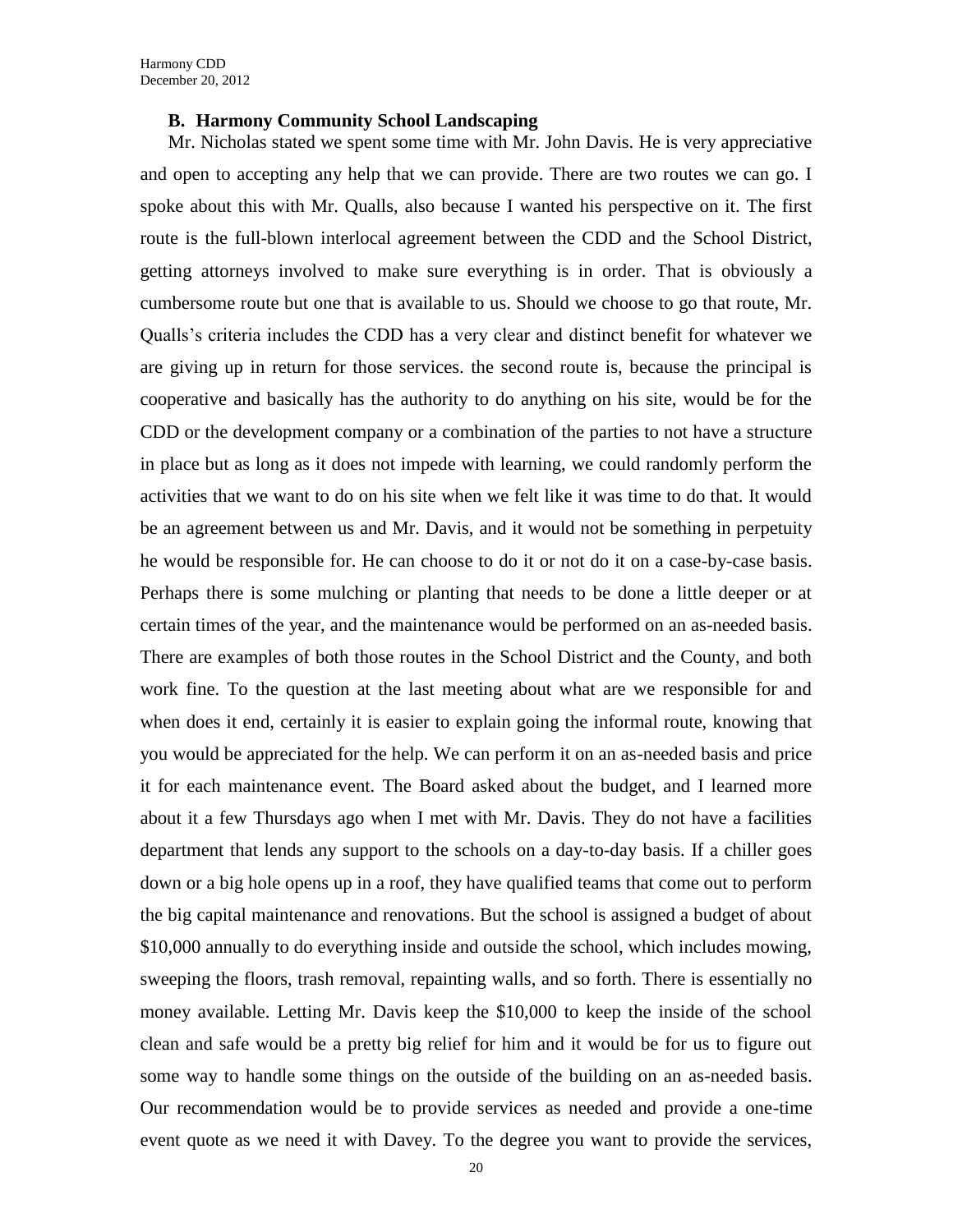you can set a timeframe of once a quarter or once every couple months, you can go back in and refresh the work.

Mr. Berube stated some of us had some reservations about this last month. This will set some precedent. There are some good reasons to do it, but there are probably some good reasons not to do it. The thing that struck me is that we might be the wrong body to get this accomplished. I think this would be better accomplished with the Harmony Residential Owners Association (HROA). They already do some of this under their selfhelp program. It would certainly be less structured done through the HROA the way that body operates.

Mr. LeMenager stated I want to hear from Mr. Qualls on this issue because we are talking about using CDD money for non-CDD property. My understanding is that if we are going to do it between governments, I am not sure how informal we can be.

Mr. Qualls stated I might have misunderstood Mr. Nicholas. I understood him to say that the developer would pay for what was provided on an as-needed basis. An interlocal agreement does not have to be super formal and cumbersome. It can be drafted so that the maintenance would be performed on an as-needed basis. Whether it is a formal written agreement or just an understanding, both of those would constitute an interlocal agreement. In order to accomplish that, you need to show certain things in that agreement pursuant to Chapter 163, Florida Statutes. I mentioned some of those things at the last meeting. I think it is doable. What I have been wrestling with is what specific benefits there are to the District, and I can think of some. I cannot think of any monetary or other benefit, but if this makes sense to everyone, we can make it happen. We just need to do it pursuant to Florida law.

Mr. LeMenager stated that is helpful.

Mr. Nicholas stated one recommendation on the benefit is that we designed the school to be community friendly and interactive. We can hold meetings there. We can tell Mr. Davis that we would like to use their media room to host our meetings. I do not know what the legalities of getting the bodies together, but I know the Boy Scouts meet there and a number of other groups meet there. Perhaps that has some value.

Mr. LeMenager stated I think that is a wonderful idea.

Mr. Walls asked what do we benefit? What do we receive in return for mowing any grass or cutting any shrubs? It is all aesthetics. We want to maintain the area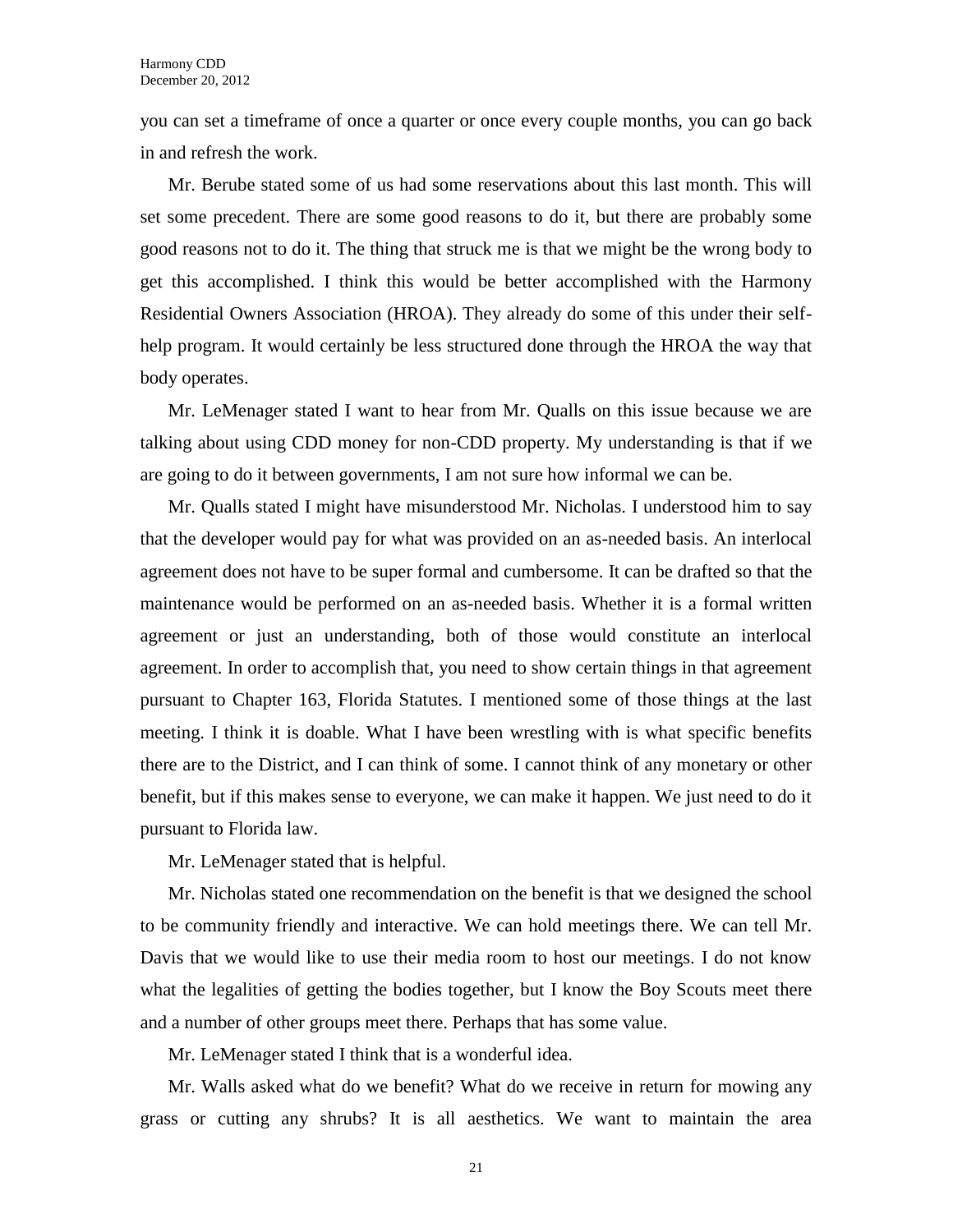encompassed in the District to a certain level. I think that is what we would be doing if we were to help out at the school. I do not mind the as-needed approach. My concern is if you go down Cupseed along the school, there is a stretch of grass next to the road and the easement that I believe is maintained by the school. It all needs to be pulled out and replaced. If we do that, will it be maintained to a level that will keep it alive where we do not need to do it again?

Mr. Berube stated some trees are missing there.

Mr. Farnsworth asked do we need to take over the irrigation? If so, what is involved with repiping whatever is necessary to provide water?

Ms. Kassel stated that was the question I asked last month. If we do any work there, how do we ensure that what we do is maintained appropriately?

Mr. Nicholas stated it is interesting that the landscape tracts along the other roads are already maintained by Davey. Once you turn that corner, it must start at the school's property.

Mr. Haskett stated actually, we put it in Davey's scope to maintain Cupseed and down Blue Stem to the houses.

Mr. Walls asked that is maintained by our contractor?

Mr. Haskett stated yes, but when they started, it was rough looking. It is irrigated by the school. The only thing the CDD is irrigating is the tract on Schoolhouse Road.

Mr. Walls stated that is another issue.

Mr. Haskett stated I would think if we start considering turf maintenance and improvements on their tracts that we would have control of the irrigation. It is lacking now, and that is where a lot of their issues come from. We need to find out if it is a budgetary reason they are not running the irrigation or not knowing what to do.

Mr. Berube stated it is probably someone not knowing how to turn it on. Why not let the HROA handle this? I know the CDD has more money.

Mr. Walls asked with what funds would the HROA perform this work?

Mr. Nicholas stated the HROA does not employ any contractor, like Davey. The selfhelp program was a short-term occurrence over a short period of time, and the environment drove that program.

Mr. Berube stated my concern with the CDD doing it is, we will have legal involvement and it will never be as cut and dried as to what this contract is. Every year

22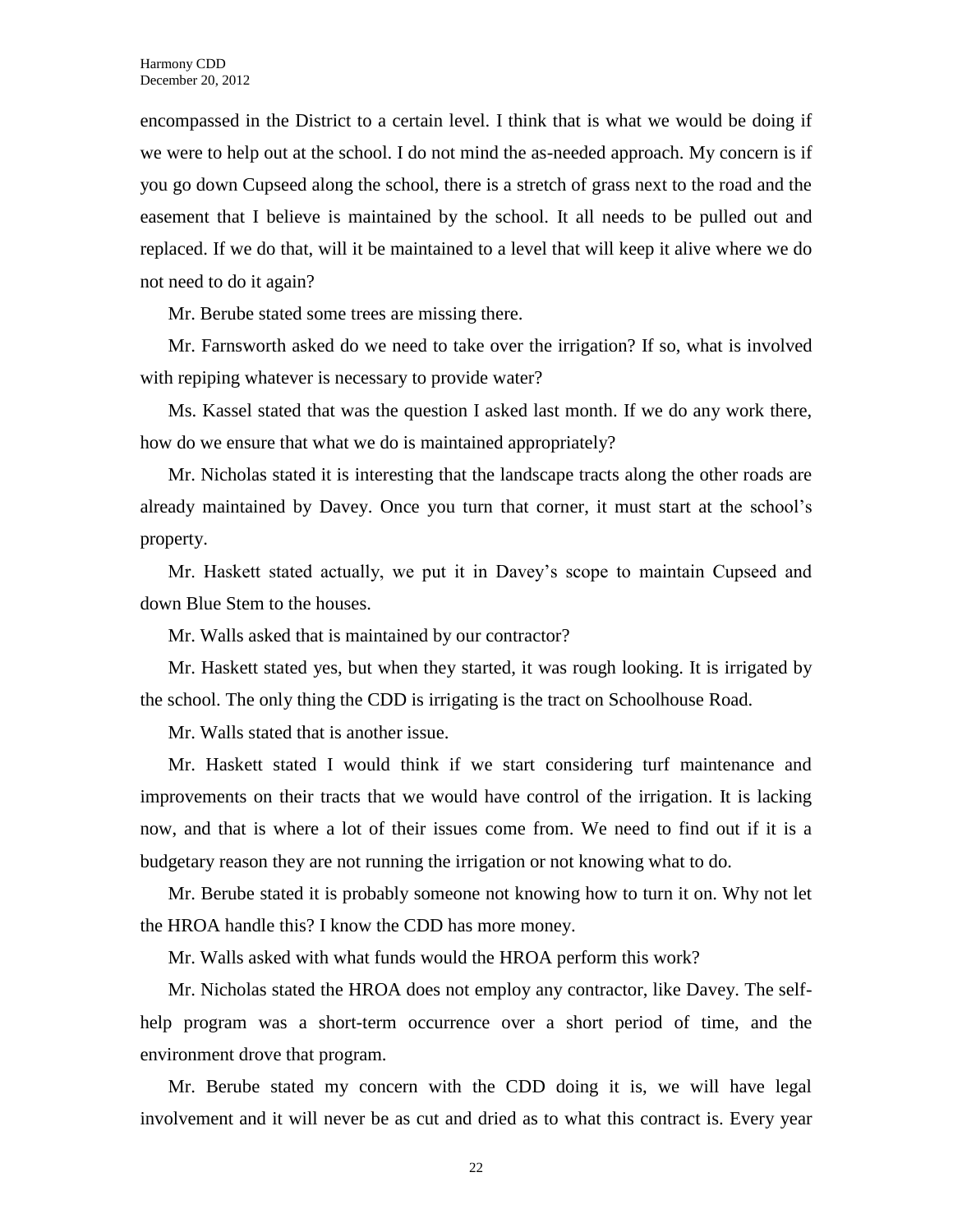something will come up and this will be an ongoing issue. Perhaps one day, the school will be able to handle it. I am not against sprucing up the school. I am just looking at the bigger picture, knowing how these things evolve and the difficulties in multi-party involvement. Pretty soon, we end up with a stack of legal documents, as well as a big legal bill for trying to help the school keep its grass green.

Mr. Farnsworth asked is there anything wrong with going in with the intention of taking it over long term?

Mr. Berube stated I do not think we are saying we will improve their grass for one year and then walk away, because it will just go downhill again. I think we are probably headed into a perpetual arrangement.

Mr. Walls stated in the instance where the grass along Cupseed is ours, my concern is that we have told people who live across the street that they cannot have grass that looks like that. They look across the street, and that is what they see. I think we need to get to a point where we maintain it full time. If we are going to do that section, we may as well do all the way around the school. I hope we can work that out in a cost-effective manner. I think it can be done. It is not difficult mowing grass and trimming hedges.

Mr. Berube stated Davey's proposal was included in the agenda package last month. It indicates landscape maintenance services on the school grounds providing for general trimming and pruning, general bedding and detail, weed control as per the scheduled frequency noted below. The notes indicate mowing services will be provided by others. Who are the others? The school?

Mr. Haskett stated yes.

Mr. Berube stated so we are asking them to mow the grass so it does not look nasty.

Mr. Nicholas stated I do not think at this point we should focus on the scope that was written originally. We still have not cut the plan up with the map. We are still working on the logistics of how to approach the concept. If you can decide that, then right behind that, very quickly we can discuss the prescribed plan for maintenance activities.

Mr. Berube stated if it looks lousy, we can tell Davey to go spruce it up.

Mr. Nicholas stated we need to do the same thing when we bid out the CDD landscape contract. You prepare a map, look at boundaries, walk the site and discuss material and the frequencies. I think that is the exercise we need to do. We are waiting on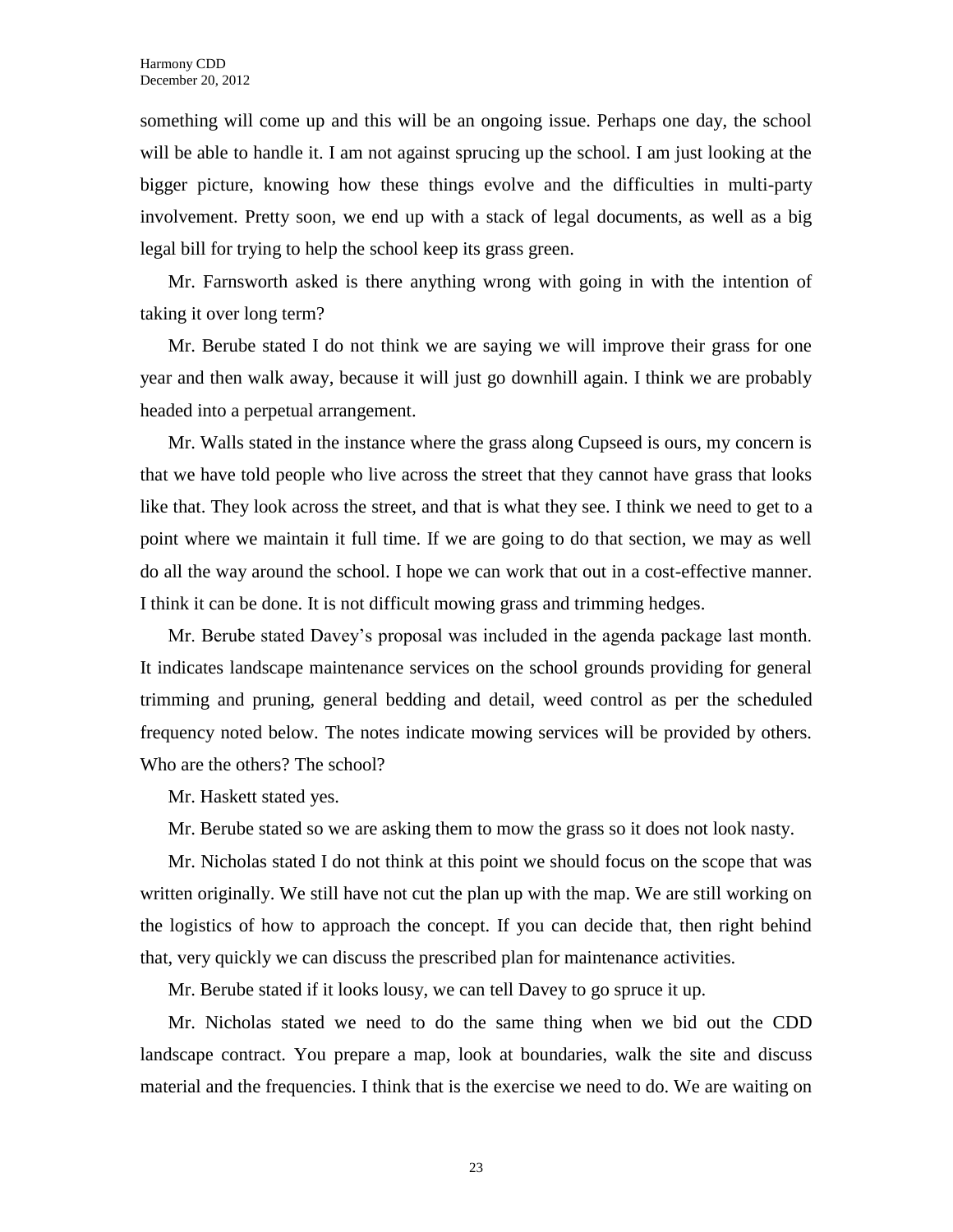that until we decide how to approach it. Very quickly, we can get that part redone to be precise.

Mr. LeMenager stated let me try to be pragmatic. Mr. Nicholas is new in his position at the development company, and Davey is our new contractor. If Mr. Nicholas feels that he can proceed with an informal solution, from his perspective, he wants it to look good so he can sell more houses. We are all in this together, with the objective to make the school look a little better. If it does not look as good as everything else, let Mr. Nicholas have an opportunity to see what can be done.

Ms. Kassel stated before I agree to any of that, I want to know what it will cost us initially to create a look that is up to our standards and what it will cost on an ongoing basis so we can evaluate what kind of obligation we are getting ourselves into. I do not want to say yes before I know that information.

Mr. Walls stated that is what we are asking Mr. Nicholas to provide.

Mr. LeMenager stated I do not think we are saying the school looks like a sore thumb. It is just a matter that we drive by it at times and we see the grass getting rather tall and weeds starting to grow. That is the sort of ongoing issue. Does it have to look as good as a park? No, absolutely not. But on the other hand, we do not want to see the grass getting outrageous and we do not want to see weeds popping up.

Ms. Kassel asked beyond that, how do we ensure that we do not dig ourselves into a deeper hole by the school not maintaining it or being unwilling to water it? How do we ensure that whatever investment we make is maintained?

Mr. Nicholas stated the field is in pretty good shape, but it all takes work. The person in the field managing the project has to interface with those people and learn their controller. It is about teamwork, and it is not perfect. There are still times where our crews managing the ball field take a little while to get things repaired. It is a government, but that is all workable. Once we agree and dispatch people to finalize the deal, then we will have expectations and can watch that. Right now, it just looks bad and we need to get in there, but we need an approach. To Mr. Qualls's point, it sounds like he wants to do the official route, and I would agree with that. I talked with two School Board members and asked them about these other instances. At least two HOAs—ones that provide amenities and are bigger in size that do some of the things the CDD does for recreational items—are doing this on an as-needed basis with no formal agreement. The school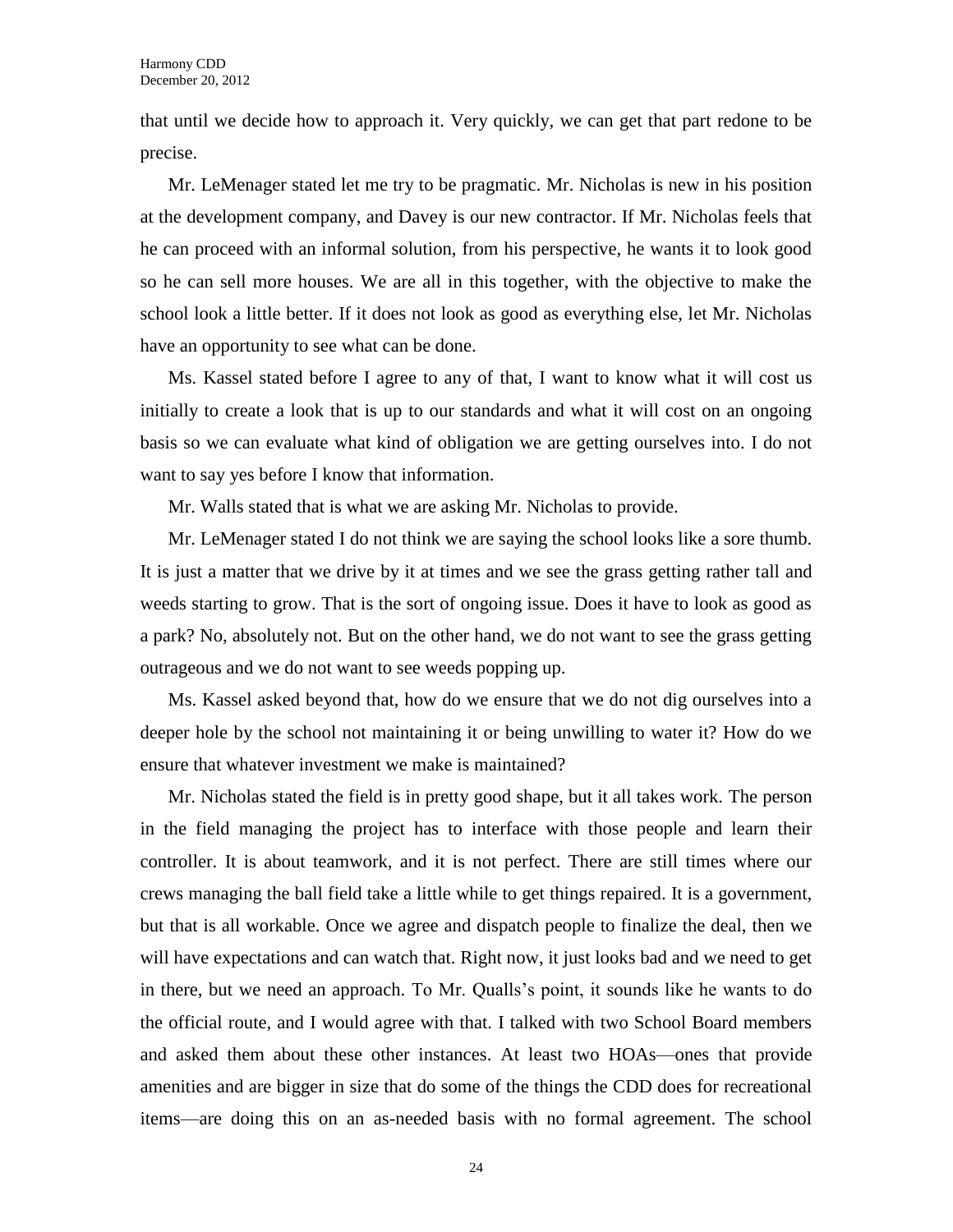appreciates it and there is a partnership about it. If they stopped tomorrow, I am sure the school would have to figure it out, but there is nothing in contract language where anyone would be in default for stopping the maintenance.

Mr. Berube stated I think it is a plus for the entire community, more than likely. I am fine doing it on an as-needed basis. I think Mr. Davis is a pretty square guy and Mr. Nicholas has a good relationship with him. I do not think he will roll over us, and I do not think we will roll over him. At this point, I think the next step is to talk with Davey about our thoughts on doing this on an as-needed basis. Would that include Davey mowing the grass?

Mr. Nicholas stated I think we start by drawing the boundary and ask Davey what their price would be if they maintained it to the standard of everything else. I think you start there and go backwards from there. That is the approach I would take.

Mr. Berube stated they could blend it in with their other maintenance activities.

Mr. Nicholas stated I would start the conversation there. We may not end up there, but I think that is the first number we want to see.

Mr. Berube stated I would think it is less expensive to do it as an add-on to what they are already doing for us.

Mr. Nicholas stated I agree.

#### **C. Lakeshore Park Improvements**

Mr. Nicholas stated the improvements are moving right along. The second boardwalk, the eastern one, is on its march out into the lake.

Mr. LeMenager stated I do not know what your timing is, but you need to put up the containers for fishing down at the fishing pier. I am already picking up monofilament and throwing it away. I know you have the thing to put it in, and people are already down there fishing. Otherwise, the trash will build up quickly. As soon as you can provide the containers for the fishing location, the better.

Mr. Nicholas stated I will make a note of that.

## **D. Festivals**

Mr. Nicholas stated Chapter 4 of the District's rules allows for certain exemptions to be made for rules at various times. I am not mentioning this for a vote, but I do want to know what you think about it. Our festivals have become pretty renown in Harmony. Now we have some commercial construction and activity that will be happening in Town Center. We will be doing the majority of our festivals in Town Center instead of going to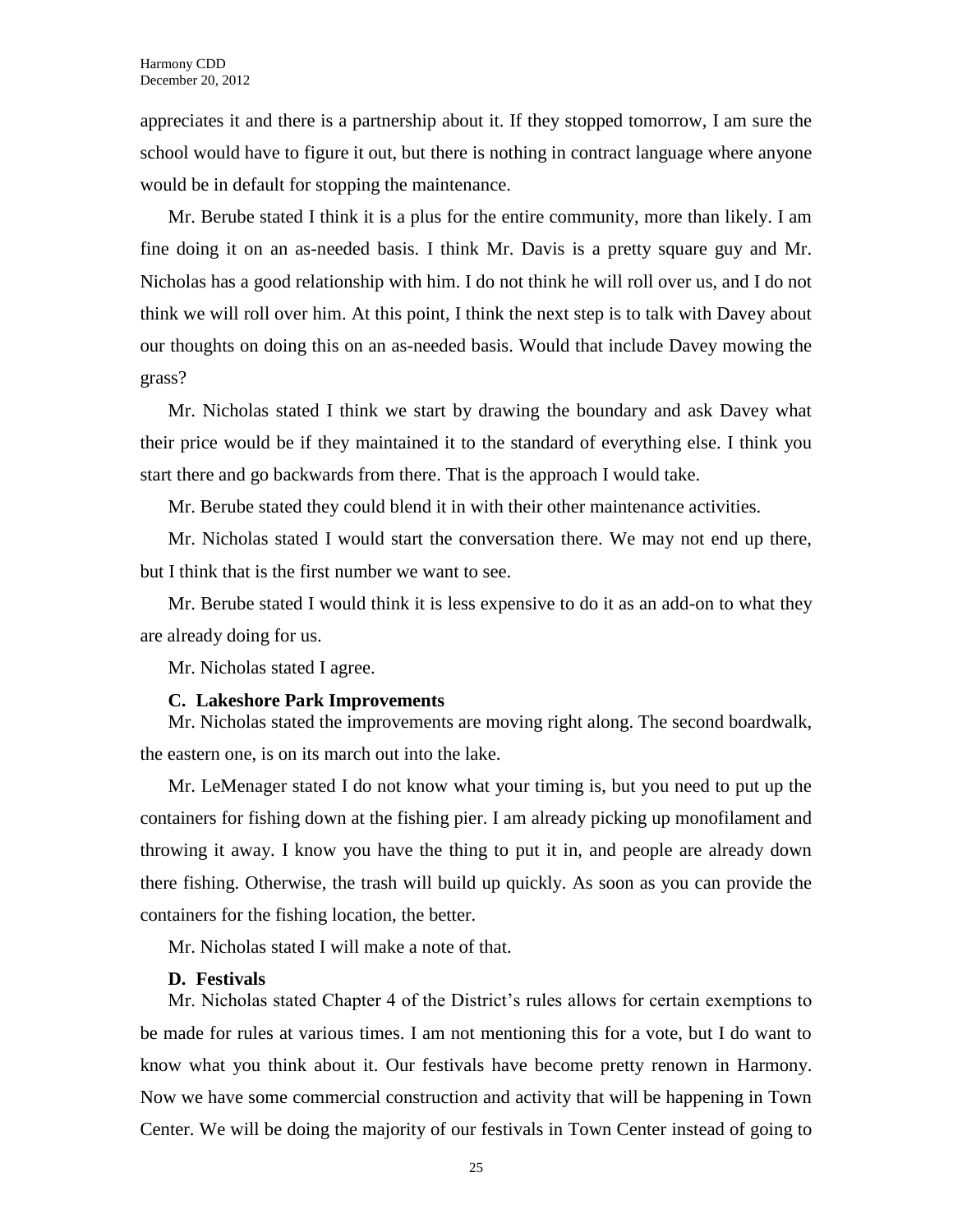other parcels. We had a carnival that turned out well. Dark Sky is coming in early February, which will definitely be a big draw. The question to the Board to consider is, the District Manager is allowed to provide for exemptions where we can allow beer and wine consumption on a one-day basis for an event, or twice a year. If we had an event that was created for such a thing, someone could walk through the park and sip a glass of wine listening to music. I offer that for your consideration. I do not know if it offends people. Obviously, there is a No Drinking rule in Town Center. Over time, as the community matures, we will be faced with these things. Communities more mature than Harmony have these things in place. They can be quite fun and also very controlled. For most of our festivals, we employ emergency services personnel and the sheriff, which we pay for so that they are all on site. The safety concerns would be normal. No business would profit from this. What we would typically do when we do an off-premise consumption event is have a non-profit name to be the beneficiary of the sales. If a company comes in with an off-premise license, they make a donation to the Education Foundation or the school or some other non-profit, and they are able to sell their beer. None of our companies benefit from it. It just opens the event to have more of an adult feel.

Mr. LeMenager stated if the beer truck is on the street, that is not our property. They are not going to set up their stall on our property. They are going to set up their stall on the street. I think what Mr. Nicholas is asking is if it is acceptable in those circumstances for people to walk through the park with a beer. I do not know that we have anyone against something like that and we would all be in favor of it.

Mr. Berube stated the only place where I would not want any alcohol is within the pool enclosures and possibly on the dock. I do not see the festivals encompassing those areas. Whether the beer truck is on the street or a stall is set up on our grassy land or wherever, I personally do not have a problem with it.

Mr. Nicholas stated this does not need a vote of the Board. This just needs the District Manager to give us some direction that this is what the Board would allow.

Mr. Moyer stated there would be a use application for the event, and I would simply issue the permit for that event.

Ms. Kassel asked is there any issue with liability?

26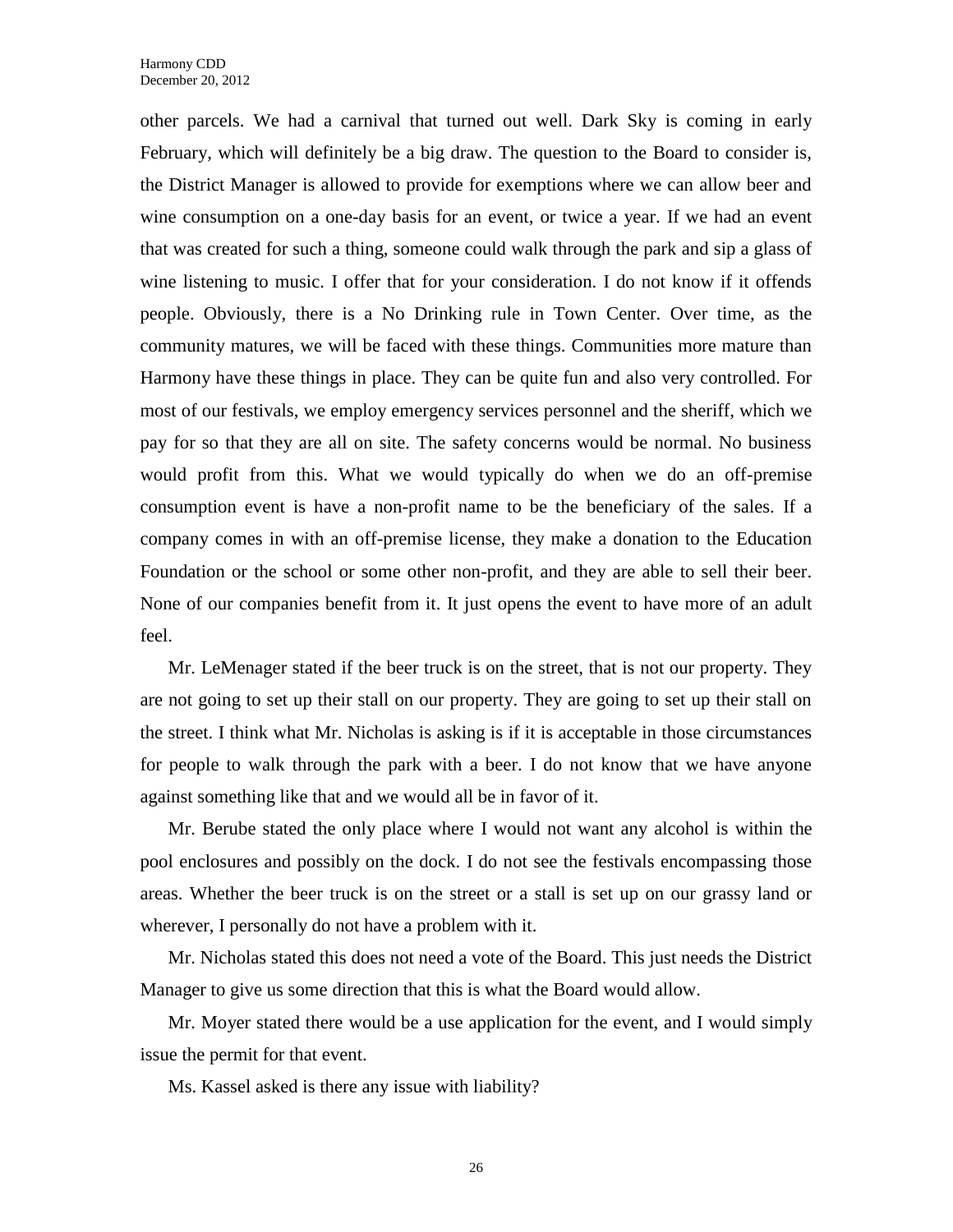Mr. Moyer stated within the permit are provisions on indemnification and liability. They will also provide the insurance certificate. I think we are in good shape.

## **E. Dog Park**

Ms. Kassel stated at one of the dog park entrances, specifically the large dog park off Primrose Willow, dogs are digging near the entrance. We need some of those round river stones to help prevent that. The kids throw them, so every so often, they need to be replaced. They need to go at that location and under the lawnmower gate.

Mr. Haskett stated we will look into it and come up with a better solution than rocks.

Ms. Kassel stated my dogs met a 4.5-foot alligator in the large dog park the other day, inside the dog park. We may want to check out the fence line. The alligator did leave.

## **SIXTH ORDER OF BUSINESS District Manager's Report**

## **A. Financial Statements**

Mr. Moyer reviewed the financial statements as included in the agenda package and available for public review in the District Office during normal business hours.

Mr. Moyer stated we have not received very much revenue through the end of November, but we did not expect to receive much from the tax collector's office. We will start receiving significant monies this month and next month. On the expense side, all of our major categories are under budget.

Mr. Berube stated I spoke with Ms. Fazeela Khan, the accountant for Harmony. She is very intelligent and has her act together. She explained to me how certain things end up, due to accounting rules, in funny places at times. I explained to her the need to have that mentioned in the footnotes so that when someone is tracing things, like the deposits from OUC, it makes more sense. She got that message.

Ms. Kassel asked what was the answer on that?

Mr. Berube stated initially, I checked the OUC bills, and it looked like we had \$3,950 in deposit money to be returned from OUC. When we brought that to their attention, that amount ended up as an asset and a liability on the financial reports. They checked into it a little and found it was not \$3,950 but actually \$4,900. Once they had confirmation of that, it came off the liability side but was shown as an asset only for \$4,900. Ms. Brenda Burgess checked into it trying to locate the refund, and they ended up refunding \$4,350. There is still \$550 outstanding because they are on a different class of bill. For some reason, OUC has not decided that we are due our deposit back after 10 years.

Ms. Kassel asked where is the \$4,350 reflected?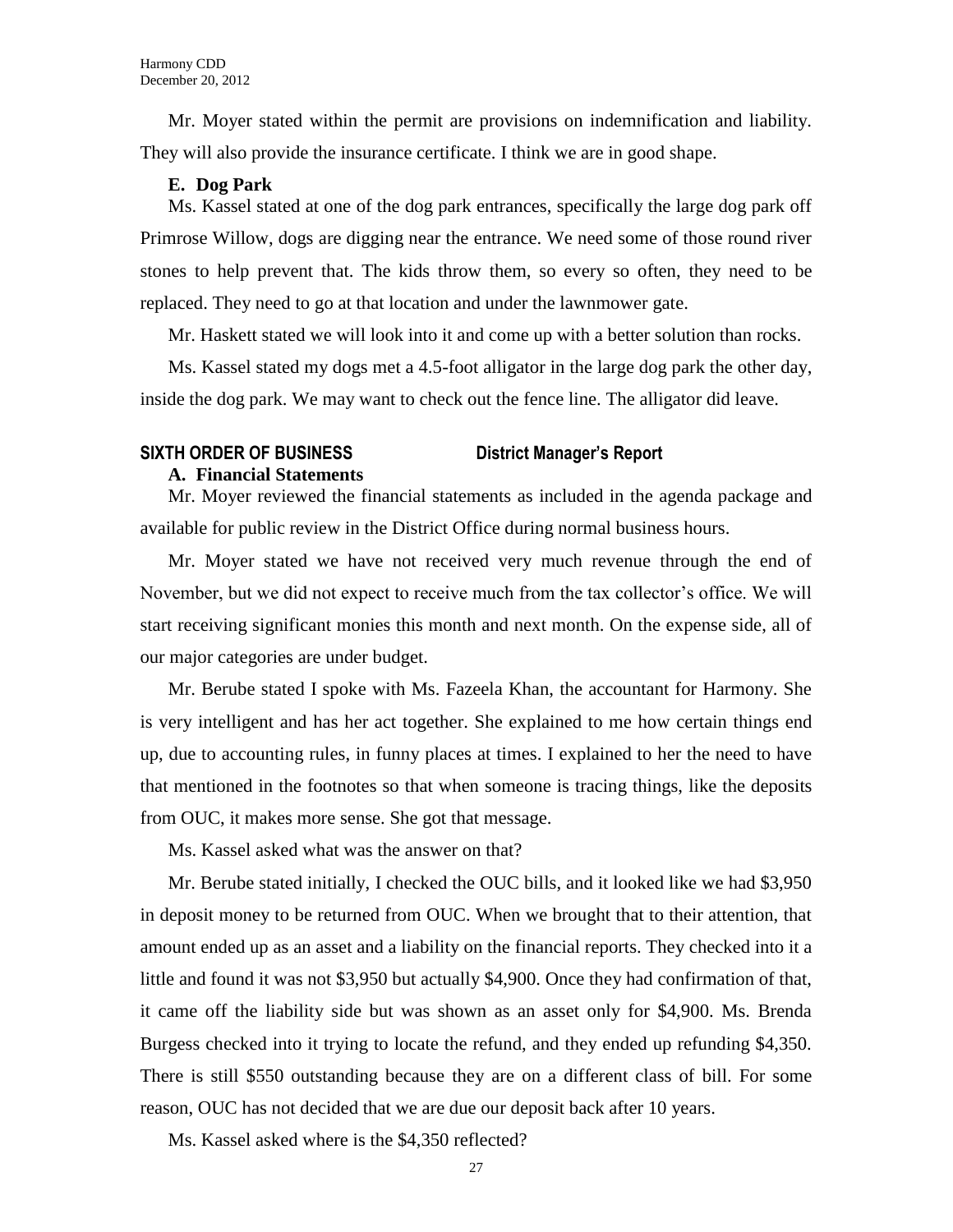Mr. Berube stated it went into last year's fund balance, which is where it should have been 10 years ago. Apparently we are still due \$500, and I am not sure who is working on that, if it is Ms. Khan or Ms. Burgess. It was a long, ridiculous process, but that is what happens when you are dealing with OUC.

Mr. Farnsworth stated I would like a little familiarization with the form. What is shown as the annual adopted budget is actually for 12 months. What is shown so far in the year-to-date is actually two months.

Mr. Moyer stated that is correct.

Mr. Farnsworth stated at first, it was not making sense.

Mr. Moyer stated in some cases, to try to make it a little more representative of reality, insurance is a one-time payment. Instead of prorating or annualizing that line item and always showing that we are over budget, it is shown as the total amount for the year and what we paid for the year. Most of it, you are absolutely right, is shown on a prorated basis.

## **B. Invoice Approval #152 and Check Run Summary**

Mr. Moyer reviewed the invoices and check summary, which are included in the agenda package and available for public review in the District Office during normal business hours, and requested approval.

> On MOTION by Mr. Walls, seconded by Mr. LeMenager, with all in favor, unanimous approval was given to the invoices, as discussed.

## **C. Public Comments/Communication Log**

Mr. Moyer reviewed the complaint log as contained in the agenda package and available for public review in the District Office during normal business hours.

## **D. Website Statistics**

Mr. Moyer reviewed the website statistics as contained in the agenda package and available for public review in the District Office during normal business hours.

## **E. Employee Leasing Company**

Mr. Moyer stated I would like to discuss trying a new system of hiring an employee.

If you want my opinion, I would like to try a new system.

Mr. Berube stated I agree.

Ms. Kassel asked even though it will be more expensive for this new company?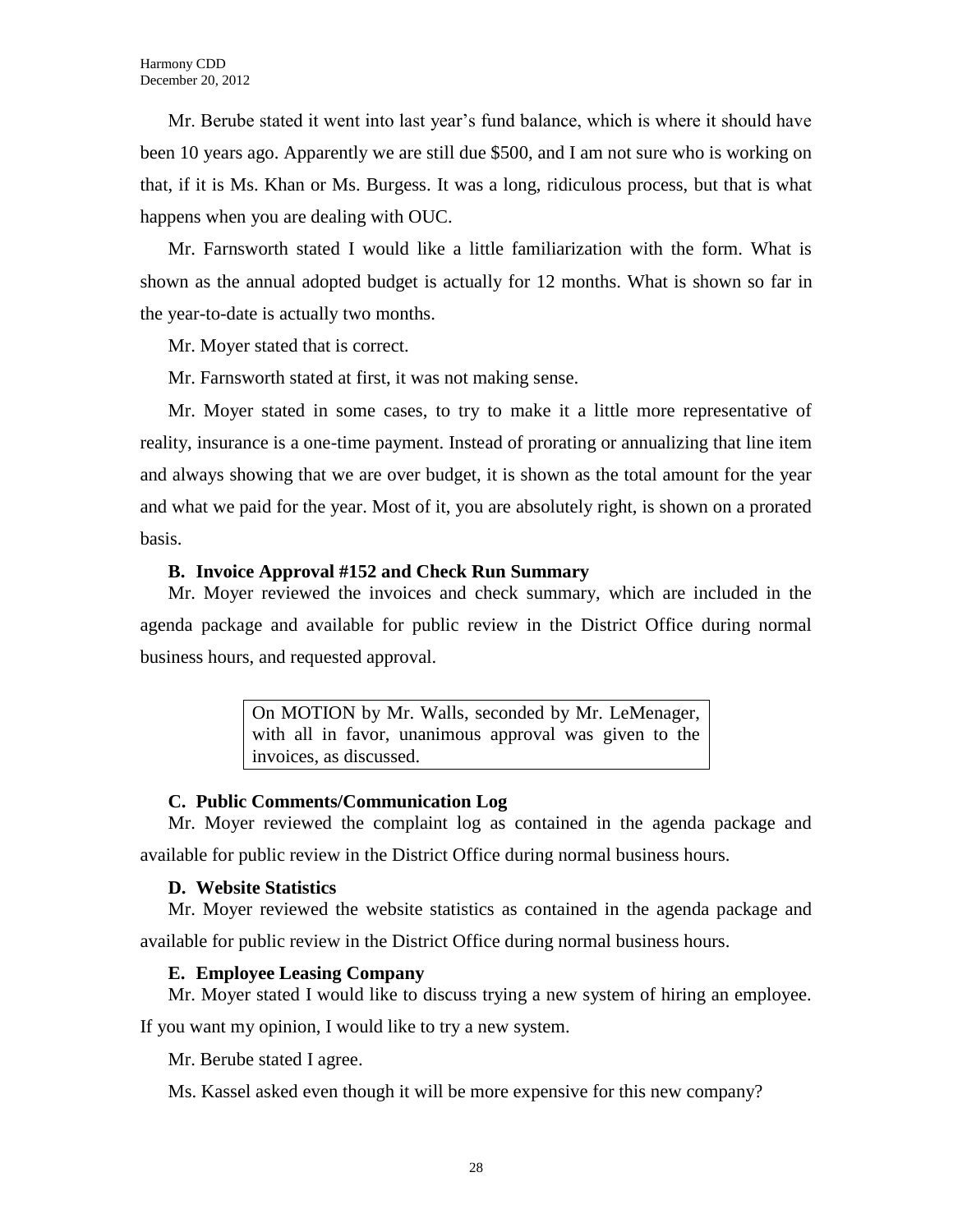Mr. Berube stated it will not be more expensive. I know the numbers Mr. Moyer quoted, but in the end, it will not be more expensive. We are paying Severn Trent a lot of money. In my opinion, the reason they do not want to give us documentation is because we are paying a lot more than 10% overhead. There is only one reason that company will not disclose what the costs are, because they want to hide it. That is my opinion.

Mr. LeMenager stated I think you give them too much credit for a huge organization, over which we have always been frustrated as to how efficient they were.

Mr. Berube stated that may be, but they are very inefficient.

Mr. LeMenager stated I am in agreement with a new system. I liked the idea when Mr. Berube raised it previously. Whether it is 10% or 20% more, I think the whole thing hit home with me when we went from three employees to two employees, and Severn Trent kept charging us the same because they were providing a service and they were not even thinking of it as providing employees. What we are thinking of is that we would like to have staff on an hourly basis here. If they need to work some over-time, then they are paid extra. If someone quits, we save money for a month. That is a whole different concept than what we have now.

Mr. Farnsworth asked if Severn Trent is looking at it as providing a service, when one employee left, why did they not provide another person?

Mr. LeMenager stated it takes them three months to do something.

Mr. Berube stated they have not provided another person yet.

Mr. Farnsworth stated they should have been able to reassign someone.

Mr. Walls stated that is the crux of the issue. If we have to pay 10% more, but we receive flexibility and efficiency and the ability to save money, we can try it. Maybe it works and maybe it does not. But right now, we are not getting what we are looking for. Maybe this will not cost us more money and we end up saving money. If we can, I think we try it.

Ms. Kassel stated Mr. Moyer mentioned one employee, but we are looking at three employees.

Mr. Moyer stated I am in favor of that. Regardless of Mr. Berube's suspicions, I can tell you that Severn Trent is not making enough to put up with what they perceive as a headache. There is no problem with Severn Trent taking these employees. I think the problem you will find, though, is with the current employees and their benefit package. I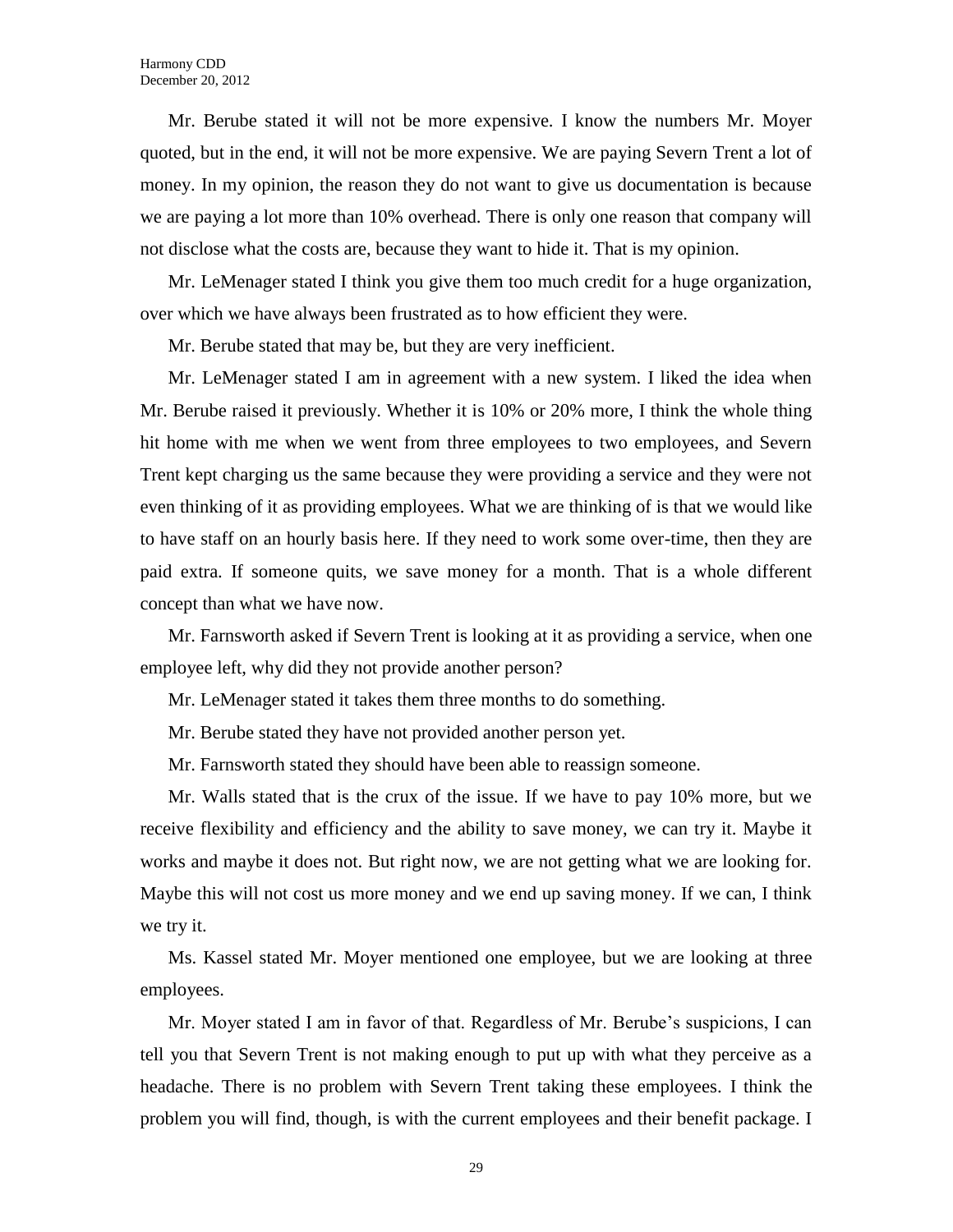will research that information, but I do not think this leasing company will have the same benefit package as Severn Trent has.

Mr. Berube stated it depends on the size and how effective they are. There is another reason why it might not cost an extra 10%. Right now, when our budget changes with Severn Trent and we include a 3.5% increase for the employees, they charge that to us right away at the beginning of the fiscal year.

Mr. Moyer stated that would come back as part of the audit.

Mr. Berube stated I understand. We are not ready to change yet. Mr. Moyer still needs to find out about the benefit package. I mentioned to the employees that there might be a change, and they are frustrated with Severn Trent, too, with all their policies and so forth.

Mr. Farnsworth stated for companies where you cannot see all the way into an individual and you can only see the categories, you can award or set up essentially a separate category. For example, you can set up a security category. Regardless how many total employees they have, only certain employees are within that category. Regardless of what pay scale they are at, if they are in this category, we can award people in that special category. Then you would know that the money you put in went to the people in that special category.

Mr. Berube stated I agree with you, and that is the problem with Severn Trent. Everyone gets stuck in categories, among all the other problems they have.

Mr. Farnsworth stated I work for a big company, and they do not let you see individual pay rates.

Mr. Berube stated in our case, we tell Severn Trent which employee is paid what rate and when they receive an increase and at what percentage. We provide all that information. Mr. Moyer has information on a couple leasing companies. We need to match up the benefits and compare them to Severn Trent. I do not want our employees to be hurt in a transition. If the benefits match up and we have two companies to consider, we probably need to set up a workshop to discuss this and bring in the companies to tell us about their company.

Mr. Moyer stated we met with one group already that is very responsive and would certainly come in. They understand exactly what we want, where we want to select an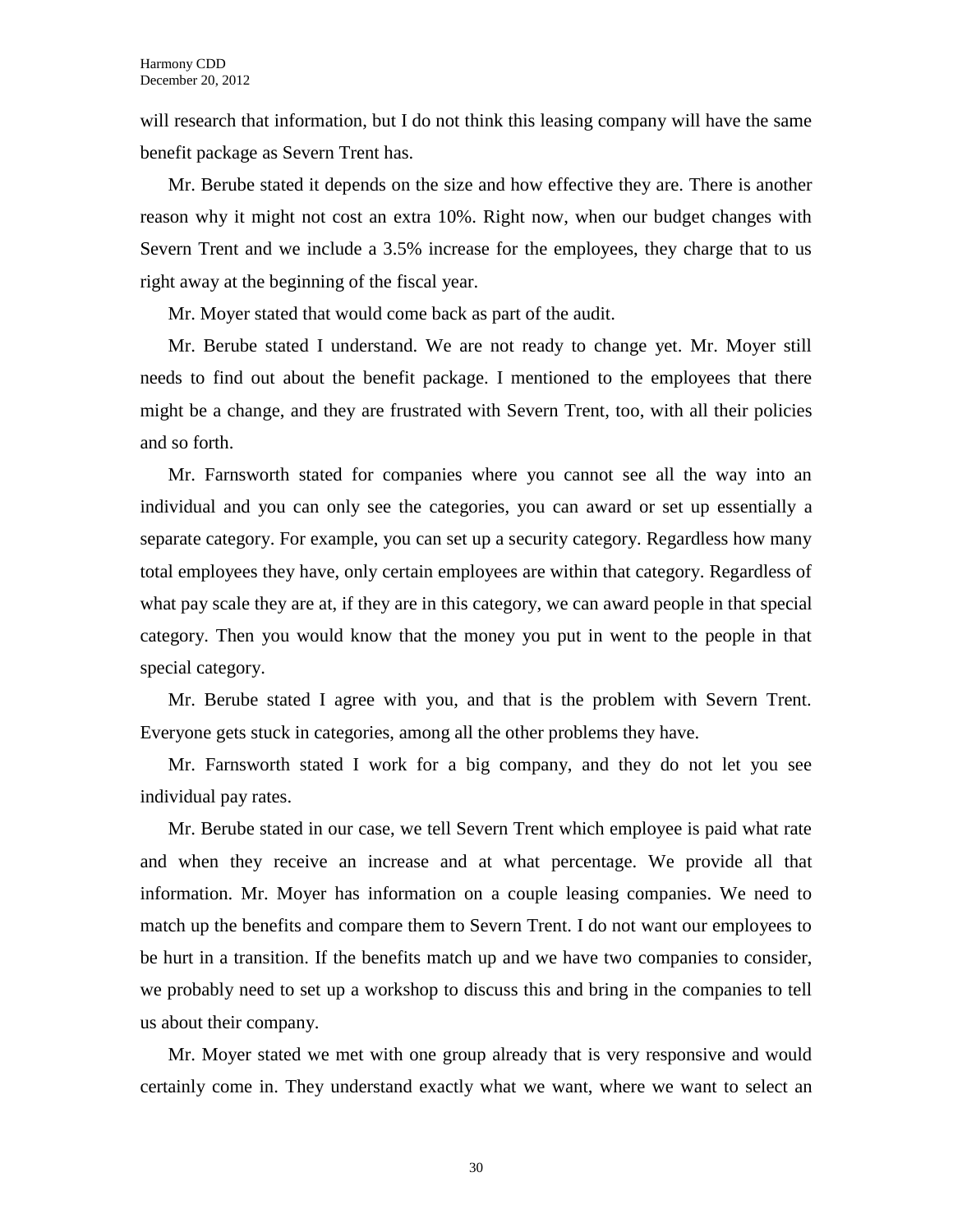employee and send that employee to their office, they will hire them and put them on the payroll and charge us whatever the payroll amount is times their multiplier.

Mr. Walls stated we can even start with just one employee. I think you will find out that when you go from a large company to a smaller company, the benefits might not be as good. We do not want to push something worse on our staff, I do not think.

Mr. Farnsworth stated I know some LLCs that do exactly what we are talking about, but generally, the ones I know of act as consultants but they go through an LLC in order to be hired by a company. They do not receive any benefits, per se.

Mr. Moyer stated the two companies we have been talking to have benefit packages.

Mr. Berube stated we are worried about benefits, but what I hear from the employees is that the Severn Trent benefits are not as great as you might think.

Mr. Walls stated I think we give them a choice. I just do not want to force them into a situation that is not as good as they currently have.

Mr. Berube stated I agree.

Mr. LeMenager stated our District Manager wants to figure out how to make this work, so let him do that and bring us a proposal to consider.

Mr. Qualls asked is what is being contemplated that the District Manager will still be hiring the employees?

Mr. Berube stated I would presume it is the same legal setup as it is now. The employees will be hired by someone else and they will be working at the behest of the District Manager through a local liaison, which is the current setup. I do not think we will change the legal setup at all. That is not what we are contemplating. The District is not going to hire employees directly.

Mr. Qualls stated Section 190.007(1), Florida Statutes, as a reminder, says that the authority of the District is to hire a manager, and the District Manager may hire or otherwise employ and terminate the employment of persons.

Mr. Moyer stated this falls under "or otherwise employ" category.

Mr. Berube stated I anticipate the legal setup being the same as it is now.

Mr. Qualls stated that is wonderful.

Mr. Berube stated Mr. Moyer has some basic information that needs to be developed further.

31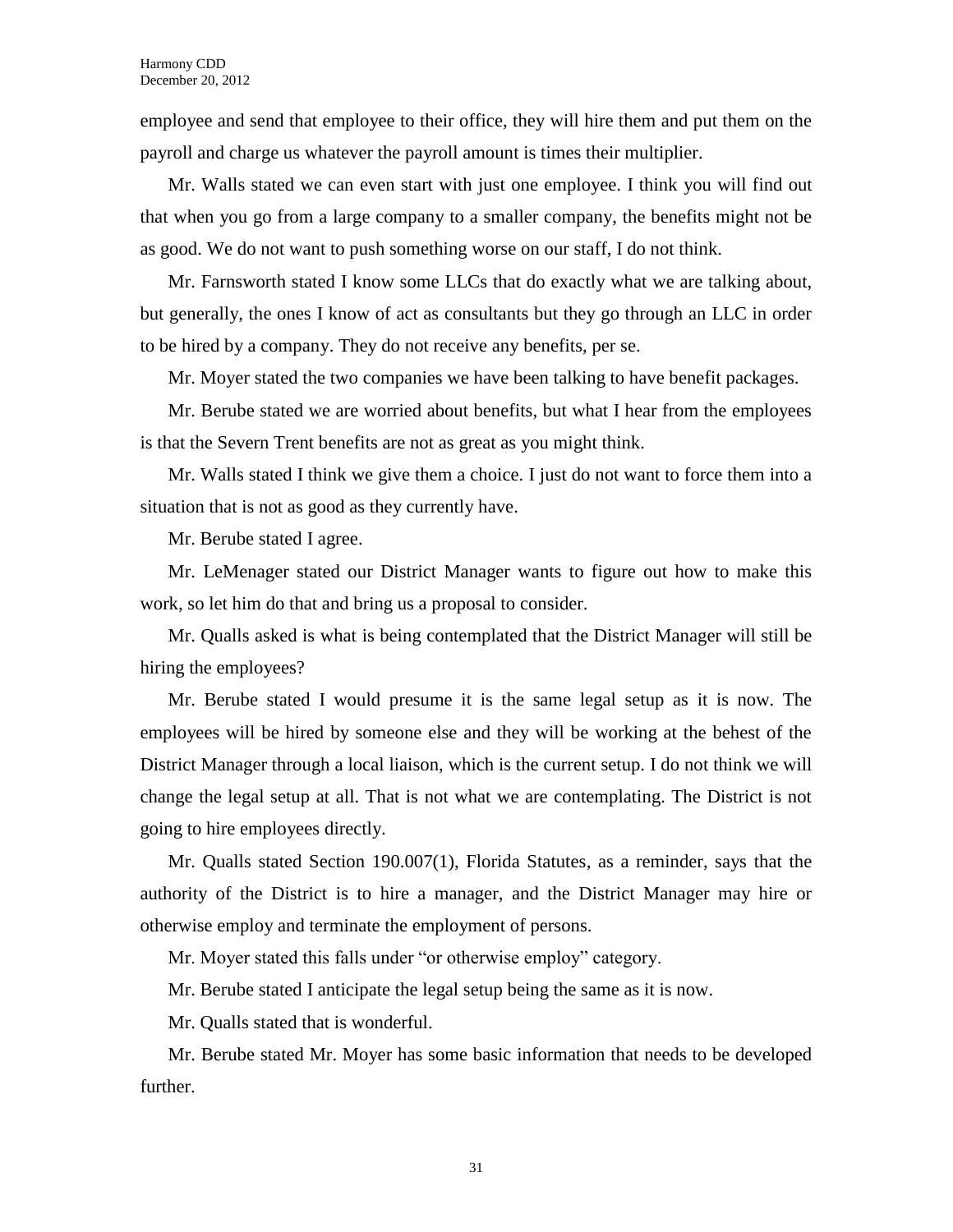Mr. Moyer stated you indicated, and I agree with you, that this is a change that I wanted the Board to be aware of before I started getting proposals put together.

Mr. Berube stated we had a comment about one or three employees. I think I missed something.

Mr. Moyer stated some of the companies will not deal with just having one employee. They want a minimum of four or five employees. The two companies I have been talking to do not care about how many employees there are. They will hire one. In my mind, it was going to be one employee, subject to whether or not our current employees want to join. There is no problem with our current employees wanting to join. They would just have to quit Severn Trent and go to the employee leasing company.

Mr. Berube stated the biggest hassle the employees have been telling me is, as long as the benefits are better than or equal to what they have now, I do not see a problem with them moving to the leasing company.

Mr. Moyer stated I do not see a problem, either.

## **SEVENTH ORDER OF BUSINESS Staff Reports**

## **A. Attorney**

## **i. Alcohol at Events on CDD-Owned Property**

Mr. Qualls stated I was reviewing Chapter 4 of the Harmony rules, and in fact, 8.9.2 does say "Insurance shall be provided at the discretion of the District or the District Manager for the event scheduled to occur on District property. The District's decision will be reasonable, fair, non-arbitrary, and informed." I bring this up because there is an alcohol insurance requirement, which is a rather large amount. I wanted to make everyone aware what the rules say and that the rules do, in fact, require both an alcohol permit from the County and also alcohol liability insurance. I recommend an abundance of caution, if the District or the District Manager were to change those requirements in anyway.

Mr. Berube asked to clarify, the permit would have to be issued to the District?

Mr. Qualls stated the way I read it is that if someone wants to come on site and have a special event, they have to show the District proof of both alcohol liability insurance and a County permit authorizing the sale of alcohol. The rules say that the District or the District Manager has the discretion to change those requirements, but it has to be done in a fair, non-arbitrary basis. If you tell an attorney that an event will have alcohol, my head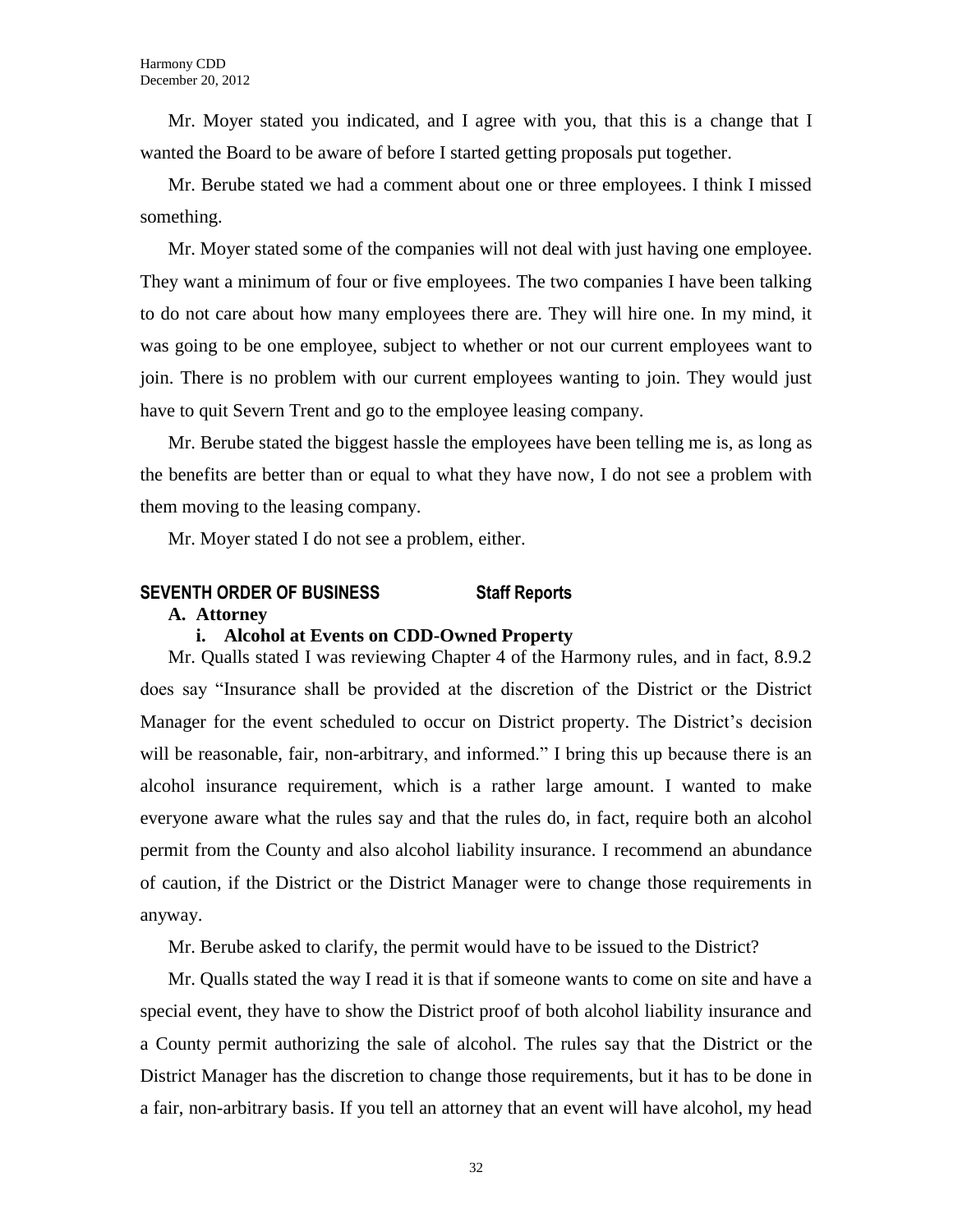starts ringing with all the potential liability issues. I recommend an abundance of caution on that.

Ms. Kassel asked would Mr. Moyer require the County permit to the applicant before issuing such a permit?

Mr. Moyer stated that is correct.

Mr. Farnsworth stated I thought there had been such previous events within the community but I am not sure where they were held.

Ms. Kassel stated they were on developer-owned property for that express reason, so that the CDD would not be liable.

Mr. Berube stated Mr. Farnsworth is probably thinking about the luau where the food was on CDD property but the alcohol was across the street on developer property.

Mr. Farnsworth stated I did not attend the luau, but I thought it had happened at some other event.

Mr. Berube stated it has happened previously but it has been on developer property when there is alcohol involved. There was another luau on the golf course a few years before, and everything took place on the golf course, not on CDD property. Mr. Moyer is shaking his head "yes" to requiring the County permit and the alcohol insurance.

Mr. Qualls stated rule 8.9.2 goes on to say, "The District will review the quantity of participants and the nature of the activity and/or product sales to make a final determination."

## **ii. Landscape Maintenance at the Harmony Community School**

Mr. Qualls stated I discussed this issue with Mr. Nicholas and I appreciate the fact that, because the District is responsible for the maintenance of infrastructure and does a lot of landscape work, it makes sense to help the school. I simply tell you what the Statutes say, and Section 190.012, Florida Statutes, says that if you want to do a project outside the boundaries of the District, then you need to have an agreement to do that. I will work with Mr. Nicholas on resolving it but there is no legal distinction as formal or informal agreement. You either have an agreement, or you do not.

Mr. LeMenager stated I think Mr. Berube's point was correct and Mr. Nicholas mentioned that the places where they do it informally are where they do it with HOAs. Face it, HOAs are not beholden to anyone.

Mr. Qualls stated that is a completely different situation. I want to point out what Chapter 190, Florida Statutes say about that. The criticism would potentially be from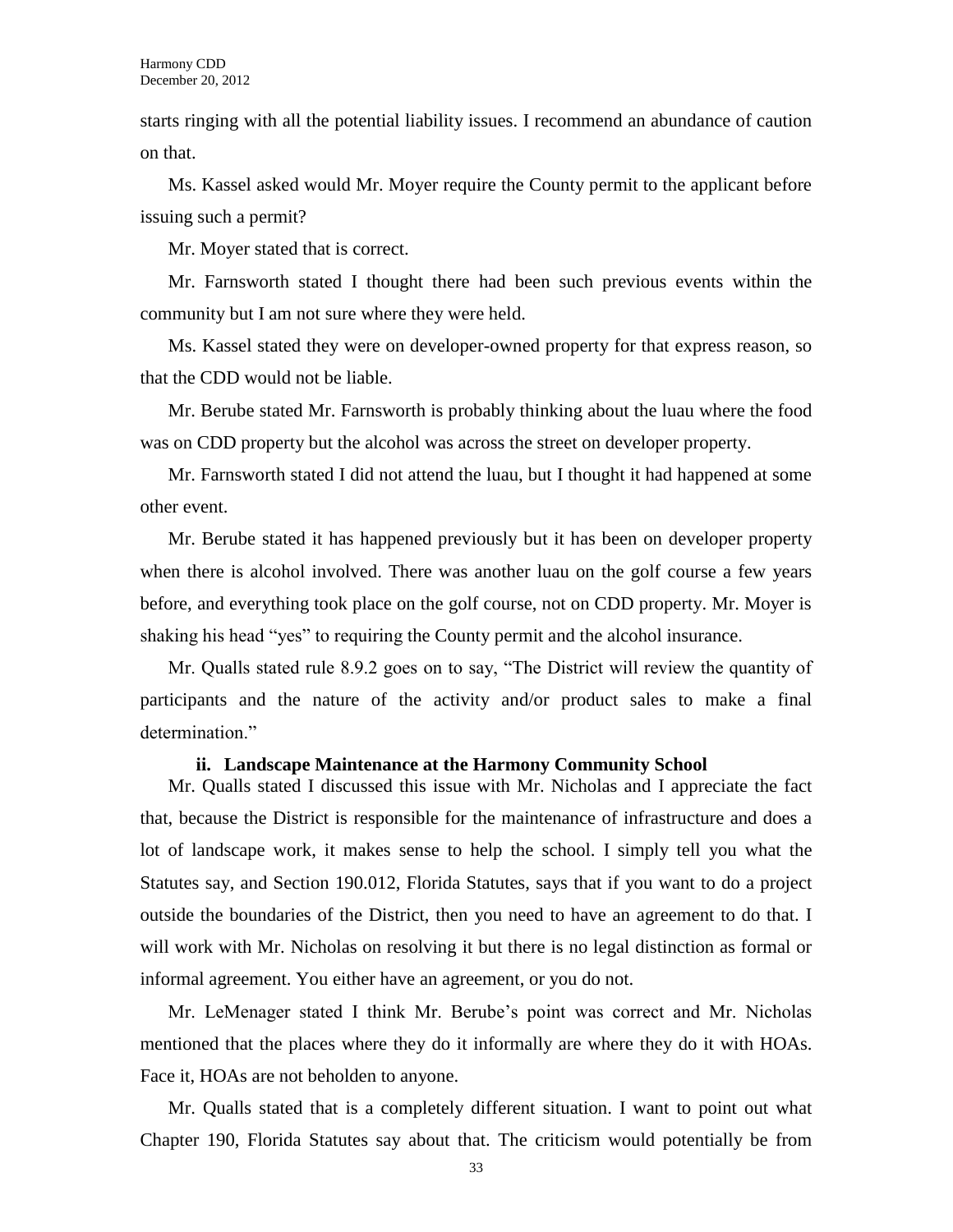landowners who are paying special assessments wanting to know why they are paying special assessments to maintain something outside the boundary of the District. We can tell them we can do it pursuant to Section 190.012, Florida Statutes, as long as there is an agreement in place. As this gets worked through, please do not ever let the legal fee be the driving factor in your decision. I will always work with you on the bills. I love public schools, too, but do not let legal fees get in the way of doing this in the right way pursuant to Statute. That way, everyone is on the same page.

## **B. Engineer**

There being nothing to report, the next order of business followed.

## **EIGHTH ORDER OF BUSINESS Supervisor Requests**

Ms. Kassel stated I have three items. One, at the neighborhood watch meeting last week, it was shown that our security cameras are already working. We had an incident where some kids had done some damage or were doing some damage down by the bathrooms. The camera picked up very good information on those people, and it has gone to the sheriff. So those cameras are already doing their job. I noted that we had allocated \$500 for purchasing such cameras, and we spent about \$300. There is still money available if we want to direct Mr. Haskett to purchase another camera to put up elsewhere for purposes of monitoring things. This is something we can discuss at the next meeting if we feel that getting another camera is something we want to do.

Mr. Berube stated Ms. Kassel mentioned that it went to the sheriff. Did that go through Mr. Moyer?

Mr. Moyer stated it did not go through me. What I received was the photographs, which I thought were very good. They identified, through the developer's office, the names of some of the kids. The damage was the removal of a sign that did not cost much. The issue was what we do. We were just going to contact the parents of the kids and tell them what information we have and show them the pictures. That was about the extent of it. I was not aware that it went to the sheriff.

Mr. Farnsworth stated I was wondering why it went to the sheriff.

Mr. Moyer stated I was not aware that it did.

Ms. Kassel stated I did not go to the sheriff. All I know is that at the neighborhood watch meeting, the sheriff showed us that he had photographs—he did not actually pass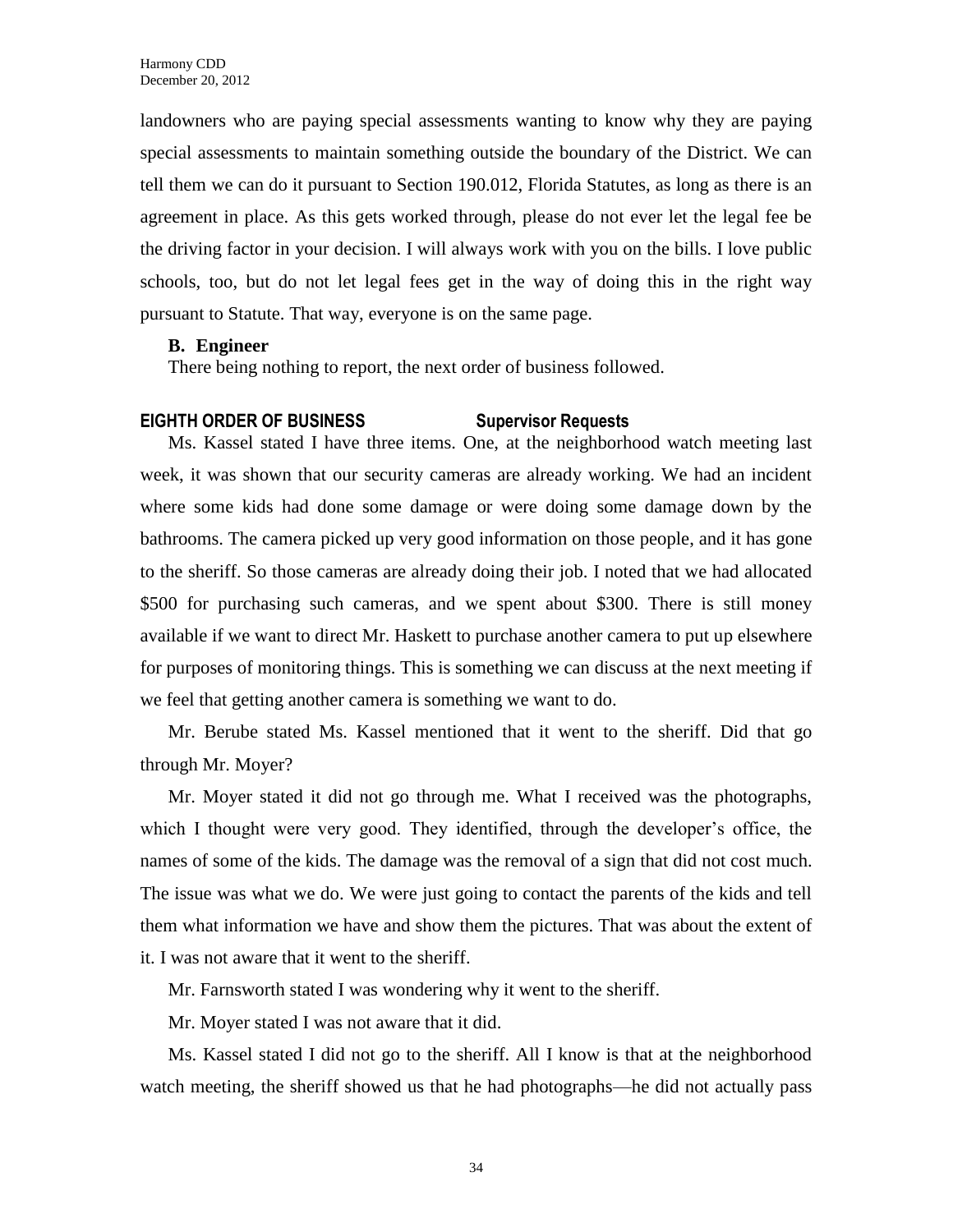the pictures around—that were obtained through these cameras and that they were somehow involved in looking at how to handle the situation.

Mr. Farnsworth asked do we know who got the sheriff involved?

Mr. Berube stated it was a very limited circle of people.

Ms. Kassel stated I presume it was probably Mr. Haskett, but I really do not know.

Mr. LeMenager stated there are enough deputies who live in town, so it is not hard to find one.

Mr. Farnsworth stated it is not the difficulty or ease of getting the sheriff involved. It is the "why" of getting the sheriff involved. As Mr. Moyer pointed out, the damage was very little. You can scare the kid just as badly by going to the parent, if the parent is any good.

Ms. Kassel stated the reason these kids are out there is because the parents are not very good.

Mr. Walls stated they may have tried to go to the parents. I do not know.

Mr. Farnsworth stated I will argue with you on this issue. My parents were very good. I was very bad at times. Fortunately, the police officer in our town was lenient with the kids. He would scare you without taking you in and booking you.

Ms. Kassel stated I do not think they booked anyone.

Mr. Berube stated I do not think it went that far.

Ms. Kassel stated I do not think they intended to go that far. I think it is just a statement that we want them to know we are watching, and the next time they try anything, it may go further.

Mr. Berube stated Ms. Kassel thinks that because there is still money available in the allocation for cameras, that we ought to purchase another camera. I do not see any reason why we could not do that.

Ms. Kassel stated I think the cameras are apparently doing their job and since we have allocated the money, it would not hurt to get another camera. Two, as Mr. LeMenager pointed out, we have not even opened the pier yet, and we are having problems with fishing line. I think it is time to think about putting signs on the bridges that say No Fishing. They are welcome to fish at the pier but not on the bridges.

Mr. Farnsworth asked did Mr. LeMenager see the line on the bridges?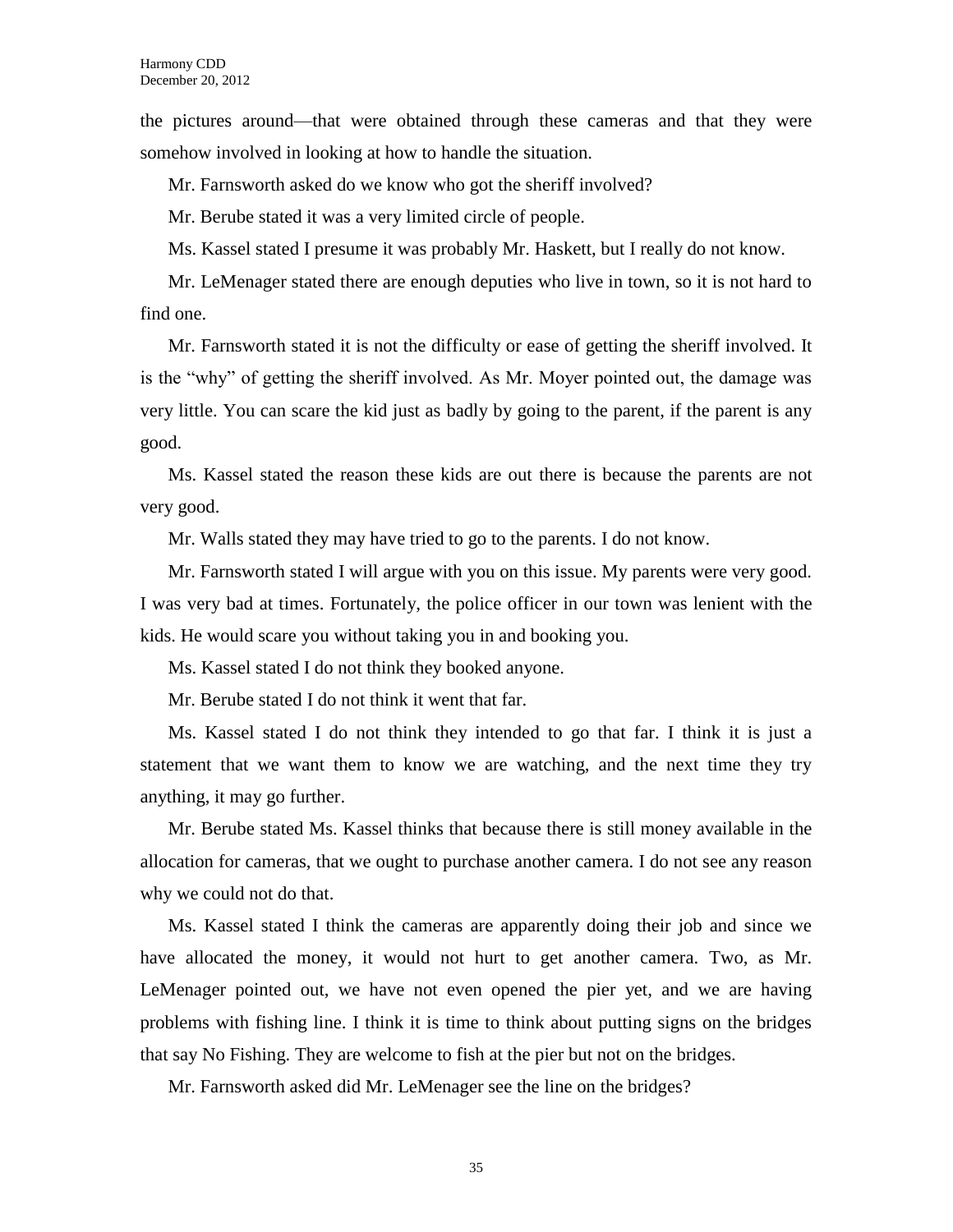Mr. LeMenager stated I saw it all the way down at the end where they are supposed to be fishing. To be fair, they had neatly bundled it up and put it on top of one of the posts, but there was no place for them to throw it away. That was my point. Over at the other dock, they have containers to be able to throw it away. I did not see any evidence that they were trying to be malicious. They put it down neatly but did not have any place to throw it away.

Mr. Berube stated so there is no sign that people are fishing on the bridges, and I have been on those bridges a lot. I have not seen anything.

Ms. Kassel stated I see all the time that there are wading birds on that bridge and right below the bridge. Any fishing line is going to destroy those birds. I would prefer not to wait until we had a minor tragedy to address the issue. I would rather address the issue before we have a problem.

Mr. Berube stated we opened that discussion previously about fishing from the bridges. I think there is a certain drive to allow fishing from the bridges.

Mr. LeMenager stated the only person whose position we do not know is Mr. Farnsworth. Perhaps we can recap our positions with respect to fishing, and please correct me if I make a mistake. Mr. Walls is completely in favor of fishing in any pond at any time. I am in favor of fishing in any pond that does not border residential property. Ms. Kassel is opposed to fishing in ponds, period.

Ms. Kassel stated we have a CDD policy related to fishing in ponds.

Mr. LeMenager stated I am not disagreeing with that. Mr. Berube's position is that it is against the rules of the HROA, so therefore, there is no point in having a different set of rules for the CDD.

Mr. Berube stated that sounds correct to me. I will revise my position a little to include that I think fishing off the bridges is acceptable. I went along with the policy for no fishing previously because of the safety aspects of sliding into the water and the possibility of drowning. Fishing on the bridges is fine. I had not thought about the bird issue.

Mr. Farnsworth stated I am a hunter, so I do not have a position on fishing.

Mr. Berube stated give it some thought and we can discuss it again next month. I have seen people there but I have not seen anyone fishing from the bridges.

Mr. LeMenager stated I have seen them.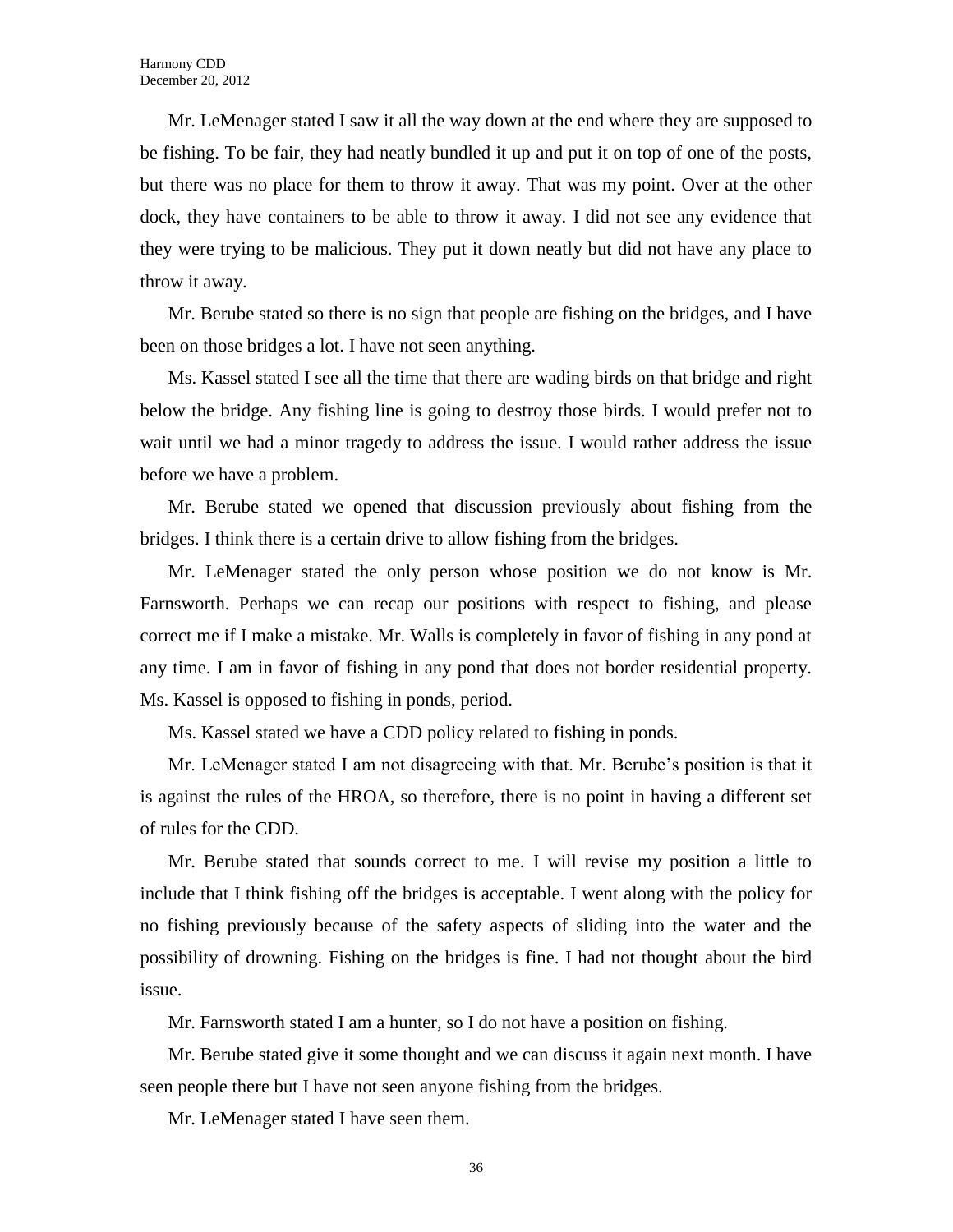Mr. Berube stated I have seen the birds. I will take that into consideration. There are a lot of them, which you can tell by droppings on the deck.

Ms. Kassel stated there are a lot of kids and dogs that walk, so hooks and fishing lines present a safety issue.

Mr. Berube stated I am amazed at how many people use that stuff. It is as popular as the swings.

Ms. Kassel stated my last point is, I believe we need to set meeting dates for fiscal year 2013.

Mr. Moyer stated we did that back in August or September.

Mr. Berube stated the dates are on the website, [www.HarmonyCDD.org.](http://www.harmonycdd.org/)

Mr. Walls stated I am interested in an update on the outstanding debt issue I raised a couple months ago.

Mr. Moyer stated that has not been forgotten. I need to reach Ms. Karen Ellis and find out what happened. It does appear there is an issue, but I think it is limited to two or three.

Mr. Walls stated so we just have to work it out.

Mr. Moyer stated that is correct. To their credit, they want to know why that happened. The only one who noticed it is an employee who no longer works for Severn Trent. They need to find her and get the answer. They are aware of the issue, and I had that conversation with Mr. Bob Koncar yesterday. He said they will work it out, like they worked out the other issues if there is a problem.

Mr. Walls stated I raised the idea of paperless agendas initially in about February. This month is my case in point because we received so much extra material. Someone at Severn Trent provided a list to me in February. I sent something to the Board this morning I hope you received. Basically, it shows we are spending \$6,240 annually to produce these agenda packages and send them to everyone.

Mr. Farnsworth asked where did that number come from?

Mr. LeMenager stated it is something Severn Trent provided for us a long time ago.

Mr. Farnsworth stated I looked at the number they showed for printing.

Mr. LeMenager stated there are a lot of things included in that.

Mr. Walls stated there is also postage.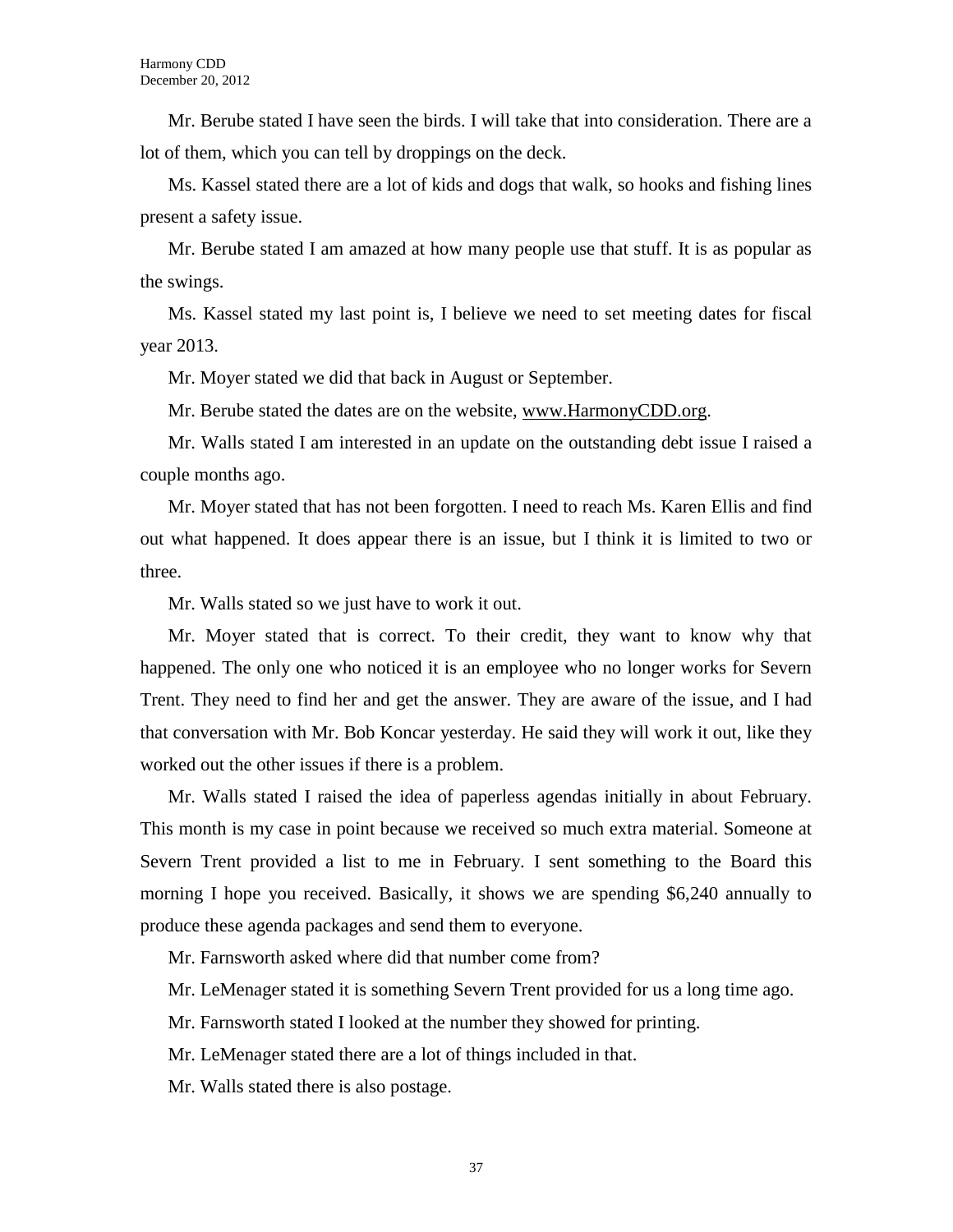Mr. Farnsworth stated printing was only \$4,000. Where did you get the \$6,240 figure?

Mr. Walls stated I think they did an average over time. They looked through the invoices over time and indicated this was how much we are spending on our agendas. I got that information from Severn Trent.

Ms. Kassel stated it includes postage to mail the agendas.

Mr. Berube stated 10 agendas are prepared every month at \$5.50 each, which is \$660 annually. The cost of copying varies somewhat, but it is about \$4,980 annually. The postage costs to the various points where the agendas are sent are \$600 annually, which totals \$6,240 to produce a pile of paper that effectively is done rather quickly.

Mr. Walls stated I do not know how the rest of the Board members operate, but I did not pull out the hard copy agenda package until today. I go online when I am reviewing the agenda package, and I look at it on my computer.

Mr. LeMenager stated I use the hard copy agenda package.

Ms. Kassel stated I use the agenda package to review the minutes, but I use the website for reviewing the invoices.

Mr. Walls stated if we went to an online agenda, with all of us using a tablet, we could save almost \$5,000 annually.

Ms. Kassel stated we can save more than that because I already have a tablet.

Mr. Walls stated I put tablets in the analysis. I think all of us could purchase our own tablet, but I do not want to make that a requirement of someone to be a member of this Board to spend \$300 for a tablet. We can discuss that. Over a five-year period, it is almost \$30,000, so it adds up over time. I do not go back home and use these agenda packages very often. It is a lot easier for me to go online and pull them up that way.

Mr. LeMenager stated I just tossed three years' worth of agendas in the recycling bin. I decided that I did not need it anymore.

Mr. Walls stated you can save them on your computer or on your tablet. That is where I am headed for a cost-saving measure to pay for some of these things that we are discussing.

Mr. Berube stated even if we purchased a top-of-the-line tablet, it would be \$600.

Mr. LeMenager stated my concern is in being able to view it. However, the one thing I was thinking of as we start off being a totally elector-elected body was to go over the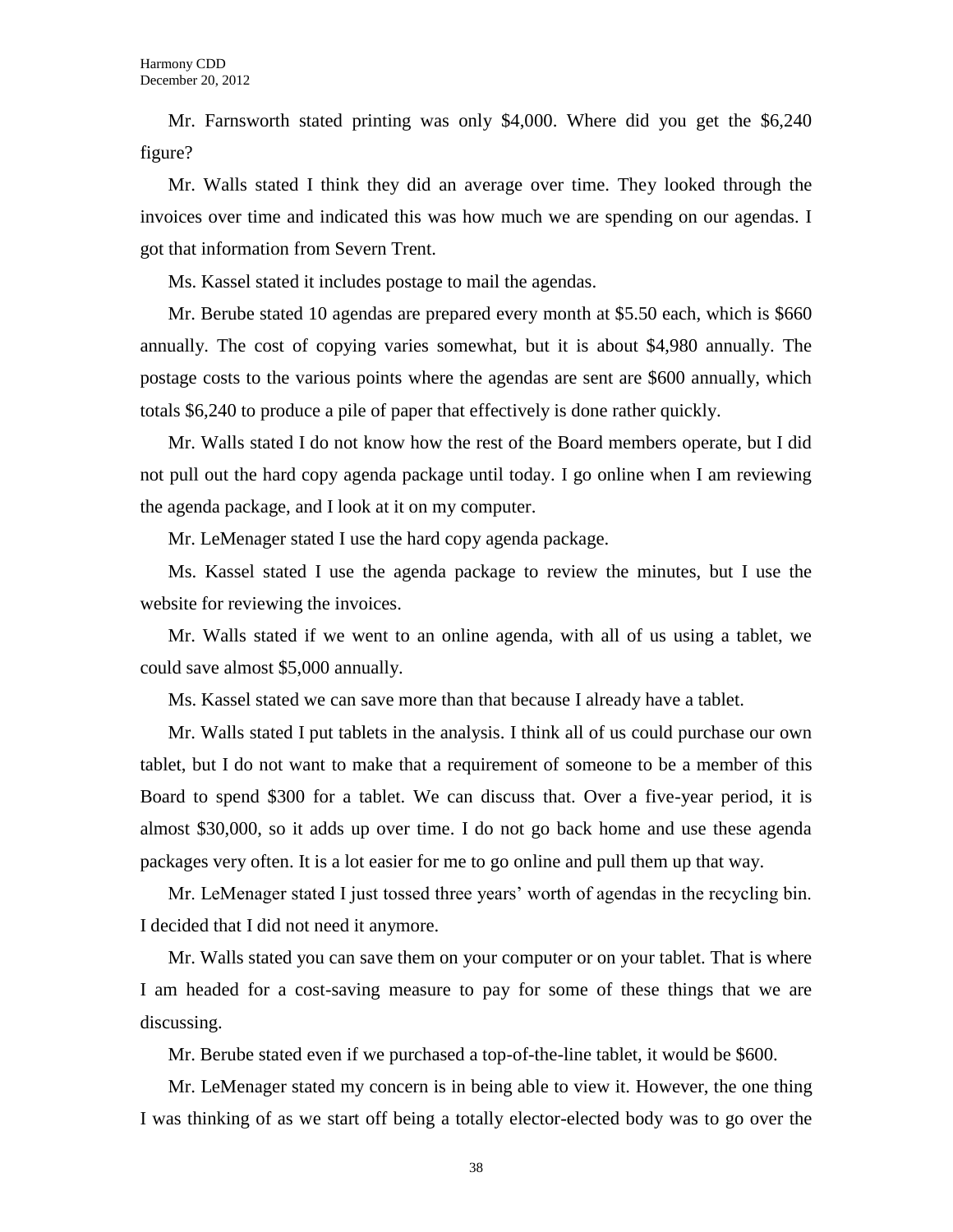list of who is receiving these agendas. I think we are still sending one to Mr. Jim Lentz. With all due respect, there is one agenda book that has not been used in the more than four years that I have been on this body.

Mr. Walls stated part of my proposal is that all of those people receive it electronically, as well, and they can provide their own means of viewing the agenda.

Mr. LeMenager stated all these tabs and organization on the agenda packages is wonderful, but at a certain level, you need this piece of paper to keep track.

Mr. Walls stated there is an individual who puts these together by hand.

Ms. Kassel asked what does Mr. Moyer think about this?

Mr. Moyer stated we would still have at least one of those that I will bring to the meeting in case anyone wants to see the agenda package at the meeting. I still work off of paper agendas. But it would certainly cut down on the total cost, no question. I do not think it is a total elimination of these costs, but it is a substantial reduction.

Mr. Walls stated in that scenario, we could still reduce the bill by a few hundred dollars.

Mr. Moyer stated I am still going to receive a FedEx package every month with the meeting file that includes the minutes and documents that need to be signed.

Mr. Berube stated a lot of FedEx costs would disappear, virtually all of it. Mr. Qualls would receive an electronic copy. Mr. Steve Boyd would receive an electronic copy. Everyone would receive an electronic copy. If we are going to get these tablets, presuming that is the way we go, I think it would be a smart idea for public records if we all had a Harmony CDD email address. Is that something Mr. Moyer can arrange?

Mr. Moyer stated yes.

Ms. Kassel stated that is something Mr. Qualls has recommended that we do for quite some time.

Mr. Walls stated I think it is a good idea.

Mr. Berube stated I hear what Ms. Kassel said about having her own tablet, but if we are going to buy tablets, I would rather this Board buy a tablet for everyone. The information that is on that tablet is now public record. If someone wants to see whatever public records you have on the CDD, you can just hand them the tablet.

Mr. LeMenager stated it seems like a good idea. If we go to electronic agendas, what are the legal requirements vis-à-vis what Mr. Berube just suggested?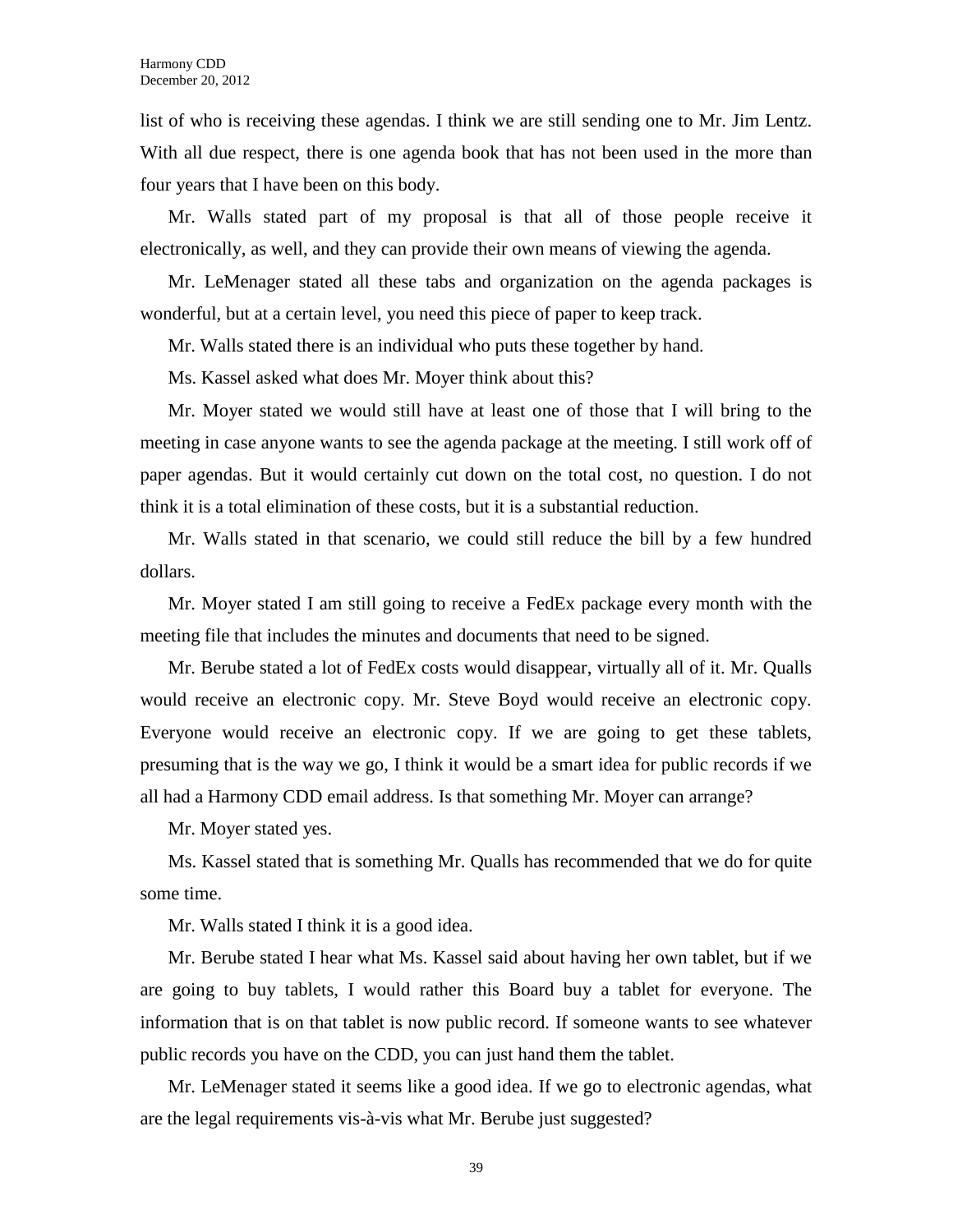Mr. Qualls stated I looked into this today. I think it is a great idea. There is a Bill being sponsored in the House that is a Paperless Reduction Act, which is pretty cuttingedge for governments. I have not really thought about the tablet aspect as far as giving someone the tablet to view public records. The custodian of the records has to deal with public records requests, but I think I heard the District Manager say that, as required by Florida law, they would still be held within the County which is where anyone can go to view any agenda packages. The only other thing I am thinking about to make it easy is to make sure, if a member of the general public does not have access to a computer for whatever reason, there is a mechanism where these can be produced. I always review the agenda online, and I think it is a good idea. I do not see any real legal hurdles. My only caveat is that I have not thought through the purchasing of the tablet and what the public record ramifications of that might be.

Mr. Walls stated it is a storage device. So you would just provide records from it, just like you would from your computer. You print out the email and give it to them or forward it.

Mr. Berube stated there will be some rules associated with this. The Board members will have possession of it, but it will belong to the District. You can do anything you want with it that is legal, but it remains District property. Every two or three years, they will become outdated, so replacing them will probably become a routine cycle. The cost will still be a savings.

Mr. LeMenager stated as a school teacher, the school provided a laptop to me and they last a lot longer than three years.

Mr. Berube stated they could, but the way technology changes, in three years, it might look completely different. Does Mr. Walls have any recommendations for the type of tablet?

Mr. Walls stated I would suggest not the top-of-the-line or an Apple. I would suggest something compatible with different types of things, like an Android.

Mr. Berube asked what about a Google Nexus 7 or 10? I like the 10 because it is easy to read.

Mr. LeMenager stated do not make it too small.

Mr. Berube stated that is why I suggested the 10, which is as large as an iPad.

Mr. Walls stated it needs to be able to access email.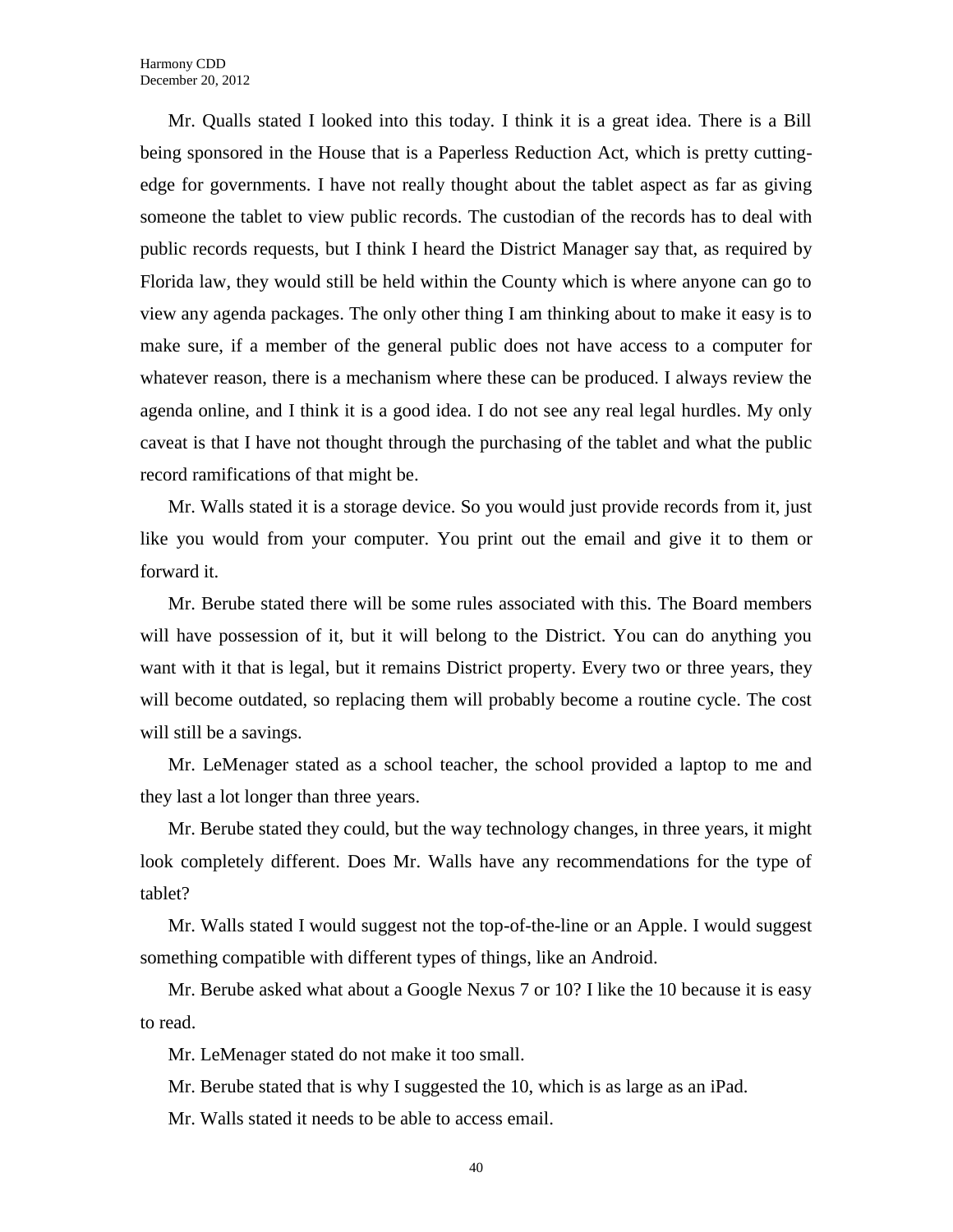Ms. Kassel stated it has to have wifi.

Mr. Walls stated I think all of them do. It has to be able to read pdf files.

Mr. LeMenager asked is there wifi access in this building?

Mr. Berube stated yes.

Mr. Walls stated it does not need to be fancy, and I do not want it to be fancy. It just needs to be something that would get us through the meeting.

Mr. LeMenager asked what happens when 10 people are all accessing the same wifi?

Mr. Walls stated you would download the agenda ahead of time.

Mr. Berube stated when you get it at home, it is already on the tablet, so you really do not need wifi here. You bring it with you to the meeting. You turn on your tablet at home and use your home-based internet access to open the email that will come to your tablet.

Mr. Walls stated staff emails it to me now, and I presume they email it to everyone.

Mr. LeMenager stated it needs to come to my normal email address because I am never going to look at it otherwise.

Mr. Berube stated if you set up the tablet to receive your regular emails, it will be on the tablet. Otherwise, you can download the agenda from the website.

Mr. Walls stated if we had those Harmony email addresses, we can direct staff to email the agenda packages to those email addresses.

Mr. Berube stated there would not need to be wifi in this building at all since we would have it on the tablet already.

Mr. LeMenager stated to a certain extent, we receive an email from Ms. Burgess telling us that the agenda is now online. That is fine and is what we should be sending to everyone. I heard Mr. Qualls say that is what he uses anyway. So she can just send the email saying the agenda is on the website.

Mr. Berube stated we need to discuss the mechanism for purchasing these. Do we use the CDD credit card? Who would do it, Mr. Haskett? Does Mr. Moyer have a CDD credit card?

Mr. Moyer stated no, but I could purchase them.

Mr. Berube asked do we want to go with Google Nexus 10? Mr. Walls mentioned Android. I researched this, also, and I like the Google Nexus 10.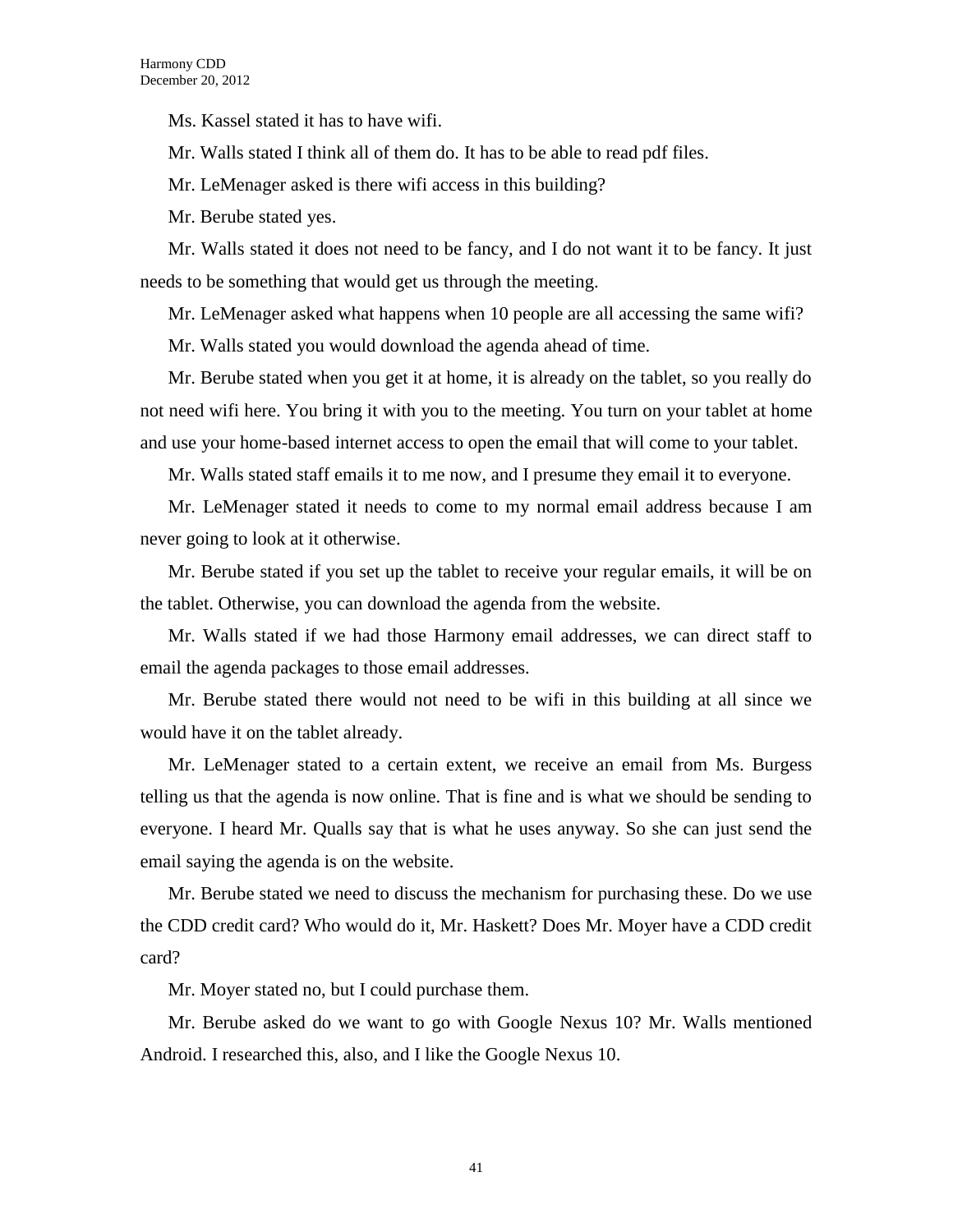Mr. LeMenager stated before we pick the exact model and serial number, I would like Mr. Moyer to see if we can get any sort of government discount. Does Best Buy have anything that would apply?

Mr. Berube stated the Florida Purchasing Contract.

Mr. LeMenager stated we should not have to pay sales tax.

Mr. Walls stated or retail price.

Mr. LeMenager stated let us investigate how to get a good deal on something.

Mr. Walls stated I am not prepared to choose the item right now.

Mr. Berube stated I just looked at the Google Nexus 10. The nice thing about it is that it has almost a full-size screen.

Mr. LeMenager asked do we need data plans on it?

Mr. Berube stated no.

Ms. Kassel stated just wifi access.

Mr. Berube stated if you want a data plan, then you have to purchase a cellular plan, which will cost \$100 for the tablet and you have to pay a monthly ongoing fee, about \$15. It would be like a laptop that is a flat screen. It works just like a laptop with no top.

Mr. LeMenager stated I have seen them but I have just not used one.

Mr. Berube stated you turn it on, and it picks up the wifi and you are good to go. If you have already downloaded the agenda, you do not even need wifi.

Ms. Kassel stated you need wifi at home to download it.

Mr. Farnsworth asked when you say wifi, are you talking about normal wireless internet access?

Mr. Berube stated yes. If you have wireless access at home, this will work on it.

Mr. Farnsworth stated the unit has to be set up to have the passwords and everything else for your home as well as for here.

Mr. Berube stated that is correct.

Ms. Kassel stated a lot of places do not have a password, like this building. It is just public access. When you look at the connections and select this building, you can probably tap into it without any password. If home wifi is password protected, you will have to enter that password.

Mr. Berube stated I did not suggest Google because I wanted to give an advertisement to Google. I did some research over the past few months, and it is probably at the same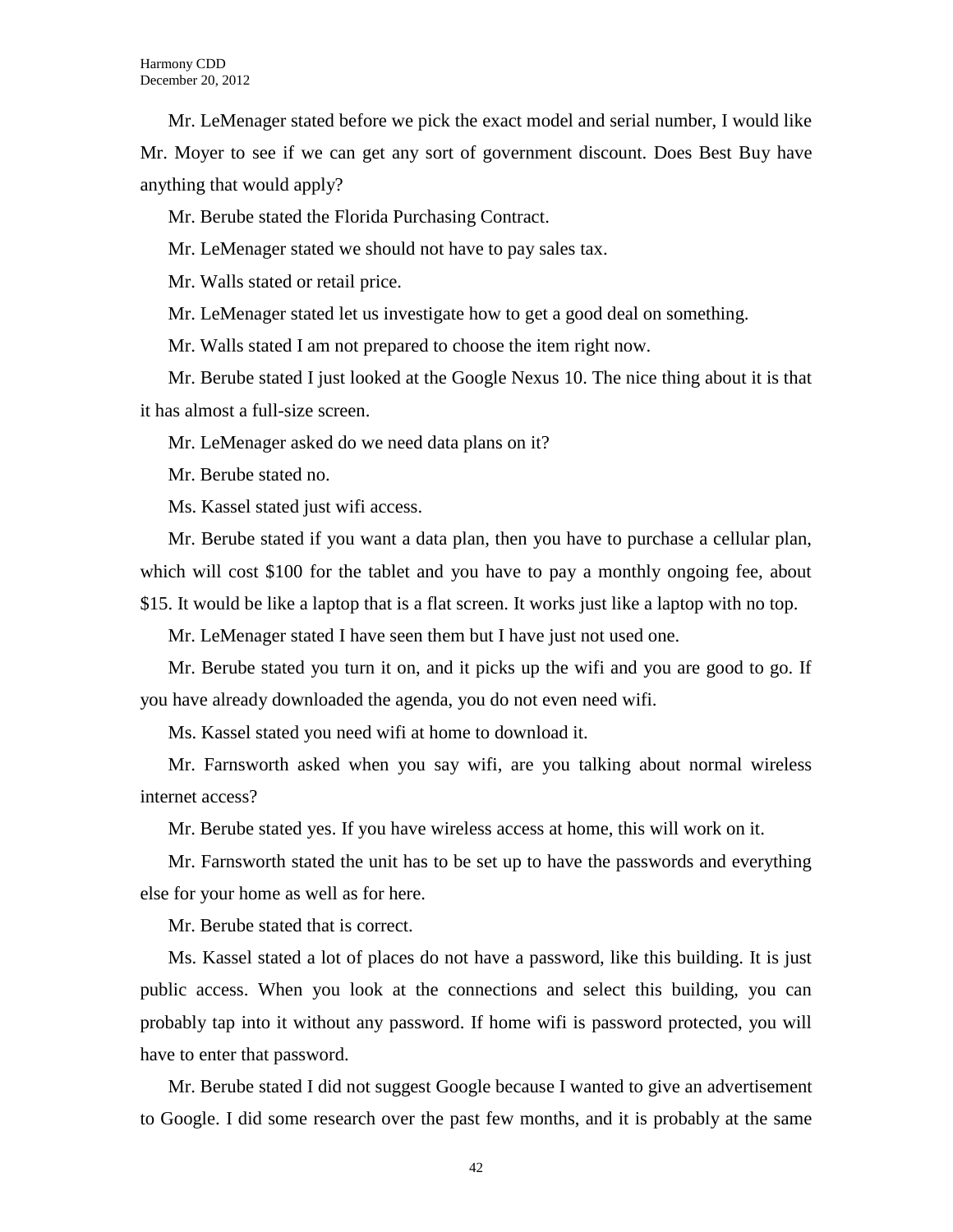technical level as the iPads. There is a good app store if you want to add anything to it. They should be used essentially for Board use, but there are other things you can use a tablet for.

Mr. Moyer asked do you want me to proceed to get them for you?

Mr. Berube stated yes, I think so.

Mr. Walls stated yes.

Mr. Moyer asked do you want to look at different models or go with Mr. Berube's suggestion?

Mr. Walls stated I would like to see if we can get something off the Florida purchasing contract.

Mr. LeMenager stated let us make sure we get a good deal on them. We should not be paying sales tax.

Mr. Moyer stated we will not pay sales tax.

Mr. Berube stated the reality is, that market is hot, meaning it is hard to get discounts even when you purchase 10. My son is a sales manager for Sprint, and I asked what price we would get buying 10 of them from Sprint. He said we would pay the going price. That is the way it is. The only things they would work with us on are sales tax and governmental fees. It is a tough market.

Ms. Kassel stated I am happy to go online to Consumer Reports to see what they recommend in terms of a larger tablet.

Mr. Berube stated I already did that, and they suggested the Nexus 10. There is nothing wrong with an iPad, either, if we can get one at the right price. You can buy refurbished units from Apple. I think we are looking for a 9.7-inch or 10-inch screen so it is easier to read. We want the best price we can get and it needs to be wifi equipped. It should probably have a minimum 16G hard drive so there is enough room to store these agendas for a period of time. We could probably save money with laptops, but there is not much room at this table for us to have laptops. At a minimum, we should have a stand-up case for the tablet.

Mr. LeMenager stated Mr. Berube raises a good point. Can we get a 14-inch or 15 inch laptop for less money than a 10-inch tablet? I am in favor of a larger screen.

Mr. Berube stated yes, we probably could.